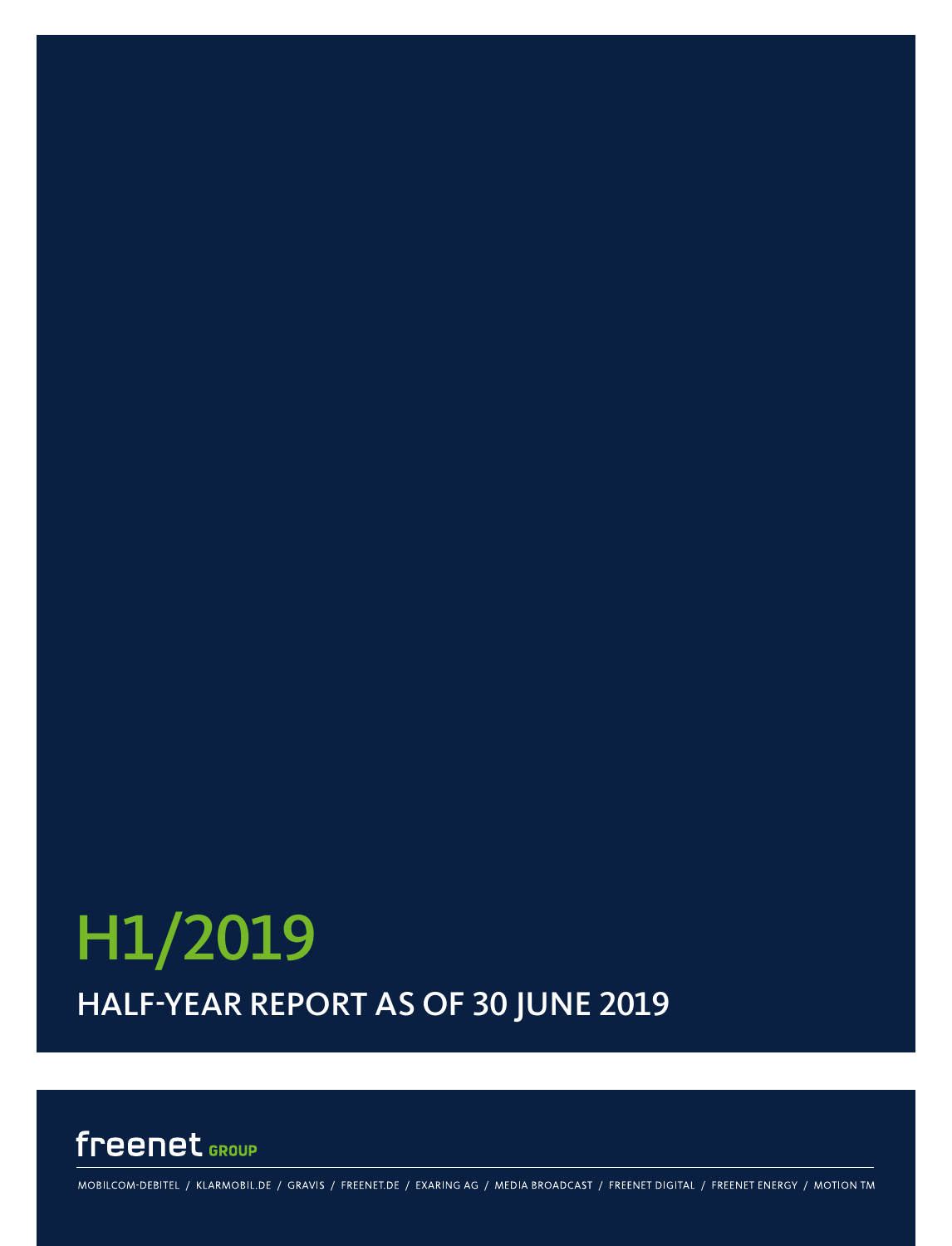# CONTENTS

| <b>INTERIM GROUP MANAGEMENT REPORT 11</b>                     |  |
|---------------------------------------------------------------|--|
|                                                               |  |
|                                                               |  |
|                                                               |  |
|                                                               |  |
|                                                               |  |
|                                                               |  |
|                                                               |  |
| <b>CONDENSED INTERIM CONSOLIDATED FINANCIAL STATEMENTS 25</b> |  |
|                                                               |  |
|                                                               |  |
|                                                               |  |
|                                                               |  |
|                                                               |  |
|                                                               |  |
|                                                               |  |
|                                                               |  |
|                                                               |  |
|                                                               |  |
|                                                               |  |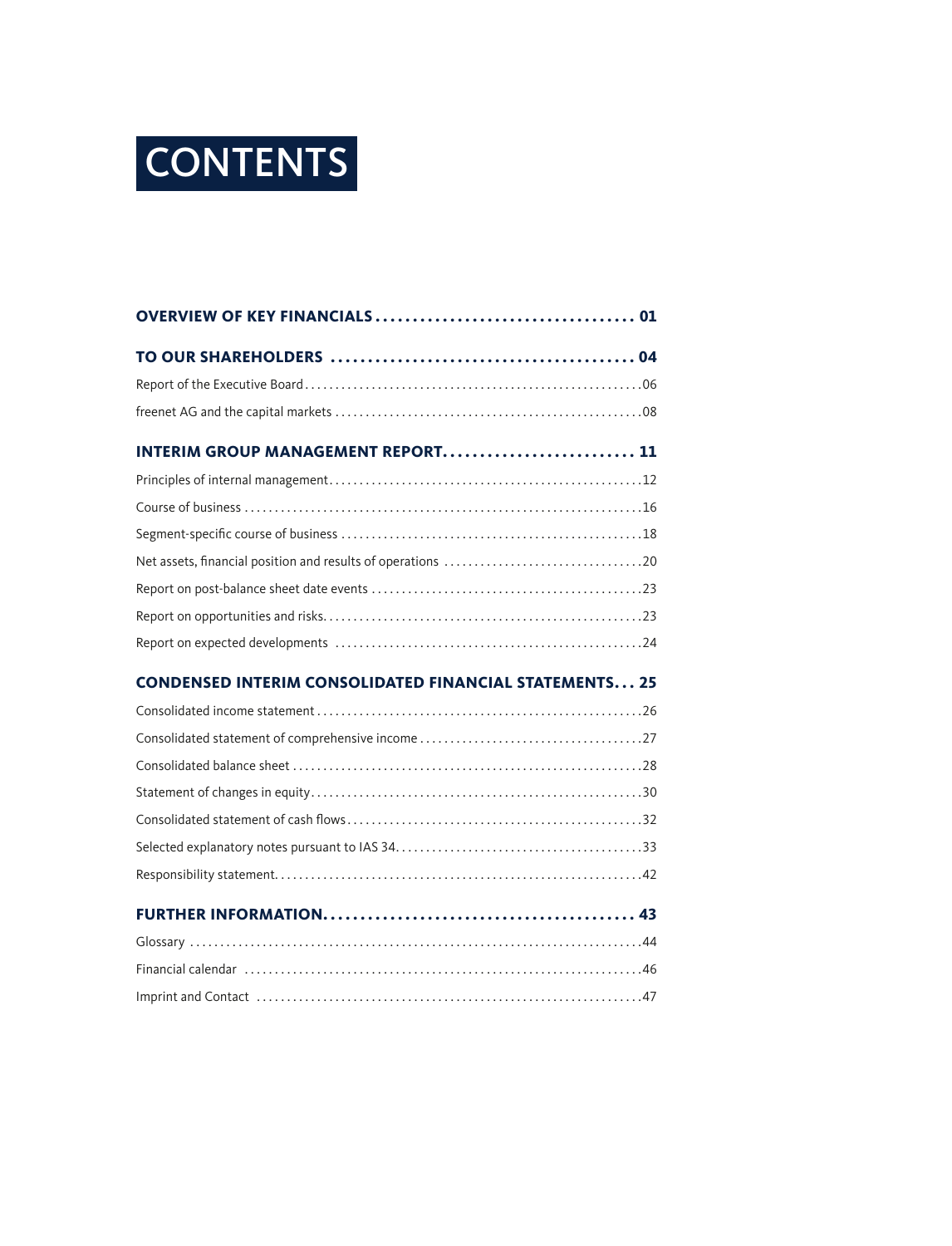# OVERVIEW OF **KEY FINANCIALS<sup>®</sup>**

#### **OPERATIONS**

| In EUR million/as indicated                   | H1/2019 | H1/2018 <sup>2</sup> | Q2/2019 | O1/2019 | $Q2/2018^2$ |
|-----------------------------------------------|---------|----------------------|---------|---------|-------------|
| Revenue                                       | 1,389.0 | 1,386.2              | 699.1   | 689.9   | 696.6       |
| Gross profit                                  | 446.7   | 445.8                | 219.4   | 227.3   | 222.2       |
| <b>EBITDA</b>                                 | 215.5   | 204.9                | 107.5   | 107.9   | 108.1       |
| EBIT                                          | 138.2   | 138.1                | 68.8    | 69.3    | 77.9        |
| <b>EBT</b>                                    | 123.1   | 125.1                | 62.0    | 61.1    | 70.8        |
| Consolidated profit                           | 111.6   | 108.0                | 55.5    | 56.2    | 61.3        |
| Earnings per share in EUR (basic and diluted) | 0.91    | 0.89                 | 0.45    | 0.47    | 0.50        |

#### **BALANCE SHEET**

| In EUR million/as indicated  | 30.6.2019 | 30.6.2018 | 30.6.2019 | 31.3.2019 | 30.6.2018 |
|------------------------------|-----------|-----------|-----------|-----------|-----------|
| Total equity and liabilities | 4.911.6   | 4.495.8   | 4.911.6   | 4.986.3   | 4.495.8   |
| Equity                       | 1.242.0   | 1.327.0   | 1.242.0   | 1.381.4   | 1,327.0   |
| Equity ratio in %            | 25.3      | 29.5      | 25.3      | 27.7      | 29.5      |

#### **FINANCES AND INVESTMENTS**

| In EUR million                            | H1/2019 | H1/2018 <sup>2</sup> | Q2/2019 | O1/2019 | Q2/2018 <sup>2</sup> |
|-------------------------------------------|---------|----------------------|---------|---------|----------------------|
| Free cash flow                            | 126.7   | 135.1                | 81.5    | 45.3    | 96.8                 |
| Depreciation, amortisation and impairment | 77.3    | 66.8                 | 38.7    | 38.6    | 30.2                 |
| Net investments (CAPEX)                   | 15.6    | 23.5                 | 8.7     | 6.8     | 12.5                 |
| Net debt                                  | 2.175.1 | 1.699.6              | 2.175.1 | 2.053.6 | 1.699.6              |
| Adjusted net debt                         | 1.272.1 | 928.7                | 1.272.1 | 1.155.4 | 928.7                |

#### **SHARE**

|                                      | 30.6.2019 | 30.6.2018 | 30.6.2019 | 31.3.2019 | 30.6.2018 |
|--------------------------------------|-----------|-----------|-----------|-----------|-----------|
| Closing price Xetra in EUR           | 17.60     | 22.69     | 17.60     | 19.16     | 22.69     |
| Number of issued shares in '000s     | 128.061   | 128.061   | 128,061   | 128.061   | 128,061   |
| Market capitalisation in EUR million | 2.253.2   | 2.905.7   | 2.253.2   | 2.453.0   | 2.905.7   |

#### **EMPLOYEES**

|           | 30.6.2019 | 30.6.2018 | 30.6.2019 | 31.3.2019 | 30.6.2018 |
|-----------|-----------|-----------|-----------|-----------|-----------|
| Employees | 4,141     | 4.078     | 4.141     | 4.199     | 4.078     |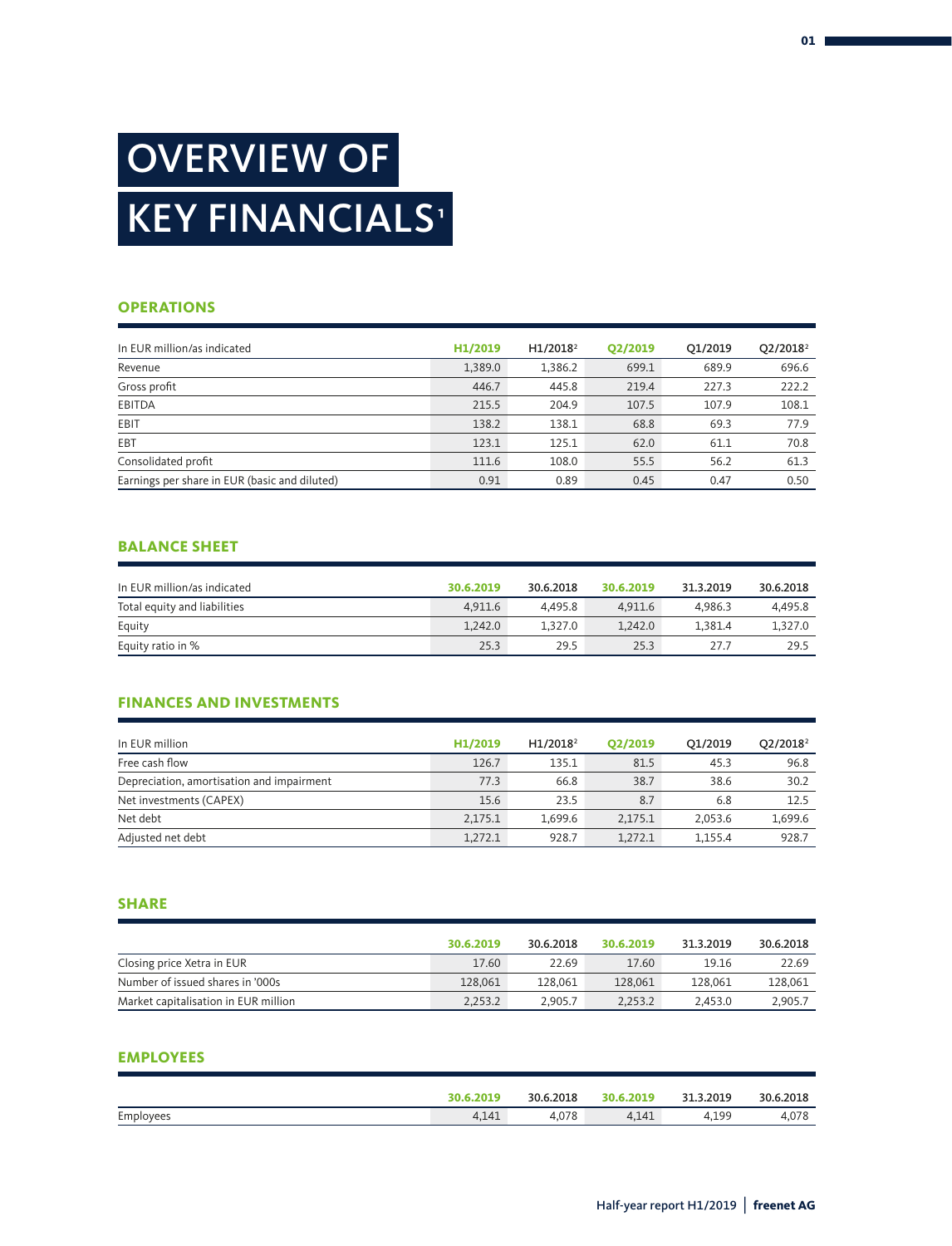# OVERVIEW OF KEY FINANCIALS<sup>®</sup> MOBILE COMMUNICATIONS SEGMENT

#### **CUSTOMER FIGURES**

| In million               | H1/2019  | H1/2018 | O <sub>2</sub> /2019 | O1/2019  | O2/2018 |
|--------------------------|----------|---------|----------------------|----------|---------|
| Postpaid <sup>3</sup>    | 6.834    | 6.828   | 6.834                | 6.862    | 6.828   |
| Net change, postpaid     | $-0.062$ | 0.117   | $-0.028$             | $-0.034$ | 0.058   |
| freenet FUNK             | 0.020    |         | 0.020                |          |         |
| Net change, freenet FUNK | 0.020    |         | 0.020                |          |         |

### **OPERATIONS**

| In EUR million | H1/2019 | H1/2018 <sup>2</sup> | O2/2019 | O1/2019 | O2/2018 <sup>2</sup> |
|----------------|---------|----------------------|---------|---------|----------------------|
| Revenue        | 1.256.0 | 1.238.2              | 631.3   | 624.7   | 617.2                |
| Gross profit   | 348.5   | 354.8                | 168.9   | 179.6   | 175.7                |
| EBITDA         | 186.9   | 181.8                | 90.4    | 96.5    | 91.5                 |

#### **MONTHLY AVERAGE REVENUE PER USER (ARPU)**

| In EUR                              | H1/2019 | H1/2018 <sup>2</sup> | O2/2019 | O1/2019 | O2/2018 <sup>2</sup> |
|-------------------------------------|---------|----------------------|---------|---------|----------------------|
| Postpaid without hardware (IFRS 15) | 18.8    | 19.0                 | 18.8    | 18.8    | 19.0                 |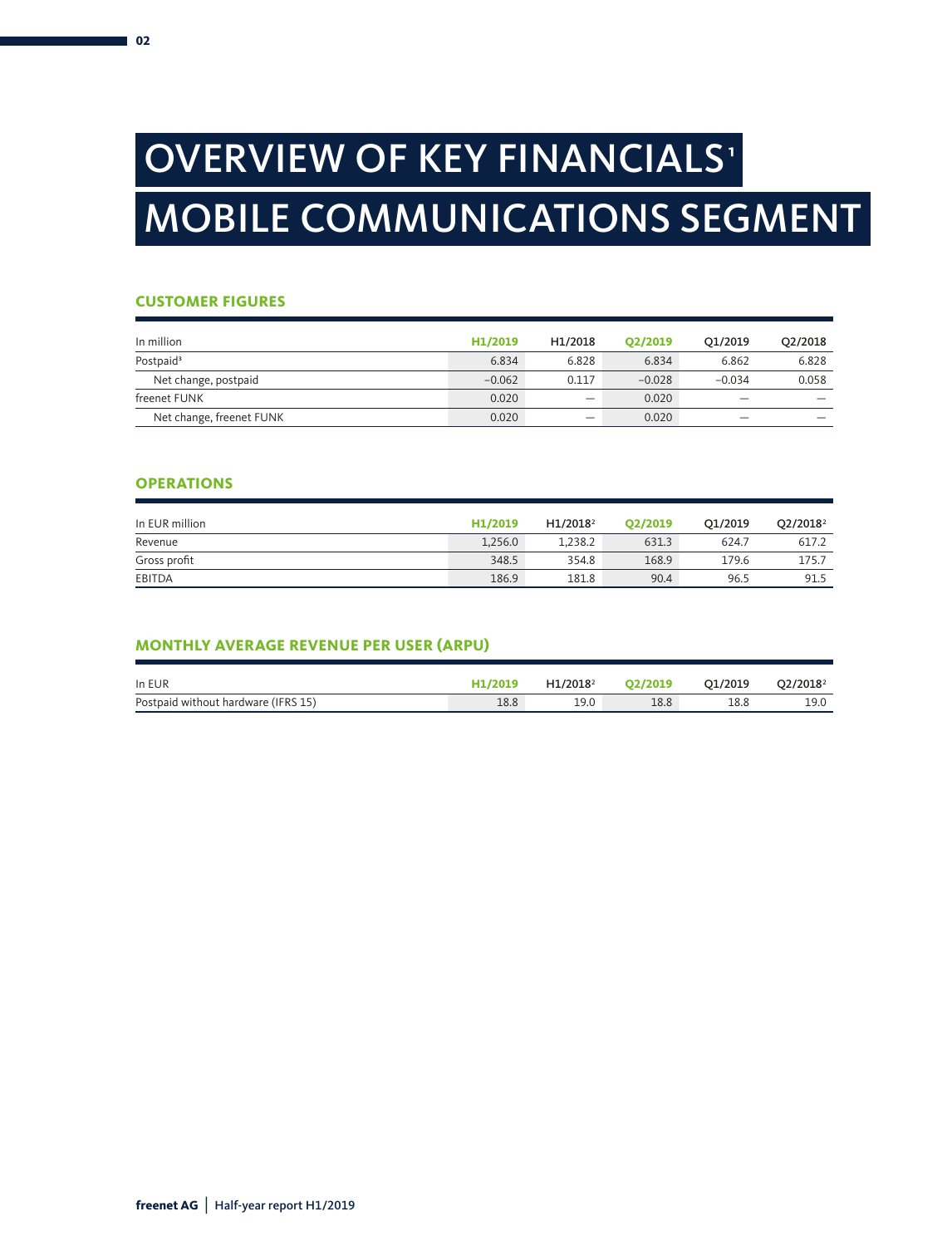# OVERVIEW OF KEY FINANCIALS<sup>®</sup> TV AND MEDIA SEGMENT

#### **CUSTOMER FIGURES3**

| In '000s                                 | H1/2019 | H1/2018 <sup>2</sup> | O2/2019 | O1/2019 | Q2/2018 <sup>2</sup> |
|------------------------------------------|---------|----------------------|---------|---------|----------------------|
| freenet TV subscribers (RGU)             | 1.037.5 | 1.000.6              | 1.037.5 | 1.020.2 | 1,000.6              |
| Net change, freenet TV subscribers (RGU) | 23.2    | 98.6                 | 17.3    | 5.9     | 55.5                 |
| waipu.tv subscribers                     | 331.9   | 174.3                | 331.9   | 286.3   | 174.3                |
| Net change, waipu.tv subscribers         | 80.1    | 72.0                 | 45.6    | 34.6    | 41.2                 |

#### **OPERATIONS**

| In EUR million | H1/2019 | H1/2018 | O2/2019 | O1/2019 | Q2/2018                          |
|----------------|---------|---------|---------|---------|----------------------------------|
| Revenue        | 123.9   | 148.7   | 62.9    | 61.0    | 77 :<br>$\overline{\phantom{a}}$ |
| Gross profit   | 79.8    | 72.2    | 40.7    | 39.1    | 34.7                             |
| <b>EBITDA</b>  | 33.2    | 28.0    | 18.9    | 14.3    | 20.3                             |

mance measures. For information on the changes, see the sections "Internal management system" and "Alternative performance measures" in the 2018 Annual Report. <sup>3</sup> At the end of the period.

<sup>&#</sup>x27; Unless indicated otherwise, we refer to the section "Calculation of alternative performance measures" for the definition of the key financials.<br>ªThe comparative figures were adjusted due to the refocusing of the interna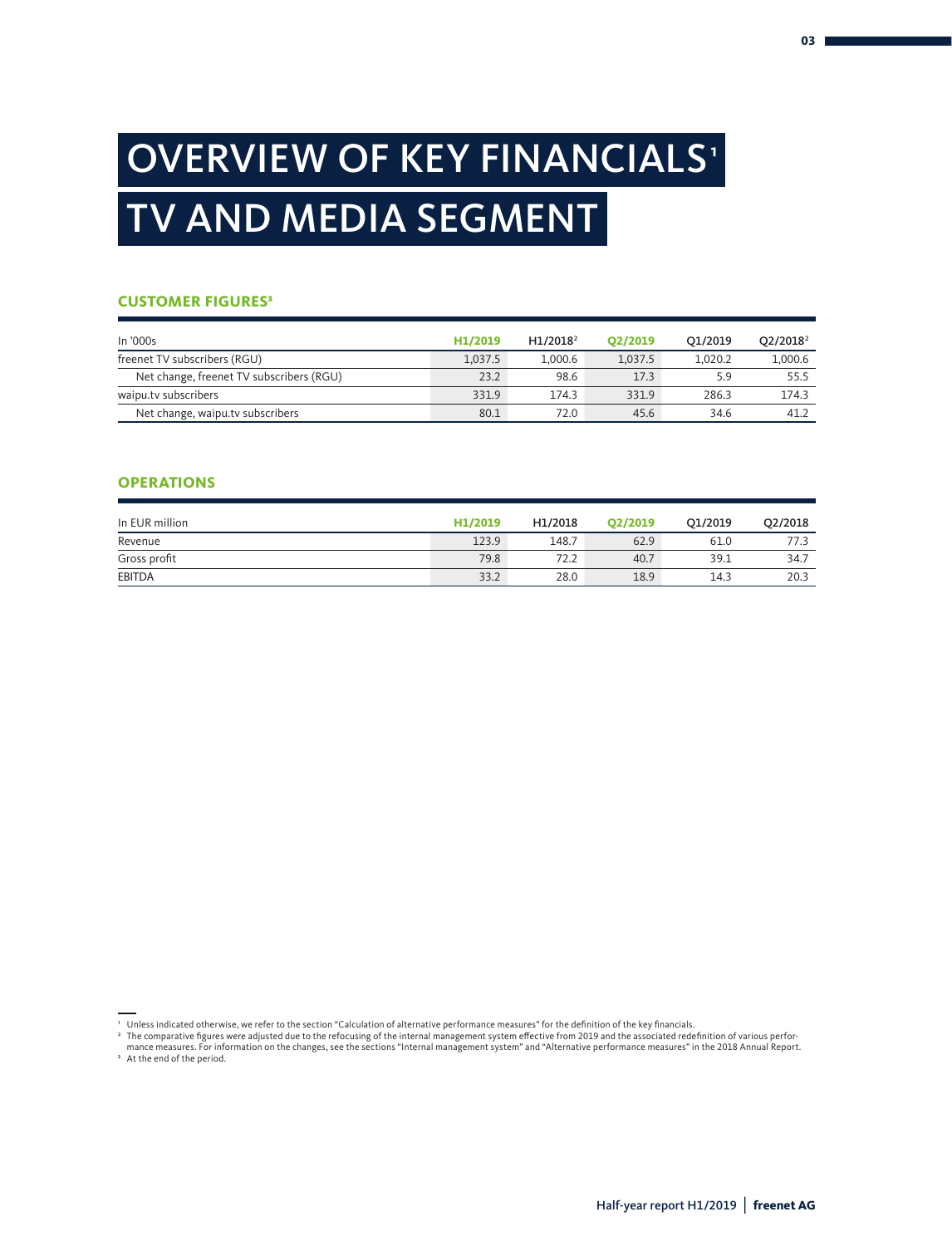### **THE EXECUTIVE BOARD OF FREENET AG**

**04** 

**From left to right: Ingo Arnold (CFO); Stephan Esch (CTO); Rickmann v. Platen (CCO); Christoph Vilanek (CEO); Antonius Fromme (CCE)**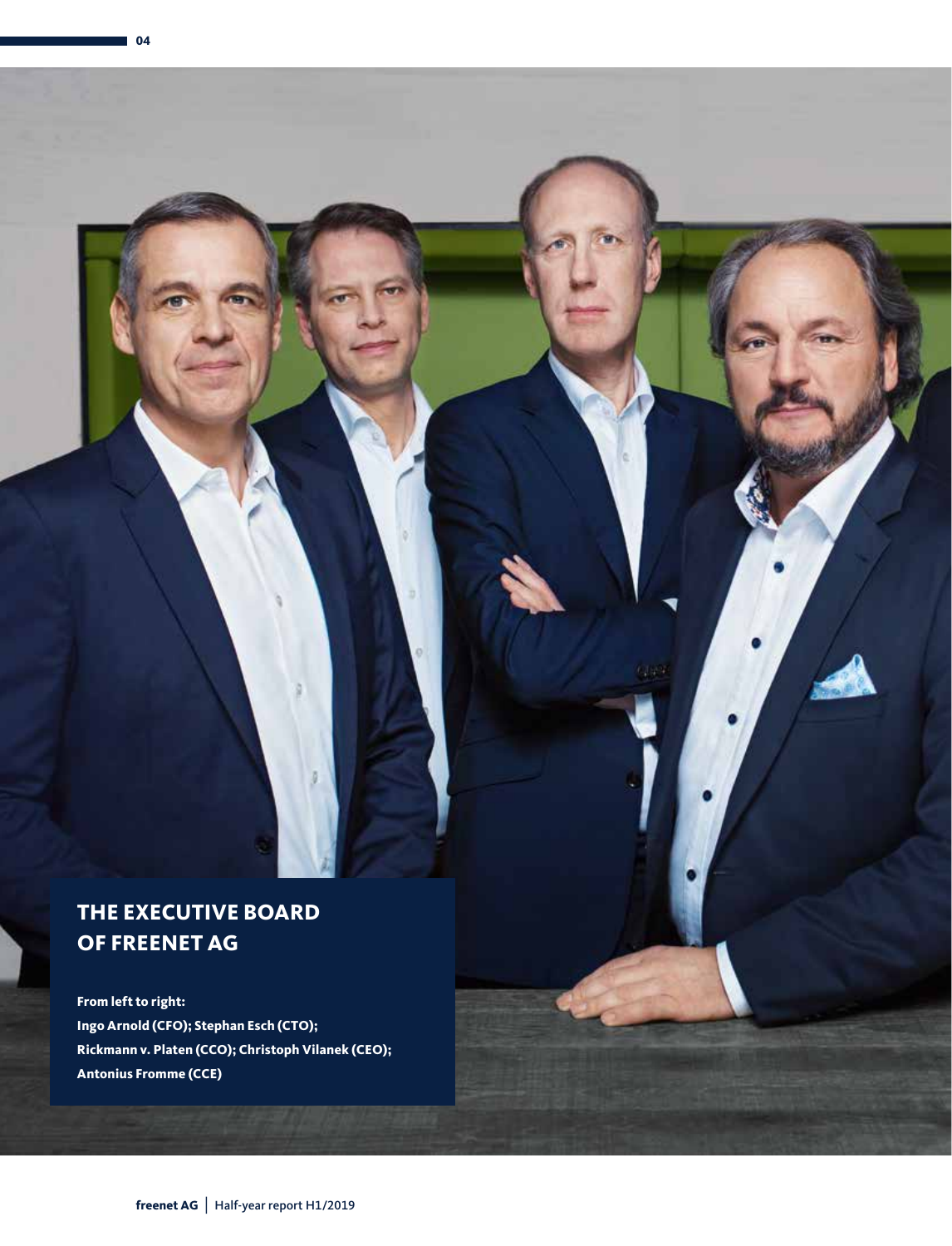## **H1/2019**

**05**

### TO OUR SHAREHOLDERS **OF FREENET AG**

Report of the Executive Board 06 and 06 and 06 and 06 and 06 and 06 and 06 and 06 and 06 and 06 and 06 and 06  $\mu$ 

freenet AG and the capital markets **1999** COS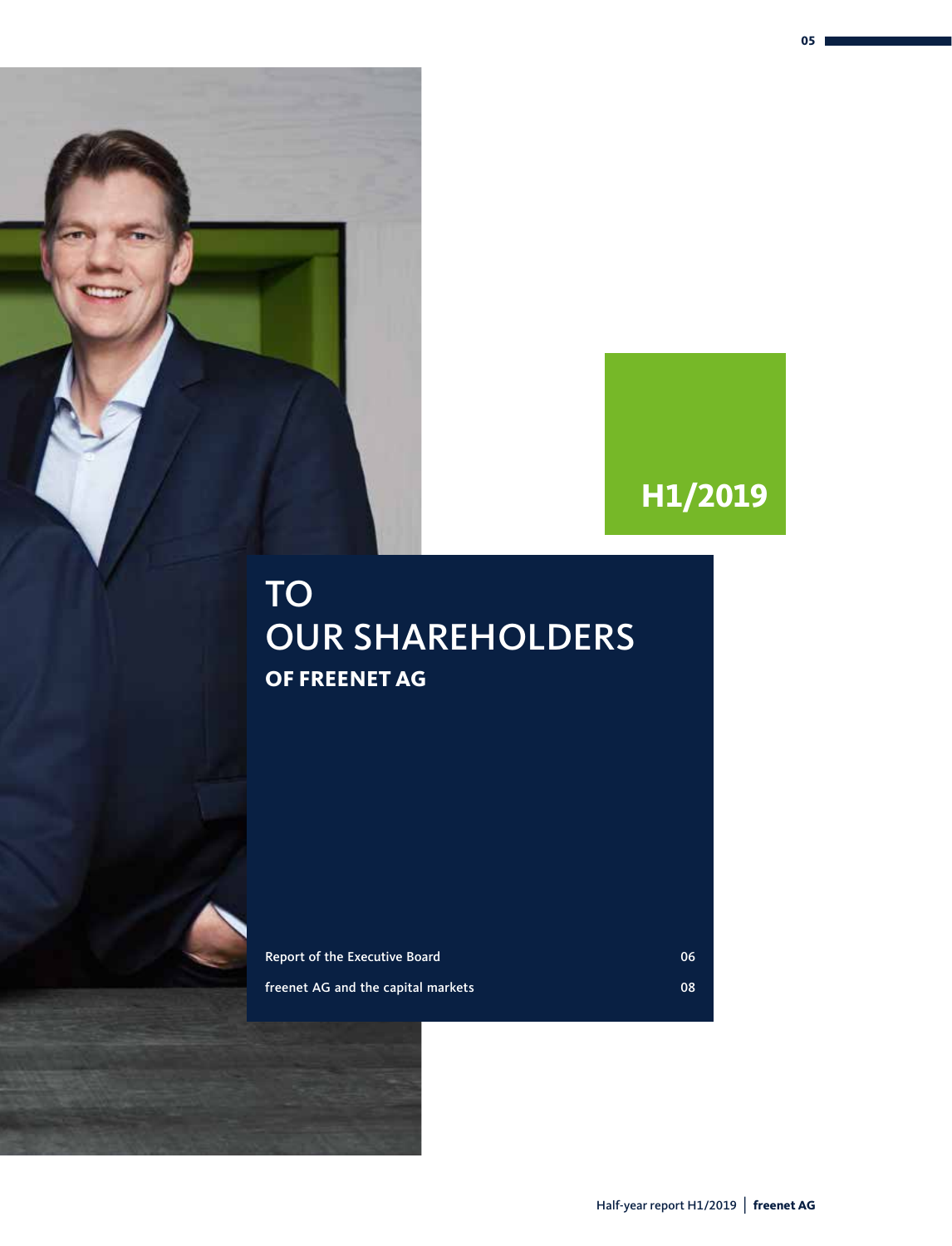## REPORT OF THE EXECUTIVE BOARD

#### **Dear shareholders, business partners, customers and friends of the freenet Group,**

"Turning the mobile phone market upside down", "a seismic shift", and "a revolution in Mobile Communications" from "Germany's most exciting mobile phone tariff" that "could put competitors under some serious pressure". These were just some of the reactions triggered in the trade and business press by freenet FUNK – the new mobile phone tariff we launched at the start of May. With the help of an app, users can adjust the tariff to suit their individual usage behaviour, terminate their contract or take a break for up to 14 days at any time in just a few seconds. The offer also stands out for its genuine, unrestricted flat-rate data tariff of 30 euros per month – including calls and text messages.

With freenet FUNK, we are once again sending out a message to a Mobile Communications market that has continued to face significant challenges in recent months. The market saturation that has prevailed for many years has now been joined by uncertainty and reluctance among consumers. A similar trend is evident in other sectors and is likely due not least to the initial effects of the looming global trade war, with several market-relevant device manufacturers – including very active competitors in our segment – already facing barriers to their businesses. It is an unfortunate development, even for our company, which has actively and successfully taken on the competition throughout its more than 25-year history with a blend of innovation, continuity, determination and a consistent focus on customers.

We have succeeded in counteracting the saturation in the Mobile Communications market by concentrating on profitable high-quality relationships with postpaid customers and thus generating steady growth for the past seven years. Yet all success has its limits, even for the freenet Group – as we have seen since the start of the year with the first fall in customer numbers in this segment. As of 30 June, this figure stood at 6.834 million – a slight increase of around 6,000 compared to the first half of 2018, but a decrease of just under 62,000 compared with the year-end figure. This makes the fact that we are leading the way with freenet FUNK even more important. In the first seven weeks after the tariff's launch, we motivated around 20,000 users to sign up for this "unorthodox" offering, somewhat offsetting the decline in postpaid customers.

Both of our products in the TV and Media segments are also proving popular, with a steady rise in the number of users. freenet TV, which offers traditional linear full HD television via antenna, reported 1.037 million RGUs, or Revenue Generating Units, at the end of the first half of 2019. Meanwhile, our IPTV service waipu.tv passed the 300,000 registered customers mark in the second quarter to reach 332,000 by the end of the period – almost double the number reported in Q2 2018.

These results and the support of our third business area, digital lifestyle, have enabled us to generate a solid set of half-yearly figures.

- Our subscriber base across all business areas and segments totalled 8.224 million at the end of June – an increase of more than 220,000 subscriptions compared to the first half of 2018. Of this figure, 6.834 million were postpaid customers in the Mobile Communications segment.
- Postpaid ARPU excluding hardware remained stable at 18.8 euros, after 19.0 euros in the same period of 2018 and 18.8 euros in the first quarter of 2019.
- Revenue rose slightly compared to the first half of 2018 to 1.39 billion euros.
- Gross profit was also slightly above the previous year's figure at 446.7 million euros, with a stable gross profit margin of 32.2 per cent.
- At 215.5 million euros, EBITDA was slightly up on the prior-year figure of 204.9 million euros – but includes an IFRS 16 effect of 22.3 million euros.
- Adjusted for regulatory effects (IFRS 16, international calls/roaming and sale of analogue radio), gross profit and EBITDA remained almost stable.
- Free cash flow was 126.7 million euros, reaching the target range of 110 to 130 million euros due to lower investments in Media Broadcast.
- Overall, the forecast full-year target remains ambitious yet achievable.

As in previous years, our shareholders also participated in the freenet Group's quality and profitability-driven strategy. In May, they received 1.65 euros per eligible share or a total of 211.2 million euros in dividends for the 2018 financial year, making our shares among the most attractive securities on the Deutsche Börse with a dividend yield of just under 9 per cent. As a result, we are full of confidence heading into the second half of the year and beyond, despite the challenges.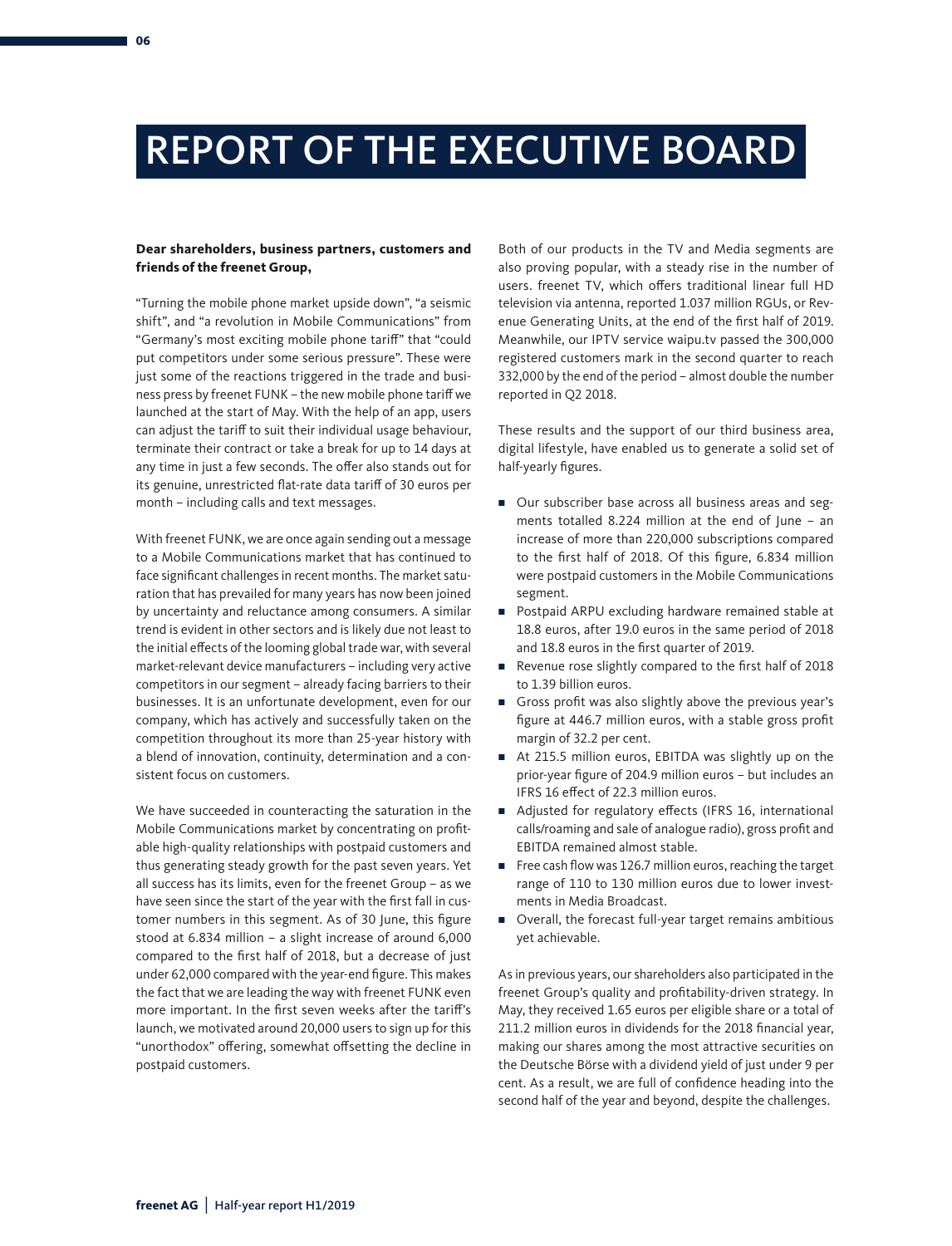How can we afford to be so optimistic?

- In our core Mobile Communications business, the publication of the final award terms and the latest licence auctions for the new 5G standard set us on a positive course as a service provider. Firstly, network operators are now obliged to negotiate in a non-discriminatory and goaloriented manner in relation to both existing and future technologies. This marks a clear improvement over the awarding of LTE contracts. Secondly, United Internet/1&1 Drillisch is likely to become the fourth operator on the market, which we believe will shake up the competition considerably. Both developments should help us to maintain our advantageous market position as a service provider with strong sales capabilities without having to make billions of euros of investments.
- Nevertheless, we are constantly working to improve our products and services. This is reflected not only by the feedback on freenet FUNK and the fact that our brands have come out on top in several tariff tests, but also in products such as "freenet Business" and two new mobile device management solutions that we launched during the first half of the year.
- In the TV and Media segment, we are in the fortunate position of being able to offer our customers the best of two worlds. Firstly, we provide traditional and stillindispensable linear antenna-based television in brilliant full HD quality for Germany's major TV channels. As the operator of freenet TV, Media Broadcast completed a vital expansion of the transmitter network in 2018, making the new standard available via antenna to 62 million German residents or 75 per cent of the population.
- Experts also predict that streaming and Internet TV services such as those offered by waipu.tv in superb quality based on our own fibre network will grow rapidly, with one-third of television households likely to use IPTV as their primary broadcasting method for video content and linear television within five years. If our majority holding EXARING AG can maintain its previous growth rates, we will be moving towards customer figures numbering several million. When it comes to broadening our customer base, we are also working rigorously and consistently in other areas. We attract new content and sales partners almost on a weekly basis. Telefónica and its "O<sub>2</sub> TV - powered by waipu.tv" service is one excellent example in this area. This new sales collaboration alone has already delivered a five-figure increase in user numbers since it began at the start of May.

■ Finally, the third mainstay of our operations, digital lifestyle, generates steady revenue in the hundreds of millions of euros year after year. This segment primarily focuses on digital services relating to entertainment and infotainment, home automation and security, as well as devices offered at competitive prices. Our marketing activities leverage our close-knit network of shops with their excellent proximity to our customers, our efficient e-commerce offering and an award-winning omni channel approach that allows for optimal links between our sales channels. This is yet another area in which we set new standards in our industry.

We operate in a sector where change is an everyday occurrence and innovation is essential – or at least it should be. We also live in a global political and economic environment where collaboration values such as reliability, predictability, fairness and honesty that were once a matter of course are beginning to erode. This makes it more important that the freenet Group continues to embody these values as if they were part of the company's DNA. We practice them by ensuring the greatest possible continuity and expertise in our management of the company, by communicating our targets and results to the capital markets openly and transparently, and by acting fairly with our customers, business partners, and finally, our employees. We are convinced that these principles – underpinned by a coherent strategy and dedicated efforts – will ultimately pay off for all concerned. With this in mind, we will tackle the challenges of the next few months and quarters together as a company with great confidence.

 $8.43$ Risphbilant Dys July

Christoph Vilanek Ingo Arnold Stephan Esch

Antonius Fromme Rickmann v. Platen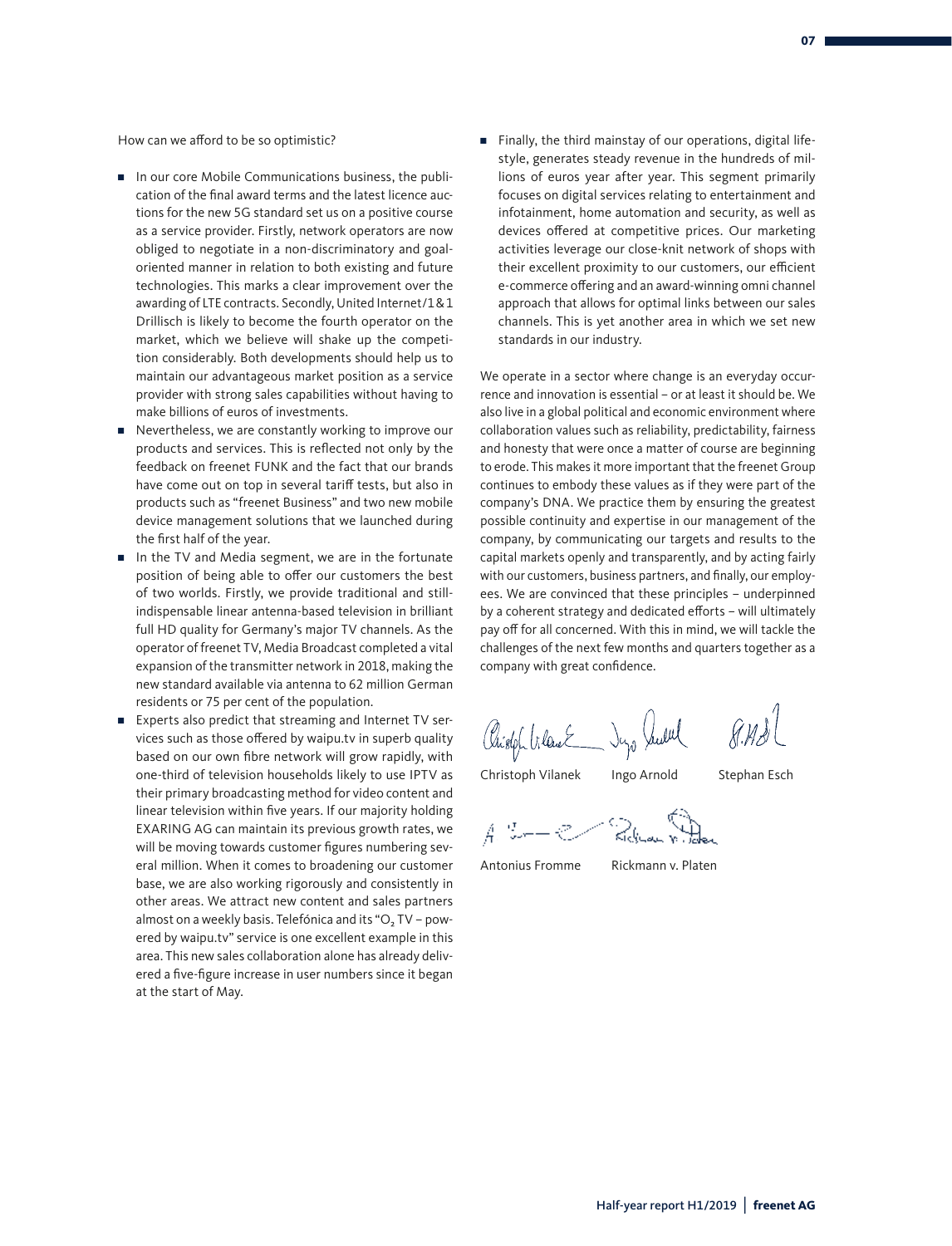## FREENET AG AND THE CAPITAL MARKETS

- Stock markets stabilise despite weakening economic growth
- The freenet share recovers part of its price losses from 2018
- End of 5G auction does not trigger the recovery rally hoped for in the telco sector

#### **ECONOMIC GROWTH CONTINUES TO SLOW**

Developments on the world's stock markets were driven by a series of geopolitical and economic events in the first six months of 2019. In particular, the smouldering trade conflict between the USA and China and weaker global demand have slowed economic development. Brexit remains one of the biggest risks to economic growth in the eurozone. The German economy is also suffering as a result of the lacklustre global economy and is expected to expand by just 1.0 per cent in 2019 (December 2018 estimate: 1.6 per cent) according to the latest estimates from the German Institute for Economic Research (DIW). The robust state of domestic consumption and the services sector are factors offsetting the decline in domestic industrial production.

#### **STABILISATION ON THE STOCK MARKETS**

After experiencing sharp losses during the 2018 financial year, stock markets around the world stabilised at the start of 2019. Speculation that US fiscal policy would react more flexibly to economic developments, as well as the favourable interest rate environment for refinancing, triggered a stock market recovery in the spring of 2019. The biggest stress factor for the markets during the period under review was the fear of a global recession. However, the publication of many companies' annual reports, including their forecasts for the current year, allayed fears of an imminent recessive phase. The German financial markets also performed positively across the board:

With Germany's leading index, the DAX, making gains of around 17 per cent in the first six months of the year and closing at 12,399 points on 28 June 2019.

#### **VOLATILE PERFORMANCE OF TELECOMMUNICATIONS STOCKS**

Telecommunications stocks were largely unaffected this upward trend and continued to develop as they did in 2018. In short, this meant that the first half of 2019 was not an enjoyable one for the telecommunications sector, as most companies saw their share price decline. This was also reflected by the SXKP, a European share index for companies in the telecommunications industry, which lost around 13 per cent in 2018 and has mostly moved sideways since then.

Since the start of 2019, the freenet share has slightly improved on its performance for the whole of 2018. Private and institutional investors paid 15.59 euros for the share on 1 January. The share price increased until 2 May 2019, rising to 19.55 euros. The recovery rally came to a sudden halt the next day when the publication of a negative analyst's report had a direct adverse impact on the share price. The German 5G auction also came to an end on 12 June, and the associated announcement of again having four mobile network operators did not provide the expected boost to the communications sector. The share prices of freenet AG and its peers continued to react in a volatile way even at the end of the half-year, despite the positive feedback they had hoped for. Overall, the freenet share rose by 2.01 euros during the period under review (30 June closing price: 17.60 euros). The average daily Xetra closing price was 17.56 euros in the first six months of the year. Without the distribution of a dividend totalling 1.65 euros, the closing price at the end of the second quarter would have been 19.25 euros. freenet AG's shares outperformed the SXKP in the first half of 2019,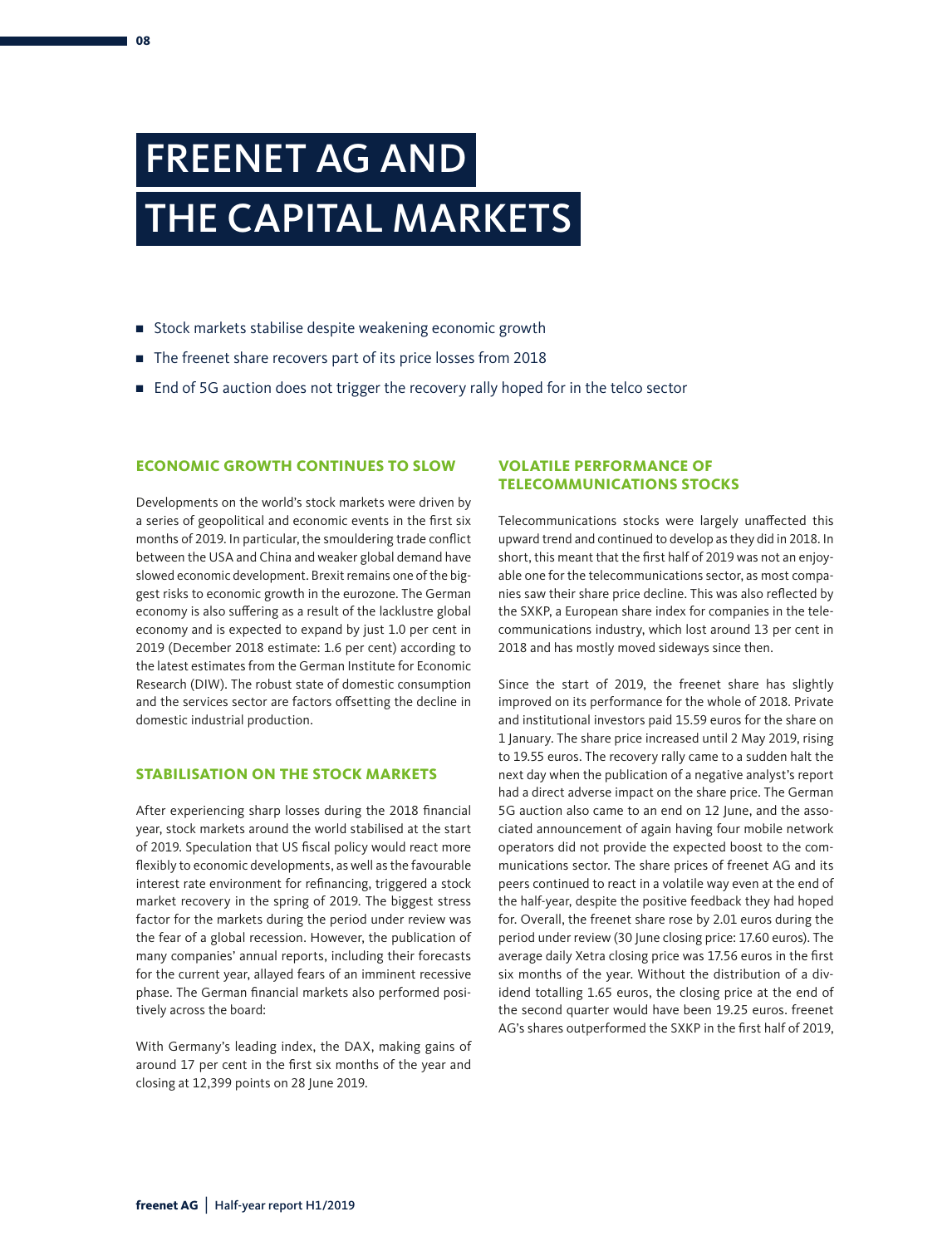notwithstanding the previous fall in value. While the SXKP ended the period down slightly by 2 per cent, the freenet share gained 13 per cent. As a result, the stock's rise was almost on a par with that of the primary benchmark index, the MDAX (+19 per cent) and the TecDAX (+17 per cent).



#### **Figure 1: Performance of the freenet share in the past twelve months**

#### **VOTING RIGHTS NOTIFICATIONS**

Equity interests of more than 15 per cent were held by Flossbach von Storch AG, Cologne, at the end of the quarter. BlackRock Inc., Wilmington, USA, and iShares Trust, a subsidiary of BlackRock Inc., both exceeded the 5 and 3 per cent reporting thresholds on the same date. The latter announced that it exceeded a reporting threshold for the first time on 21 March 2019. In the second quarter, this and the 5 per cent reporting threshold were exceeded or fallen below several times. The aforementioned and previous voting rights notifications pursuant to Section 21 of the German Securities Trading Act (Wertpapierhandelsgesetz – WpHG) for the first half of 2019 have been published at www.freenet-group.de/ investor-relations.

#### **SHAREHOLDER STRUCTURE**

The share capital of freenet AG amounts to 128,061,016 euros and is comprised of an equal number of registered no-par-value shares. This means that the proportionate amount of share capital allocated to each no-par-value share is 1.00 euro. The percentage distribution of share capital has hardly changed compared to the end of 2018.

#### **Figure 2: Current shareholder structure**



<sup>1</sup> incl. attributions according to the German Securities Trading Act (Wertpapierhandelsgesetz – WpHG).

<sup>2</sup> The free float according to Deutsche Börse AG amounts to 78.46 per cent.

As a result of the voting rights notifications received during the quarter under review, the free float fell only marginally by 0.88 percentage points from 79.34 per cent since 31 December 2018 to 78.46 per cent.

**09**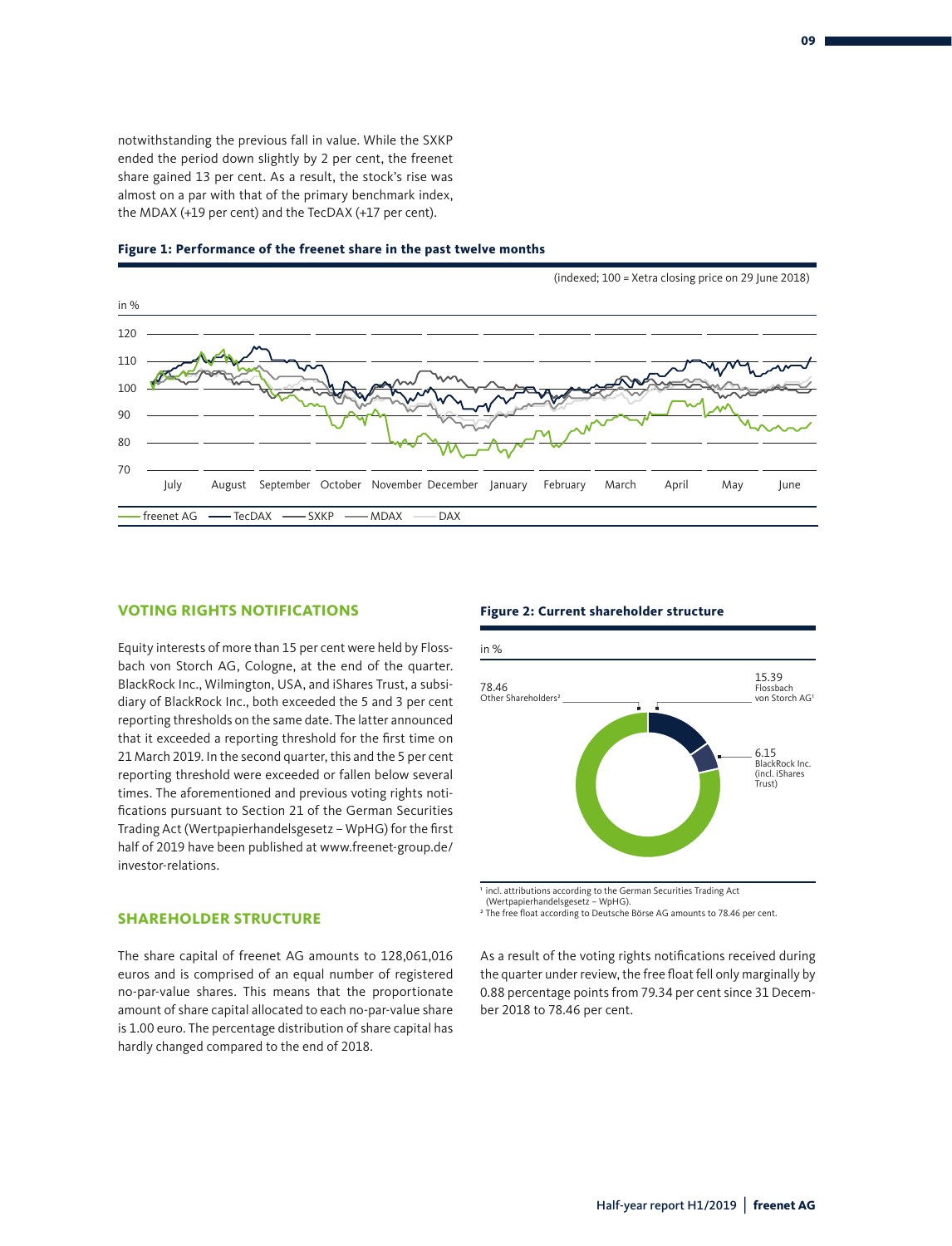The freenet share is regularly monitored and evaluated by 18 analysts representing different investment firms. In the first half of 2019, a total of seven buy recommendations, seven hold recommendations and four sell recommendations were issued. Target prices range from 15 to 30 euros per share, with an average of 21.9 euros.

| Target prices in EUR              |      | Ø 21.9 |
|-----------------------------------|------|--------|
| Bankhaus Lampe                    |      | 19.0   |
| Barclays                          |      | 20.0   |
| Berenberg                         |      | 18.0   |
| Commerzbank                       |      | 21.0   |
| Deutsche Bank                     |      | 22.0   |
| DZ Bank                           |      | 22.0   |
| Goldman Sachs                     | 15.0 |        |
| Hauck & Aufhäuser                 |      | 29.0   |
| <b>HSBC</b>                       |      | 20.0   |
| Independent Research              |      | 21.0   |
| Jefferies                         |      | 23.0   |
| Kepler Cheuvreux                  |      | 20.0   |
| LBBW                              |      | 23.0   |
| Newstreet Research                |      | 23.5   |
| Oddo Seydler                      |      | 27.0   |
| Redburn                           |      | 25.0   |
| UBS                               | 16.0 |        |
| Warburg                           |      | 30.0   |
| Hold<br><b>Buy</b>                | Sell |        |
| <sup>1</sup> As per 30 June 2019. |      |        |

#### **Figure 3: Current recommendations for the freenet share1**

#### **2019 ANNUAL GENERAL MEETING**

The Annual General Meeting of freenet AG for the 2018 financial year took place on 16 May 2019. Around 500 shareholders gathered at Messe Hamburg to hear the Supervisory Board and Executive Board's speeches in person and put their questions to management. All other interested parties had the opportunity to follow a (live) broadcast on the company's website.

Around 44.52 per cent of share capital was represented at the AGM, including postal votes received. All the agenda items proposed by management were adopted by the shareholders with the required majorities, while the proposal of the Executive and Supervisory Boards to distribute a dividend of 1.65 euros per eligible share for the 2018 financial year was adopted with 99.79 per cent of votes.

As part of the Group-wide digitalisation strategy in conjunction with the principle of acting responsibly and sustainably, the company introduced an online service for all shareholders at this year's AGM. More than 30 per cent of registered shareholders made direct use of the new digital access portal to complete tasks such as registering for the AGM and cancelling requests to receive future AGM documents by post and/ or conserving resources by agreeing to receive invitations and admission tickets by email.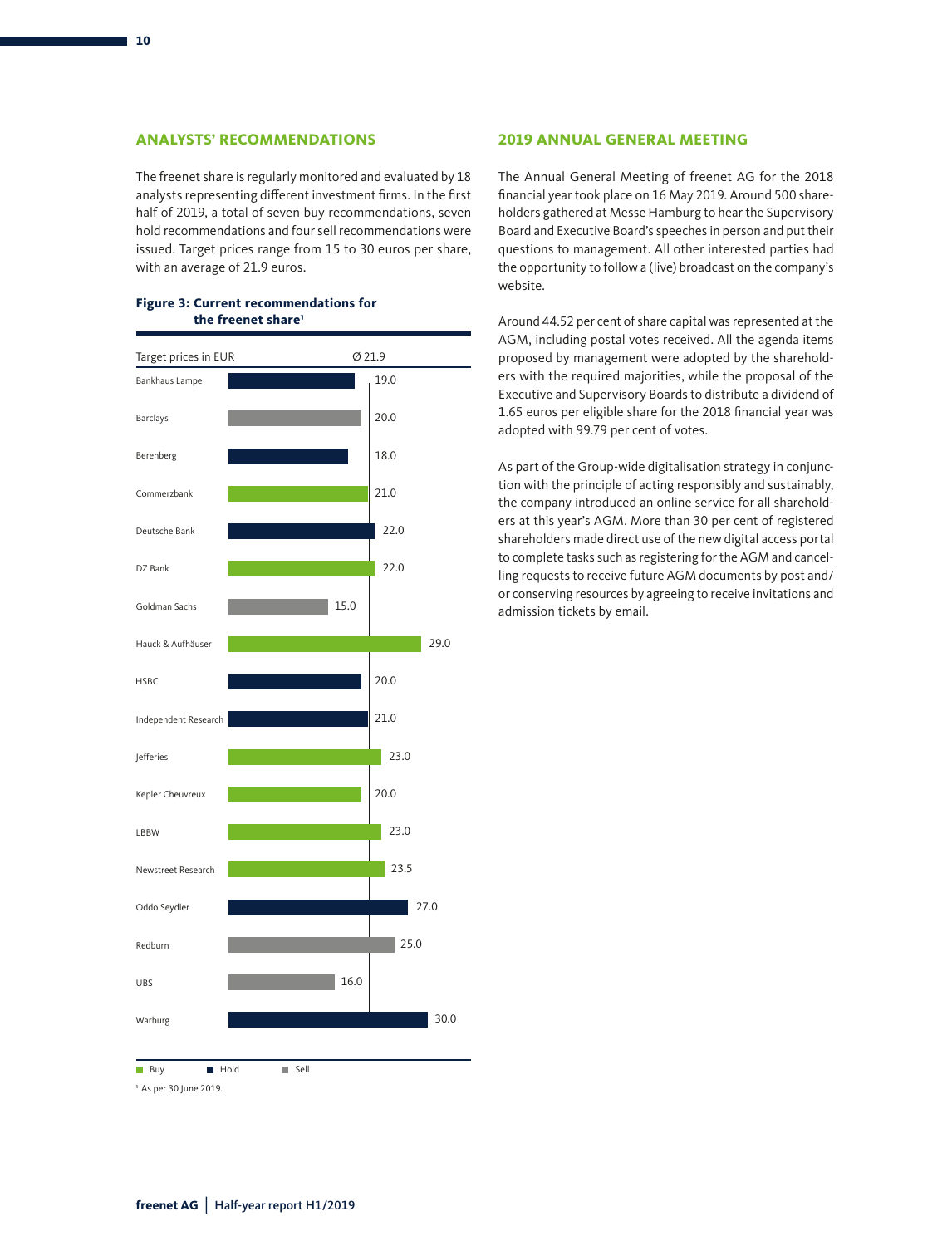### **H1/2019**

### INTERIM GROUP MANAGEMENT REPORT **OF FREENET AG**

| Principles of internal management                        | 12 |
|----------------------------------------------------------|----|
| <b>Course of business</b>                                | 16 |
| Segment-specific performance                             | 18 |
| Net assets, financial position and results of operations | 20 |
| Report on post-balance sheet date events                 | 23 |
| Report on opportunities and risks                        | 23 |
| Report on expected developments                          | 24 |
|                                                          |    |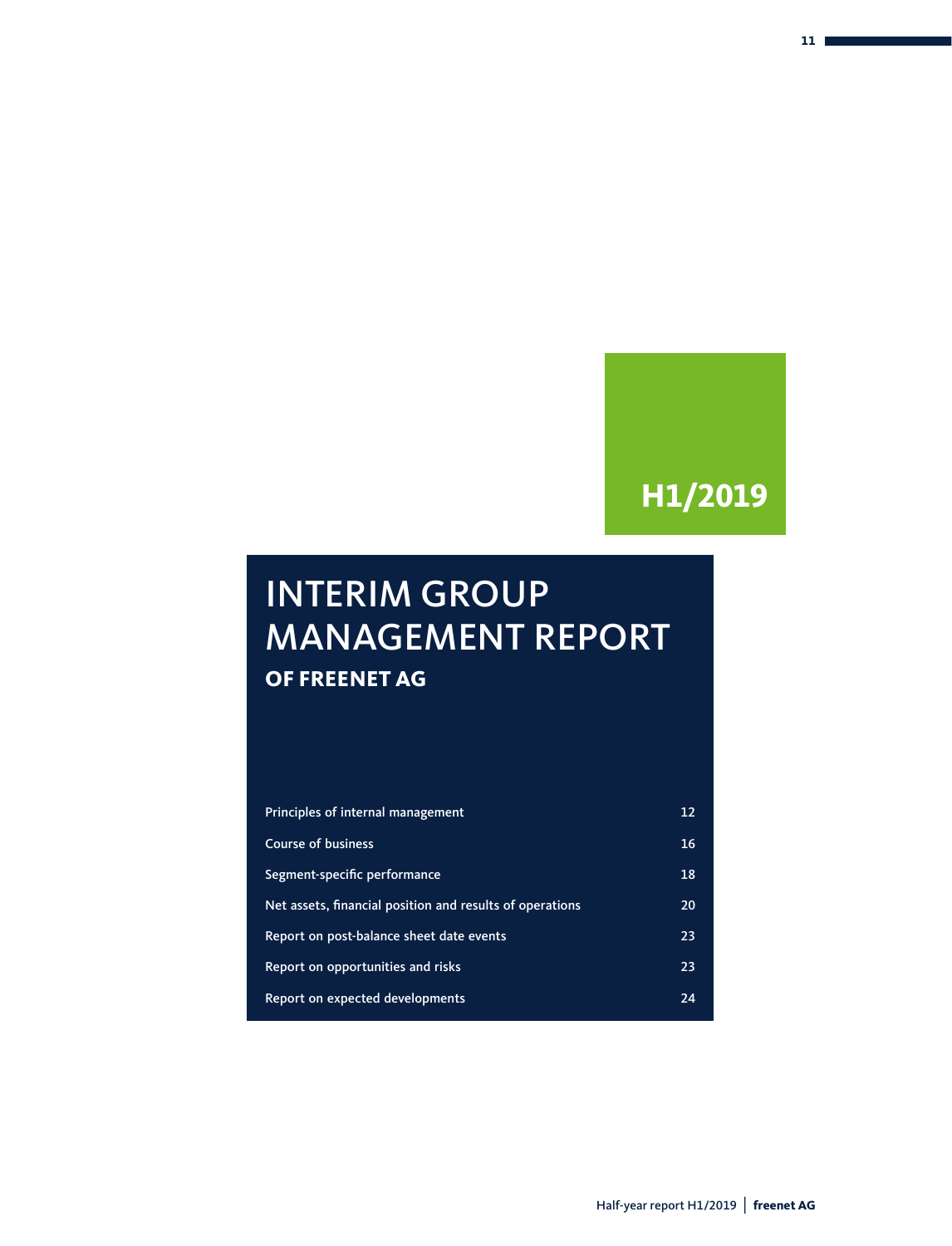# PRINCIPLES OF INTERNAL MANAGEMENT

#### **FINANCIAL AND NON-FINANCIAL KEY PERFORMANCE INDICATORS**

To implement the operations and strategic objectives of the Group, a standardised and reliable management system is used at the highest Group level and in the freenet Group's individual companies. Performance is measured based on both financial and non-financial performance indicators. In order to align the management system more strongly with the strategic focus and management of the freenet Group, the financial and non-financial performance indicators were revised and refocused for the 2019 financial year (see also the "Alternative performance measures" section). These are summarised as follows:

Financial performance indicators

- Revenue
- EBITDA
- Free cash flow
- Postpaid ARPU

Non-financial performance indicators

- Postpaid customers
- TV customers:
	- freenet TV subscribers (RGU)
	- waipu.tv subscribers

The financial performance indicator free cash flow is not used for management purposes at the segment level; it is used exclusively at the Group level. Postpaid ARPU is only used in the Mobile Communications segment.

For a detailed discussion of the financial and non-financial performance indicators, see the section "Fundamental information about the Group" in the 2018 Annual Report. If a further need for adjustment is identified in future, we reserve the right to adjust the management system accordingly. A reconciliation of non-GAAP financial measures (also: alternative performance measures) such as EBITDA and free cash flow is done in the section "Calculation of alternative performance measures".

#### **FINANCIAL MANAGEMENT**

Strategic corporate management is further underpinned by financial management, which includes the capital structure and liquidity development as control parameters. The strategy is implemented and monitored by a comprehensive treasury management system enhanced by established controlling structures.

As part of the implementation of the financial reporting standards IFRS 15 Revenue from Contracts with Customers and IFRS 16 Leases, management decided, starting with the 2019 financial year, to redesign the control system for both the capital structure and the target structure. The restatements became necessary due to the material effects of both financial reporting standards on the balance sheet structure (especially the presentation of assets and liabilities).

The debt ratio and the equity ratio will continue to be used to manage the capital structure. In addition, an adjusted debt factor is also shown, which considers the market values of equity investments in the debt capital structure. The last twelve months (July 2018 to June 2019 or July 2017 to June 2018 for the previous year) are used for the period-related parameter EBITDA.

#### **Table 1: Key figures for financial management**

|                        |      | 30.6.2018 31.12.2018<br>restated <sup>1</sup> restated <sup>1</sup> 30.6.2019 |      | <b>Target</b> |
|------------------------|------|-------------------------------------------------------------------------------|------|---------------|
| Debt ratio             | 4.0  | 4.2                                                                           | 4.6  | <3.5          |
| Adjusted debt<br>ratio | 2.2  | 2.0                                                                           | 2.7  |               |
| Equity ratio<br>in $%$ | 29.5 | 27.6                                                                          | 25.3 | >25           |

<sup>1</sup> Due to a change in the definition of the control parameters, the previous year's figures were restated.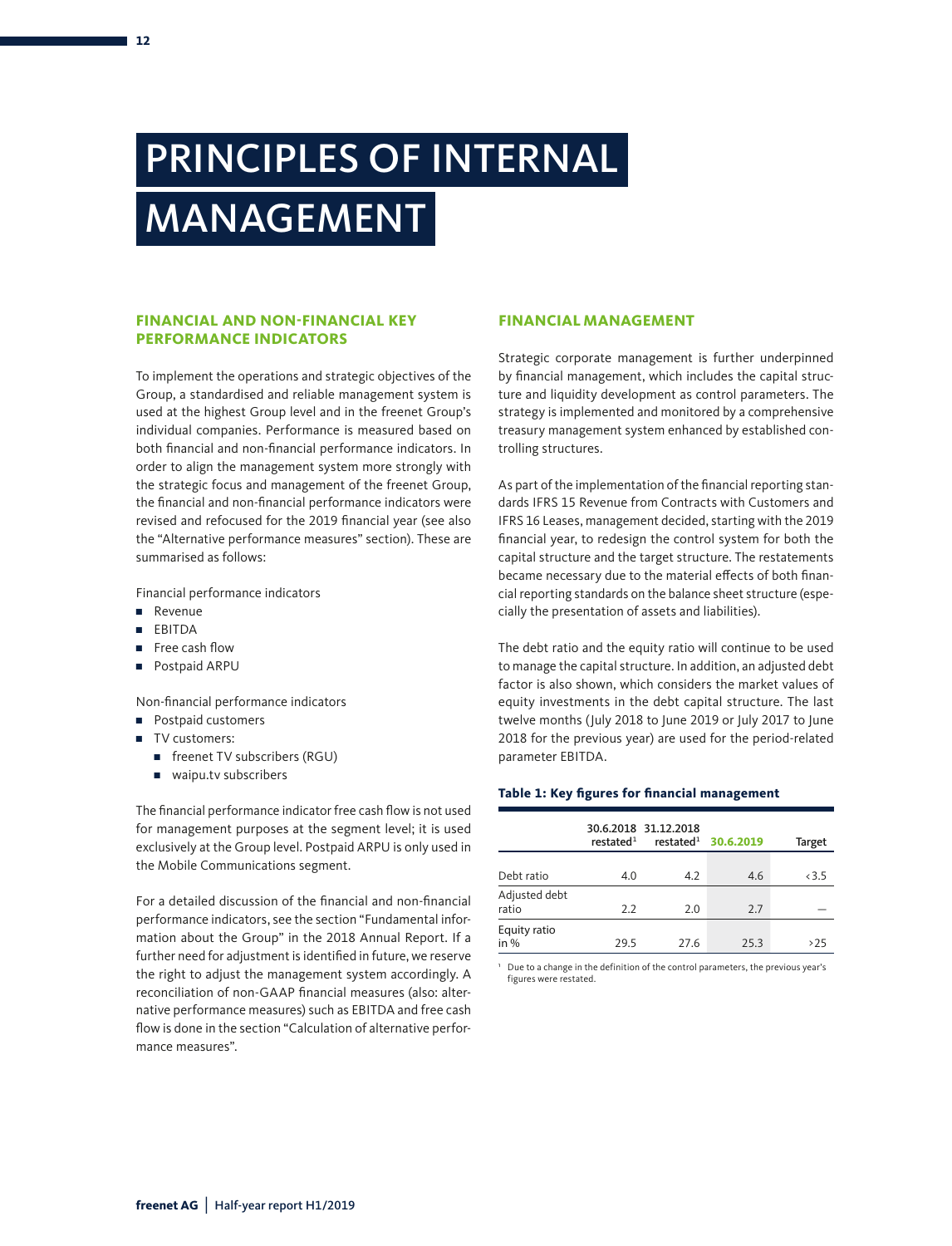Due to the initial application of IFRS 16 Leases, the comparability of the debt ratio and adjusted debt ratio figures for the second quarter of 2019 with those of the prior-year period is limited. This limitation is mainly attributable to financial obligations under operating leases that have been recognised since the beginning of the 2019 financial year and are now part of net debt. As a result, the debt ratio as of 30 June 2019 was 4.6, which is above the long-term target value of less than 3.5. The year-on-year increase is mainly due to higher net lease liabilities (operating leases recognised as liabilities), which were up 226.3 million euros. To enhance the figure's informative value, EBITDA for July 2018 to June 2019 considers a linear extrapolation of the current IFRS 16 EBITDA effect of the first half of 2019. As at 30 June 2019, the equity ratio of 25.3 per cent was above the target level of 25 per cent.

The Executive Board continues to pursue its present financial strategy and thus also its financial management targets. A detailed reconciliation of the non-GAAP measures listed is provided in the following section.

#### **CALCULATION OF ALTERNATIVE PERFORMANCE MEASURES**

We use alternative performance measures (APM), which are not governed by the IFRS to illustrate the financial position and results of operations of the freenet Group. Even though both management and investors commonly use APMs for assessing the current operating performance and the company's debt situation, these are only meaningful to a limited extent when used as a sole analysis tool. Moreover, although they might use similar or even identical designations, the listed APMs are not necessarily equivalent to the APMs reported by other companies because of different calculation methods used. Please also note that APMs do not replace historical results, assets or liabilities of the company or other performance indicators or IFRS figures, and therefore should not be viewed in isolation and should be additional information.

The alternative performance measures used by freenet AG are as follows:

- Gross profit and gross profit margin
- EBITDA and adjusted EBITDA
- EBIT
- Financial result
- Free cash flow
- Net debt, adjusted net debt and debt ratios derived from these
- Equity ratio

Special factors which affect the determination of some alternative performance measures result from the process of integrating and subsequently accounting for acquired operations.

#### **GROSS PROFIT AND GROSS PROFIT MARGIN**

Gross profit is defined as the balance of revenue and cost of materials. The gross profit margin represents the ratio between gross profit and revenue.

#### **Table 2: Calculation of gross profit**

| In EUR million/as indicated | Q2/2019  | Q2/2018 |
|-----------------------------|----------|---------|
| Revenue                     | 699.1    | 696.6   |
| Cost of materials           | $-479.7$ | -4744   |
| <b>Gross profit</b>         | 219.4    | 222.2   |
| Gross profit margin (in %)  | 31.4     | 31.9    |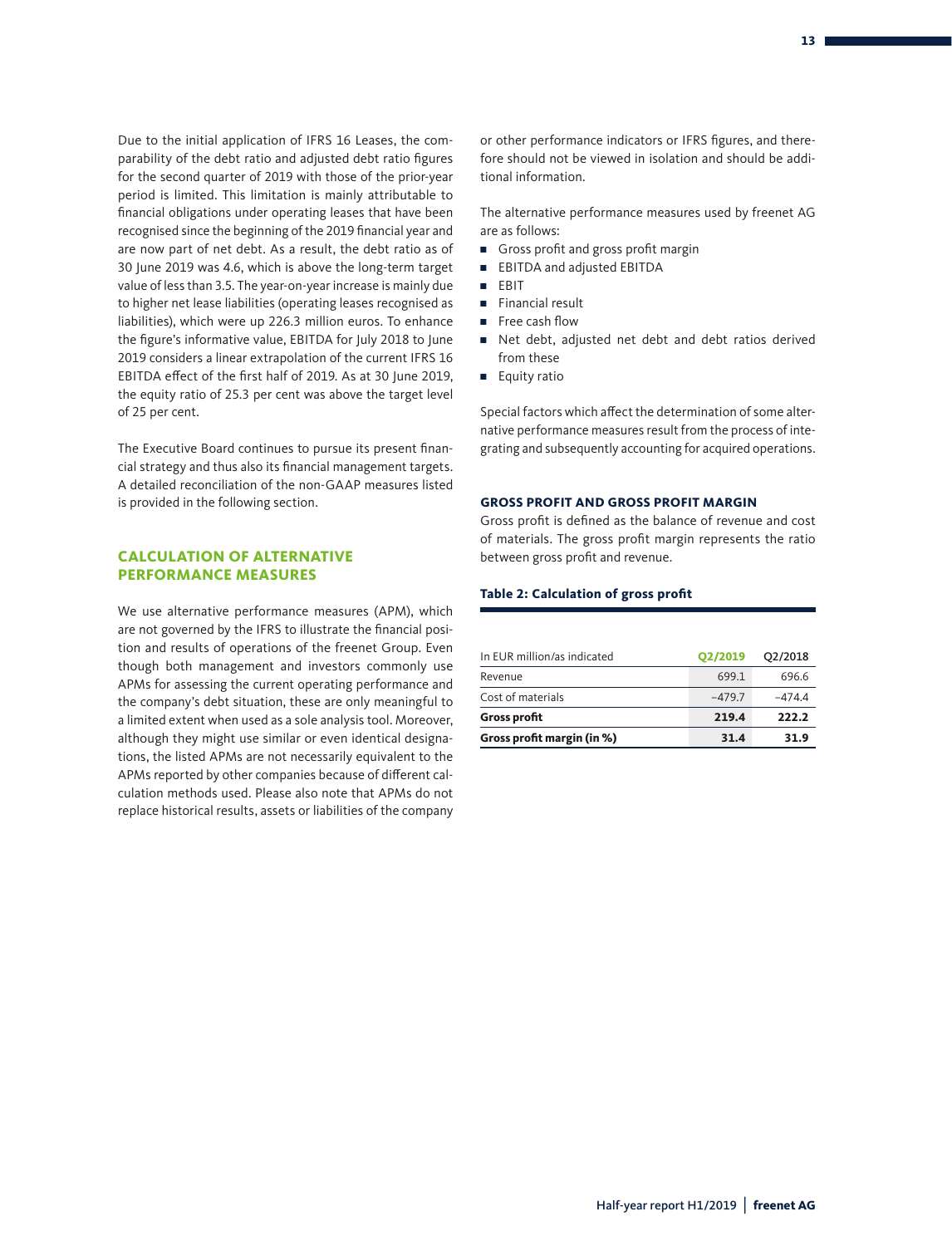#### **EBITDA AND ADJUSTED EBITDA**

EBITDA is a financial performance indicator of the freenet Group and is defined as EBIT (see "EBIT") plus depreciation, amortisation and impairment. In order to increase transparency, the freenet Group also reports EBITDA adjusted for one-time effects (adjusted EBITDA) for information purposes and to enable an undistorted assessment of operating earnings performance. One-time effects can represent both expenses and income. They relate to significant nonrecurring, one-time and/or regulatory effects (e. g. restructuring expenses) which, based on the Executive Board's assessment, could impair a transparent presentation of the freenet Group's operating results.

#### **Table 3: Calculation of EBITDA and adjusted EBITDA**

| In EUR million                                                | <b>Q2/2019</b> | Q2/2018 |
|---------------------------------------------------------------|----------------|---------|
| EBIT                                                          | 68.8           | 77.9    |
| Depreciation, amortisation and<br>impairment                  | 38.7           | 30.2    |
| <b>EBITDA</b>                                                 | 107.5          | 108.1   |
| <b>Adjustments:</b>                                           |                |         |
| One-off effects from sale of<br>analogue radio infrastructure | 0.0            | $-7.3$  |
| <b>Adjusted EBITDA</b>                                        | 107.5          | 100.8   |

EBITDA/adjusted EBITDA is a non-GAAP figure which management uses for evaluating the business performance and operational viability of the company. Both ratios are used for target/actual comparisons and for forecasting the financial performance indicator EBITDA.

#### **EBIT**

EBIT is defined as earnings before financial result (see "financial result") and taxes and similarly to EBITDA measures the short-term operating performance and success of the company.

#### **Table 4: Calculation of EBIT**

| In EUR million        | O2/2019 | O <sub>2</sub> /2018 |
|-----------------------|---------|----------------------|
| Earnings before taxes | 62.0    | 70.8                 |
| Financial result      | 6.8     | 71                   |
| <b>EBIT</b>           | 68.8    | 77.9                 |

#### **FINANCIAL RESULT**

The items profit or loss of equity-accounted investments, interest and similar income, interest and similar expenses and other financial result are combined under "financial result". The financial result is also shown as a separate subtotal ("financial result") in the consolidated income statement.

#### **Table 5: Calculation of financial result**

| In EUR million                                    | Q2/2019 | Q2/2018 |
|---------------------------------------------------|---------|---------|
| Profit or loss of equity-accounted<br>investments | 7.1     | 5.1     |
| Interest and similar income                       | 0.7     | 0.0     |
| Interest and similar expenses                     | $-14.8$ | $-12.2$ |
| Other financial result                            | 0.2     | 0.0     |
| <b>Financial result</b>                           | $-6.8$  | $-7.1$  |

#### **FREE CASH FLOW**

Free cash flow is a financial performance indicator of the freenet Group and is defined as cash flow from operating activities, minus investments in property, plant and equipment and intangible assets, plus proceeds from the disposal of property, plant and equipment and intangible assets and (since the start of 2019) less cash repayments of lease liabilities.

#### **Table 6: Calculation of free cash flow**

| In EUR million                                                                      | Q2/2019 | Q2/2018 |
|-------------------------------------------------------------------------------------|---------|---------|
| Cash flows from operating activities                                                | 109.5   | 114.8   |
| Payments to acquire property, plant and<br>equipment and intangible assets          | $-10.4$ | $-14.6$ |
| Proceeds from disposal of intangible<br>assets and property, plant and<br>equipment | 1.7     | 2.1     |
| Cash repayments of lease liabilities                                                | $-19.3$ | $-5.4$  |
| <b>Free cash flow</b>                                                               | 81.5    | 96.8    |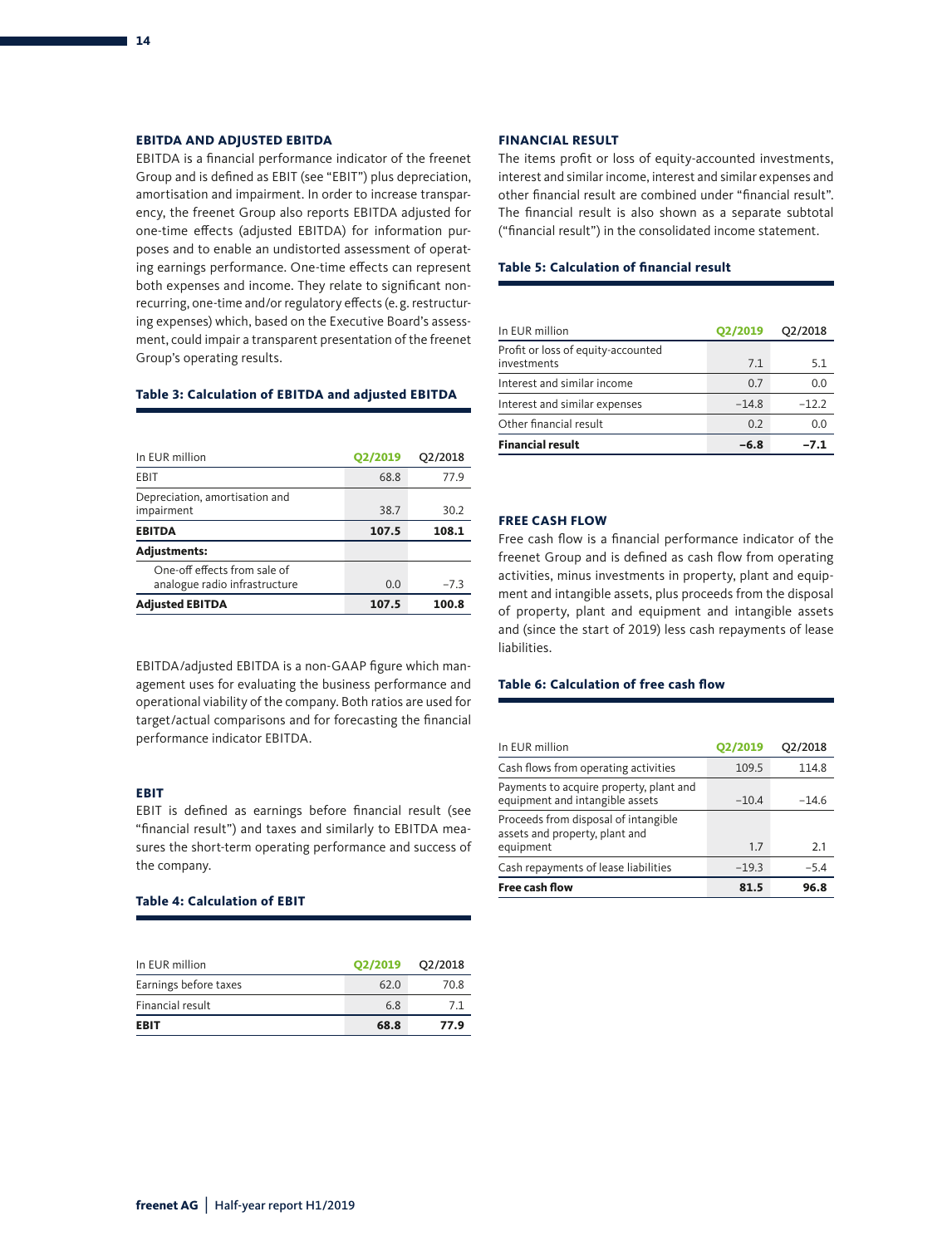In addition to the presentation of EBITDA/adjusted EBITDA, this parameter is used as an indicator for showing the ability of the Group to generate cash that serves to distribute a dividend or repay borrowings, for example.

#### **NET DEBT, ADJUSTED NET DEBT AND DEBT RATIOS DERIVED FROM THESE**

Net debt is defined as long-term and short-term borrowings shown in the balance sheet, plus net lease liabilities (noncurrent and current lease liabilities shown in the balance sheet, less non-current and current lease assets) and less liquid assets. The Group also reports adjusted net debt, which represents net debt less the market value of the freenet Group's equity investments. These are currently the investments in Sunrise and CECONOMY. The market value of Sunrise is calculated by multiplying the closing price of its share on the Swiss stock exchange by the number of shares held by freenet (11,051,578) as of the relevant reference date. Swiss francs are translated into euros using an officially defined reference date rate based on data of Bloomberg. The same approach is used for CECONOMY.

#### **Table 7: Calculation of net debt and adjusted net debt**

| In EUR million                                               | 30.6.2019 | 31.3.2019 |
|--------------------------------------------------------------|-----------|-----------|
| <b>Borrowings</b>                                            | 1,831.2   | 1,736.4   |
| Net lease liabilities                                        | 497.4     | 506.4     |
| Liquid assets                                                | $-153.6$  | $-189.7$  |
| Net debt                                                     | 2,175.1   | 2.053.6   |
| Equity investments (market value<br>of Sunrise and CECONOMY) | $-903.0$  | $-898.2$  |
| <b>Adjusted net debt</b>                                     | 1,272.1   | 1.155.4   |

Net debt is a non-GAAP figure which is used by management for managing the financing structure of the Group. It is an integral part of Group-wide capital risk management and is included in the calculation of the debt ratio, which is calculated as the ratio between net debt and EBITDA generated in the last 12 months. This is also applicable to the adjusted debt ratio; however, in this case, adjusted net debt is used as the basis for calculating the ratio. Both ratios are reported additionally in order to show the maximum debt repayment potential from liquidating the equity investment and the respective effect on the capital structure.

The developments of the two debt ratios as well as the target range are detailed in the section "Financial management".

#### **EQUITY RATIO**

The equity ratio defines the ratio between equity and total equity and liabilities and is used as an additional measurement for an efficient management of corporate financing.

#### **Table 8: Calculation of the equity ratio**

| Equity ratio (in %)          | 25.3      | 27.7      |
|------------------------------|-----------|-----------|
| Total equity and liabilities | 4.911.6   | 4.986.3   |
| Equity                       | 1.242.0   | 1.381.4   |
| In EUR million/as indicated  | 30.6.2019 | 31.3.2019 |
|                              |           |           |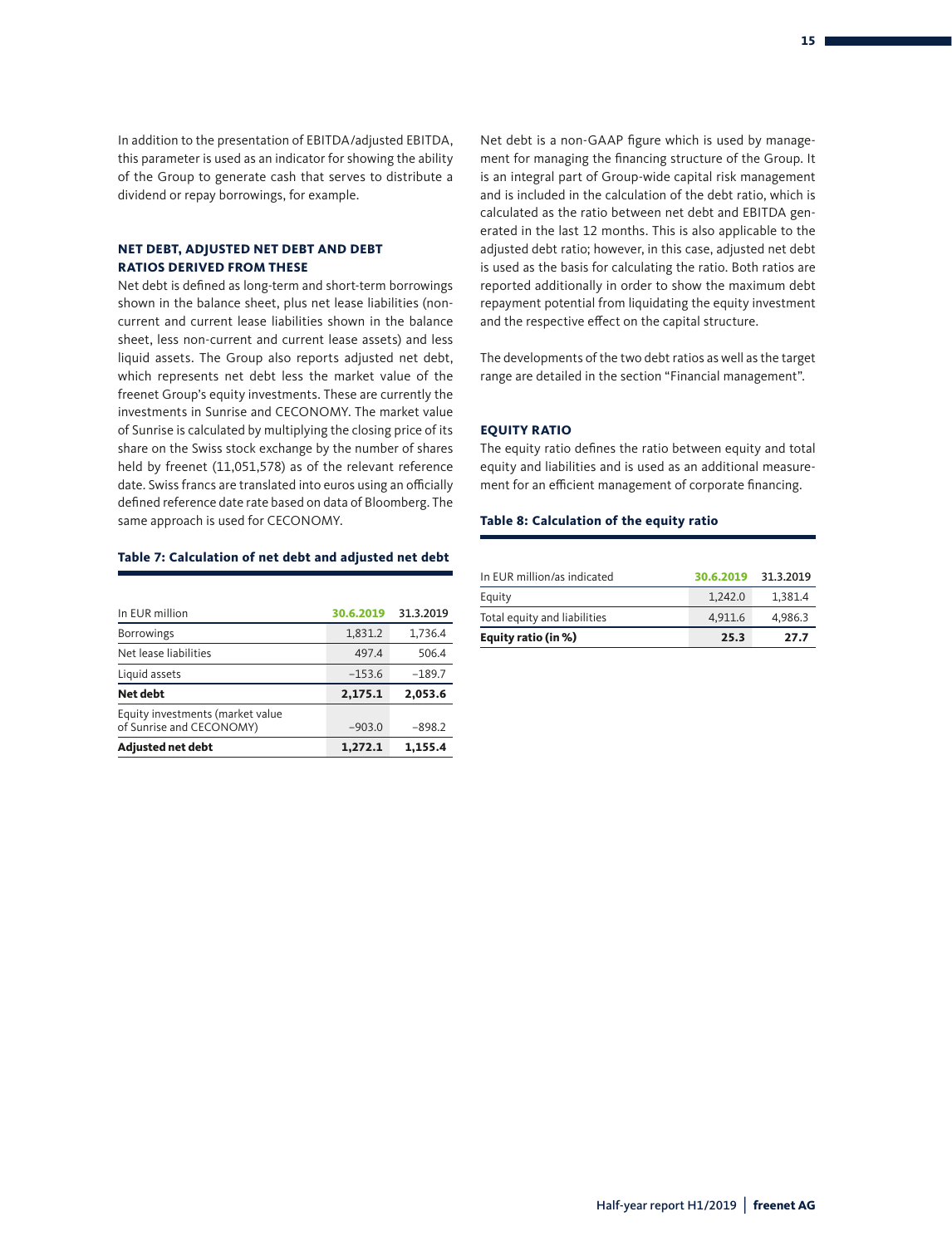## COURSE OF BUSINESS

#### **REVENUE PILLARS OF THE FREENET GROUP**

As a digital lifestyle provider and the largest networkindependent telecommunications provider in Germany, the freenet Group operates in three business areas:

- In the core Mobile Communications business, the main mobilcom-debitel brand primarily focuses on highquality postpaid contractual relationships but also develops highly innovative, increasingly flexible tariffs such as freenet FUNK.
- The core business is supplemented by the digital lifestyle business, in which the company offers its customers solutions for digital living, such as entertainment, infotainment and data security products and services.
- The third key element of the product portfolio is modern, high-definition digital television in two technological variants: waipu.tv in the area of IPTV entertainment, and freenet TV for terrestrial television.

#### **SOLID GROWTH IN THE TV AND MEDIA SEGMENT**

Our work in the first half of 2019 centred around consistently expanding the scope and quality of our two TV products, waipu.tv and freenet TV.

One particularly significant development was EXARING's new sales collaboration with Telefónica Germany, with "O<sub>2</sub> TV – powered by waipu.tv" launching in May. Telefónica Germany offers three options for this streaming service. For just under 5 euros a month, the smallest "S" package includes around 80 channels and a virtual video recorder with 25 hours of recording capacity. For just under 9 euros a month, the number of channels increases to over 100, while the "L" package for around 10 euros a month enables customers to use the service via their mobile network while on the move or when travelling in Europe. What makes this collaboration special is the fact that it marks the first time in the long history of competition and partnership between the network operators and the freenet Group that one of the network operators has offered a freenet product.

EXARING also forged new partnerships with major media companies and hardware manufacturers in recent months, as well as Apple TV and Amazon. For example, BILD launched

its own channel on waipu.tv in April, allowing customers to stream the best content from BILD, ComputerBild and AUTO BILD on their televisions or smartphones. FOCUS Online followed suit at the end of May. Similarly, the waipu.tv app has been available on Apple TV since May for Version 4 onwards. A new customer campaign was also launched via Amazon at the start of the second quarter, offering users the chance to sign up to waipu.tv and enjoy its programming for free for three months. In March, buyers of all Samsung TVs delivered in Germany from model year 2019 onwards received waipu. tv free of charge for six months in addition to their smart TV.

EXARING also introduced programmatic marketing of connected TV products and services during the first quarter. This gives advertising customers the opportunity to book their video commercials in high-calibre TV environments – with formats such as traditional TV spot integration in short advertising blocks or pre-roll videos.

Media Broadcast has also focused on improving the customer appeal of its product by enhancing the content on offer in recent months. One new addition is sports channel Ran Fighting, which offers viewers the best from the worlds of boxing, mixed martial arts, kickboxing and karate, all complemented by background information and interviews with the biggest names in these sports. freenet TV now includes five sports channels: Ran Fighting, Sportdigital, Kicker, Motorvision.TV and Sportdeutschland.TV.

In the B2B business, Media Broadcast towards the end of the first half of 2019 agreed to extend its collaboration with the ARD Sportschau for another two years. As part of this deal, the freenet subsidiary will transmit the TV signal for a total of 178 Bundesliga matches a year from the stadiums to the WDR broadcasting centre in Cologne for the next two seasons. Media Broadcast will use its fleet of outside broadcast vehicles for this collaboration.

Programmes such as Sportschau, but also traditional linear television in general, are popular with older viewers. To reach younger audiences, freenet TV launched an Instagram-based campaign in the first quarter starring actor and popular rapper Jimi Blue Ochsenknecht. At the end of the first half of 2019, freenet TV then began its summer season of television with a 360° campaign with the slogan "So entspannt kann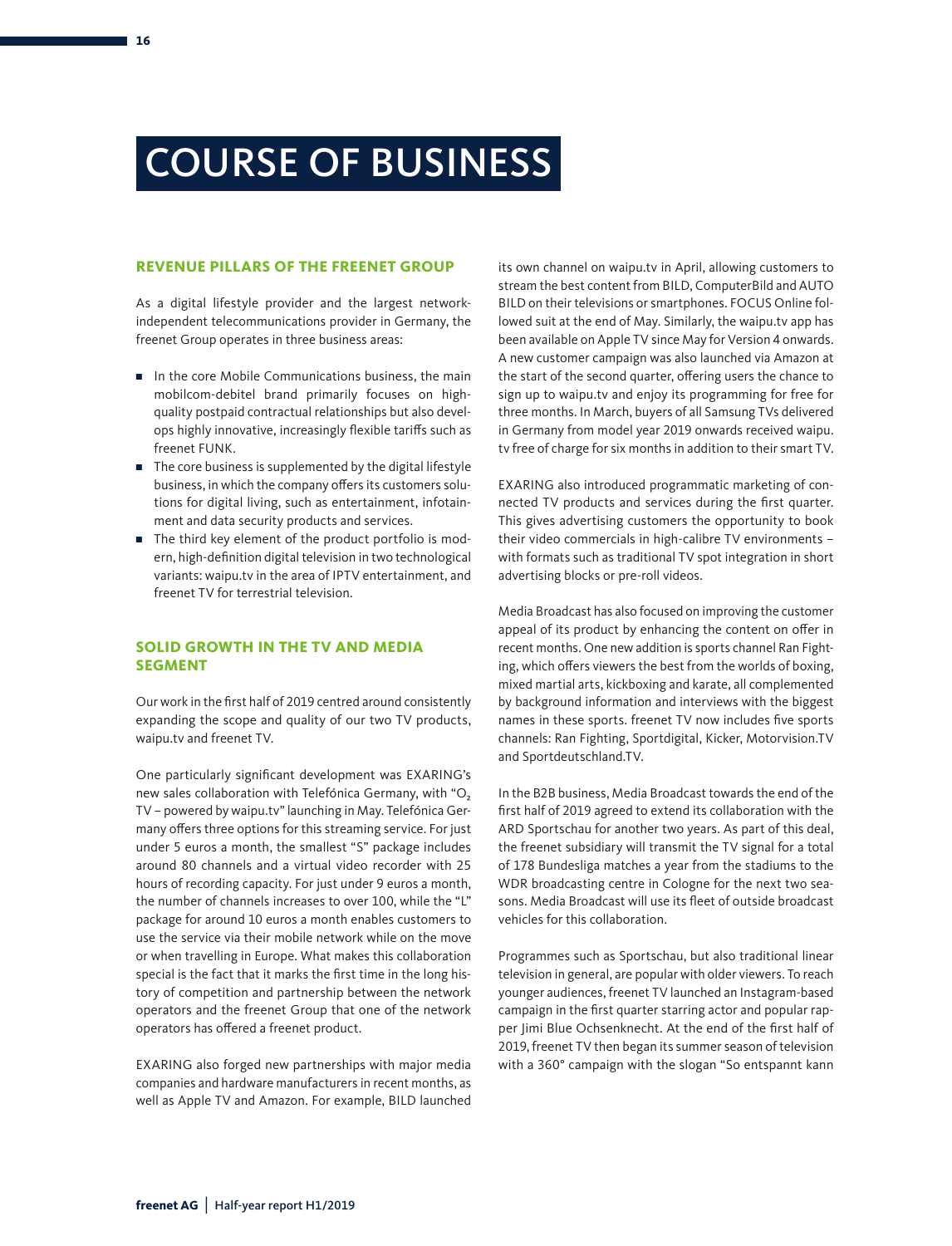waipu.tv also launched a national out-of-home campaign in the first half of the year. Using the motto "Ich sehe was" ("I see something") and with a total gross media volume of 10 million euros, it focused on mega lights, info screens, mall and station videos as well as on other digital channels.

These initiatives enabled both products to continue their solid user and customer growth from previous quarters and years during the first six months of 2019. In the second quarter, the number of waipu.tv subscribers passed the 300,000 mark to reach around 332,000 at the end of June – up 80,000 on the start of the year and within the target range for 2019. "O<sub>2</sub> TV – powered by waipu.tv", carefully launched by Telefónica in May, has already contributed a relevant number of new users.

The number of revenue-generating users (RGUs) of freenet TV also continued to increase slightly in line with our targets for the full year. The number of RGUs reached 1.037 million at the end of the first half of 2019, up 23,000 since the start of the year.

#### **FREENET FUNK MARKS A REVOLUTION IN MOBILE COMMUNICATIONS**

During a history stretching back over almost three decades, the Mobile Communications market has been dominated by two tariff models: contracts for postpaid customers, many of them with two-year fixed terms, and prepaid cards with call and data volumes paid for in advance.

Considering this, the new tariff that freenet began marketing at the start of May represents a genuine paradigm shift for the industry. freenet FUNK marks a fundamental innovation in every respect – from the ordering process and the completely flexible and very inexpensive digital usage to the option to pause or terminate the tariff at any time. There are no setup costs, minimum terms or notice periods. As a result, the maximum monthly cost is either 20.70 euros or 29.70 euros, calculated based on 30 days of actual usage each month.

Customers can only sign up for and manage freenet FUNK via the app. In Germany's major cities and metropolitan areas, a courier service delivers SIM cards free of charge within just a few hours that can also be activated via the app; the delivery process generally takes a little longer in rural areas. Billing is carried out on a calendar day basis. freenet FUNK generated a remarkable response from both the trade and business press as well as market players. As of the 30 June reporting date, this innovative and completely app-based product had more than 20,000 active cards or customer relationships not in pause mode.

mobilcom-debitel is also working on expanding its business customer segment. Near the end of the first quarter, freenet Business was launched as a separate division for business customers, in addition to two new mobile device management solutions accompanied by appropriate training from resellers. Going forward, freenet Business will provide companies with a range of cloud-based services such as Infrastructure as a Service, Platform as a Service and Software as a Service. The freenet Group will use the capacity of its own ISO 27001 certified data centre in Düsseldorf for this purpose.

The decline in postpaid customer business observed across the sector since the start of the year is relatively moderate for the freenet Group. This contraction also slowed in the second quarter compared to the first few months of the current year. The number of postpaid customers with a two-year contract was 6.834 million as of 30 June 2019, compared to 6.828 million at the end of the first half of 2018.

Postpaid ARPU excluding hardware remained comparatively stable compared to the prior-year period at 18.8 euros, after 18.8 euros in the previous quarter and 19.0 euros in the same period last year.

#### **DIGITAL LIFESTYLE PORTFOLIO MAKING STEADY REVENUE CONTRIBUTIONS**

Devices, products and services, particularly in the areas of entertainment, infotainment and security, represent another mainstay of the freenet Group under the digital lifestyle umbrella, supplementing the Mobile Communications and TV and Media segments. These products and services are generally offered via the main brand mobilcom-debitel as well as the GRAVIS subsidiary – in the various shops, by way of online sales and via a wide range of special promotions and activities.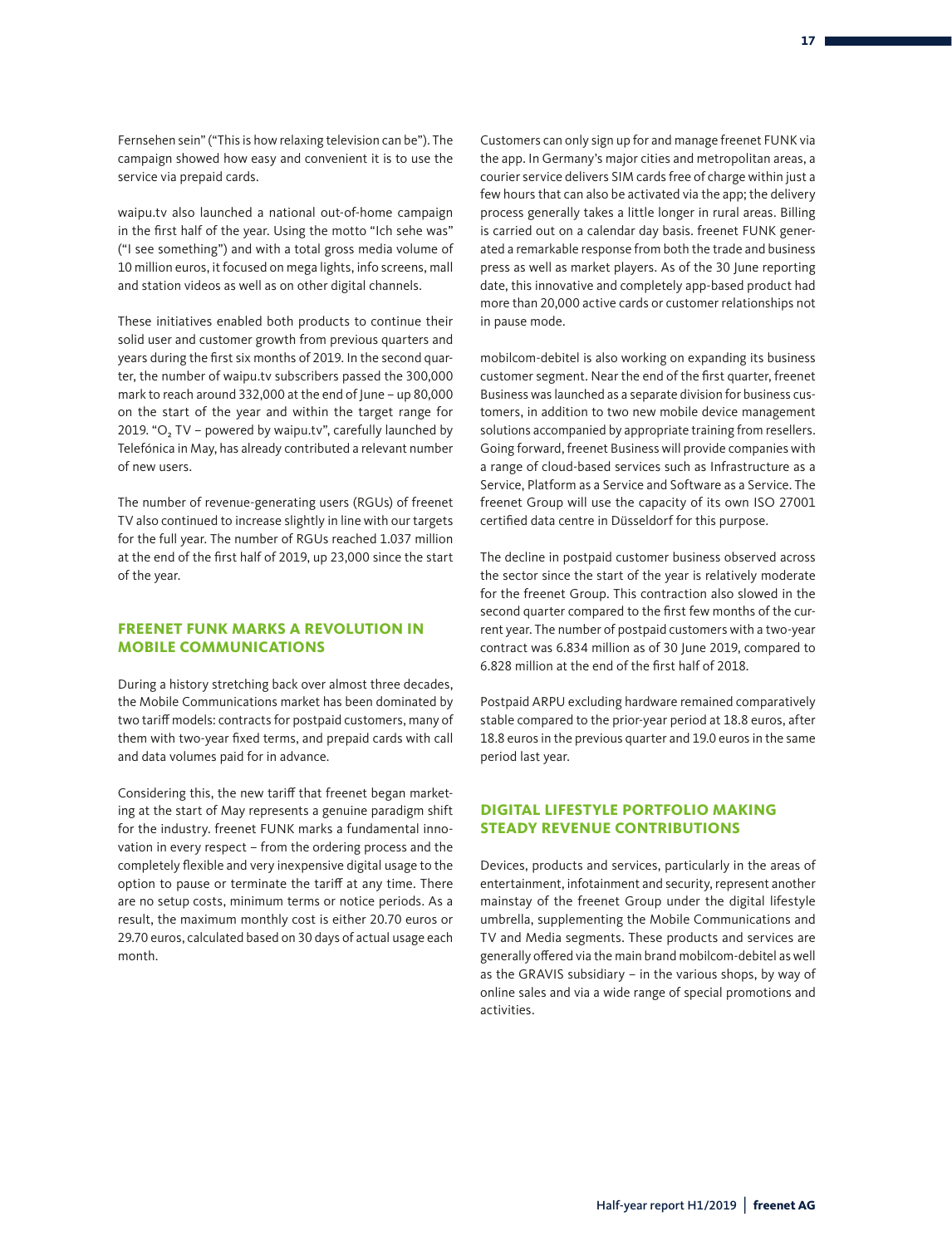In February, mobilcom-debitel also entered into a partnership with emporia. The Linz-based company produces a flip phone, the emporiaTOUCHsmart, aimed at the senior citizens market segment.

One of the key features of this phone is its simple, intuitive interface. It also combines the best of both worlds, boasting both a modern touchscreen and a foldable, conventional keyboard for dialling phone numbers. The touchscreen enables users to access various applications such as the WhatsApp messenger service.

As in previous quarters and years, the digital lifestyle business continues to make a steady contribution to the freenet Group's revenue and profit. The digital lifestyle business

contributed revenue of 86.7 million euros in the first six months of 2019, slightly above the 85.0 million euros reported in the same period of 2018.

#### **RELAUNCH OF THE FREENET.DE EMAIL SERVICE**

At the start of the first half of 2019, freenet launched a completely redesigned version of its email service. "freenet.de" has already been available to users for around two decades, both as a free service and as part of fee-based packages, making it one of the most established email services in Germany.

# SEGMENT-SPECIFIC COURSE OF BUSINESS

#### **MOBILE COMMUNICATIONS**

#### **POSTPAID CUSTOMERS**

The cornerstones of the freenet Group's core business are customer-centric tariffs and services aimed at further enhancing the quality of the customer base by increasing the number of customers with a two-year contract. As in the first quarter of 2019, the changes to the product portfolio required in order to achieve this led to a slight drop of around 28,000 in the number of contract customers to 6.834 million in the quarter under review. The postpaid customer base grew by around 6,000 contracts year-on-year. Approximately 20,000 customers of the freenet FUNK mobile communication product launched in May 2019 are not included in the postpaid customer base as of 30 June 2019.

#### **MONTHLY AVERAGE REVENUE PER USER AND REVENUE FROM SERVICES**

The intrinsic value of 24-month contracts is also evident in the stable development of postpaid ARPU excluding hardware, which was 18.8 euros in the first half of 2019 after reaching 19.0 euros in the same period last year. The associated revenue from services also remained stable at 772.5 million euros for the first half of 2019 (previous year: 770.4 million euros), highlighting the effectiveness of the measures implemented to improve the quality of the postpaid customer base. The corresponding revenue in the no-frills/prepaid segment is currently 67.2 million euros and is therefore slightly below the figure for the first half of 2018 (69.9 million euros) as expected.

#### **Table 9: Development Postpaid customers**

| In million            | 30.6. | 31.3. | 31.12. | 30.9. | 30.6. |
|-----------------------|-------|-------|--------|-------|-------|
|                       | 2019  | 2019  | 2018   | 2018  | 2018  |
| Postpaid<br>customers | 6.834 | 6.862 | 6.896  | 6.869 | 6.828 |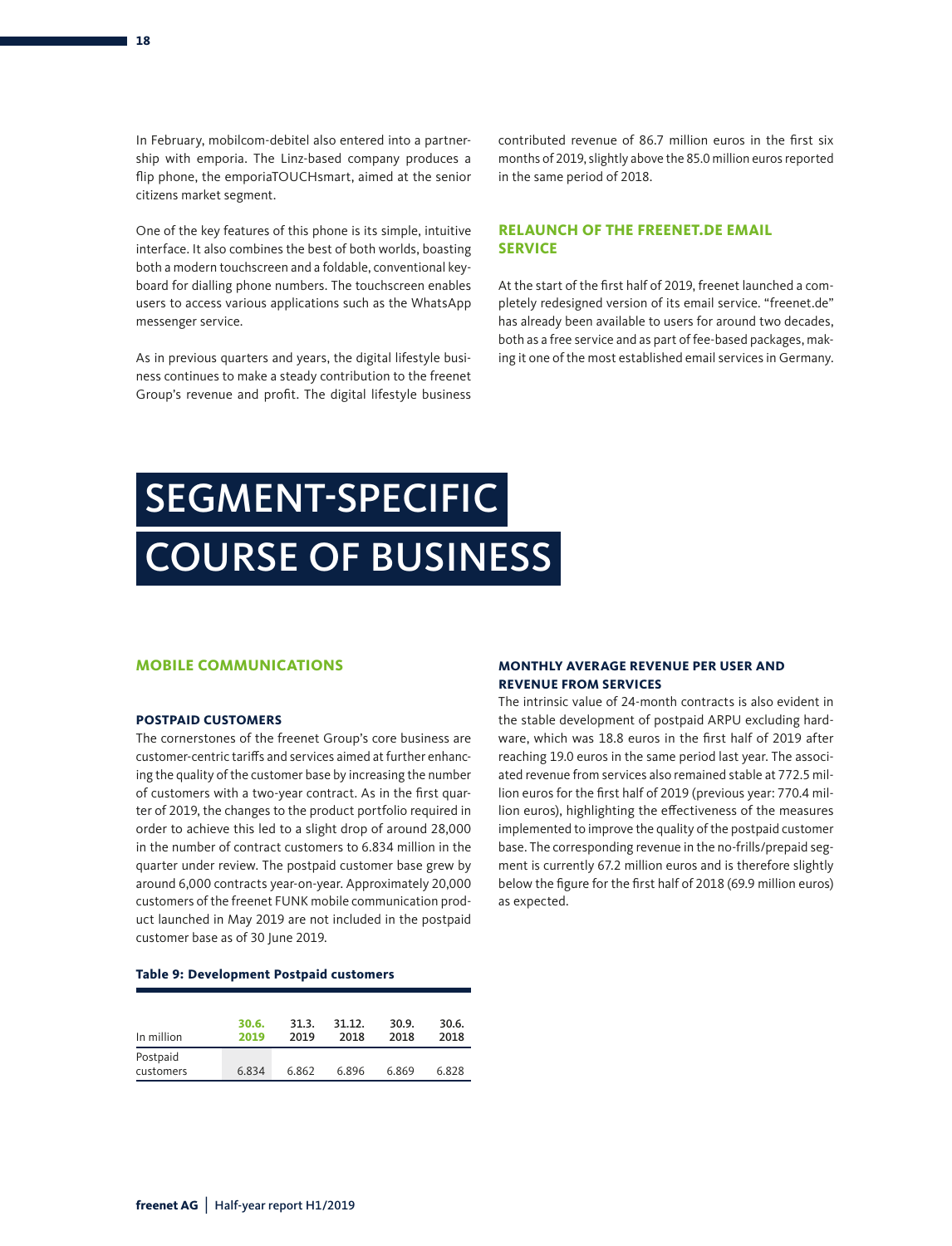#### **Table 10: Postpaid ARPU and service revenue**

| In EUR/service<br>revenue in<br><b>EUR</b> million | H1/<br>2019 | H1/<br>2018 | O <sub>2</sub><br>2019 | O1/<br>2019 | O <sub>2</sub><br>2018 |
|----------------------------------------------------|-------------|-------------|------------------------|-------------|------------------------|
| Postpaid ARPU<br>without<br>hardware               | 18.8        | 19.0        | 18.8                   | 18.8        | 19.0                   |
| Service reve-<br>nue, postpaid                     | 772.5       | 770.4       | 385.2                  | 387.2       | 387.6                  |
| Service reve-<br>nue, no-frills/<br>prepaid        | 67.2        | 69.9        | 33.8                   | 33.4        | 35.3                   |

#### **DIGITAL LIFESTYLE**

Devices, products and services in the areas of entertainment, security, smart home and e-health have complemented our offering in the Mobile Communications segment for several years in order to further drive organic growth in this business. In the first half of 2019, the freenet Group generated revenue of 86.7 million euros with the marketing of its digital lifestyle products, after 85.0 million euros in the same prioryear period.

#### **Table 11: Digital lifestyle revenue**

| In EUR million               | H1/  | H1/  | O <sub>2</sub> | O1/  | O <sub>2</sub> |
|------------------------------|------|------|----------------|------|----------------|
|                              | 2019 | 2018 | 2019           | 2019 | 2018           |
| Digital lifestyle<br>revenue | 86.7 | 85.0 | 44.6           | 42.1 | 42.4           |

#### **TV AND MEDIA**

#### **CUSTOMER FIGURES IN THE TV AND MEDIA SEGMENT**

As another important pillar of the freenet Group's business activities, the TV business complements the attractive digital lifestyle growth market. The impact of the measures implemented since the launch of the two main products, freenet TV und waipu.tv, to steadily enhance the appeal of these offerings is also evident in the continued upward trend in customer numbers.

#### **Table 12: TV customers**

| In '000s                          | 30.6.<br>2019 | 31.3.<br>2019 | 31.12.<br>2018 | 30.9.<br>2018 | 30.6.<br>2018 |
|-----------------------------------|---------------|---------------|----------------|---------------|---------------|
| freenet TV sub-<br>scribers (RGU) | 1.037.5       | 1.020.2       | 1,014.2        | 901.5         | 1.000.6       |
| waipu.tv<br>subscribers           | 331.9         | 286.3         | 251.8          | 202.4         | 1743          |

The number of revenue-generating freenet TV users rose by 37,000 over the course of the year to 1.037 million freenet TV subscribers (RGU) today. The product gained 17,000 subscribers in the second quarter and therefore performed in line with expectations.

The strong appeal of the IPTV product, waipu.tv, is underscored by the positive development in subscriber numbers. By the end of June 2019, 332,000 paying customers were already using the product, with 46,000 subscribers signing up to the service in the second quarter alone. Since June 2018, waipu.tv has gained an additional 158,000 subscribers in total, almost doubling its customer base over the past year.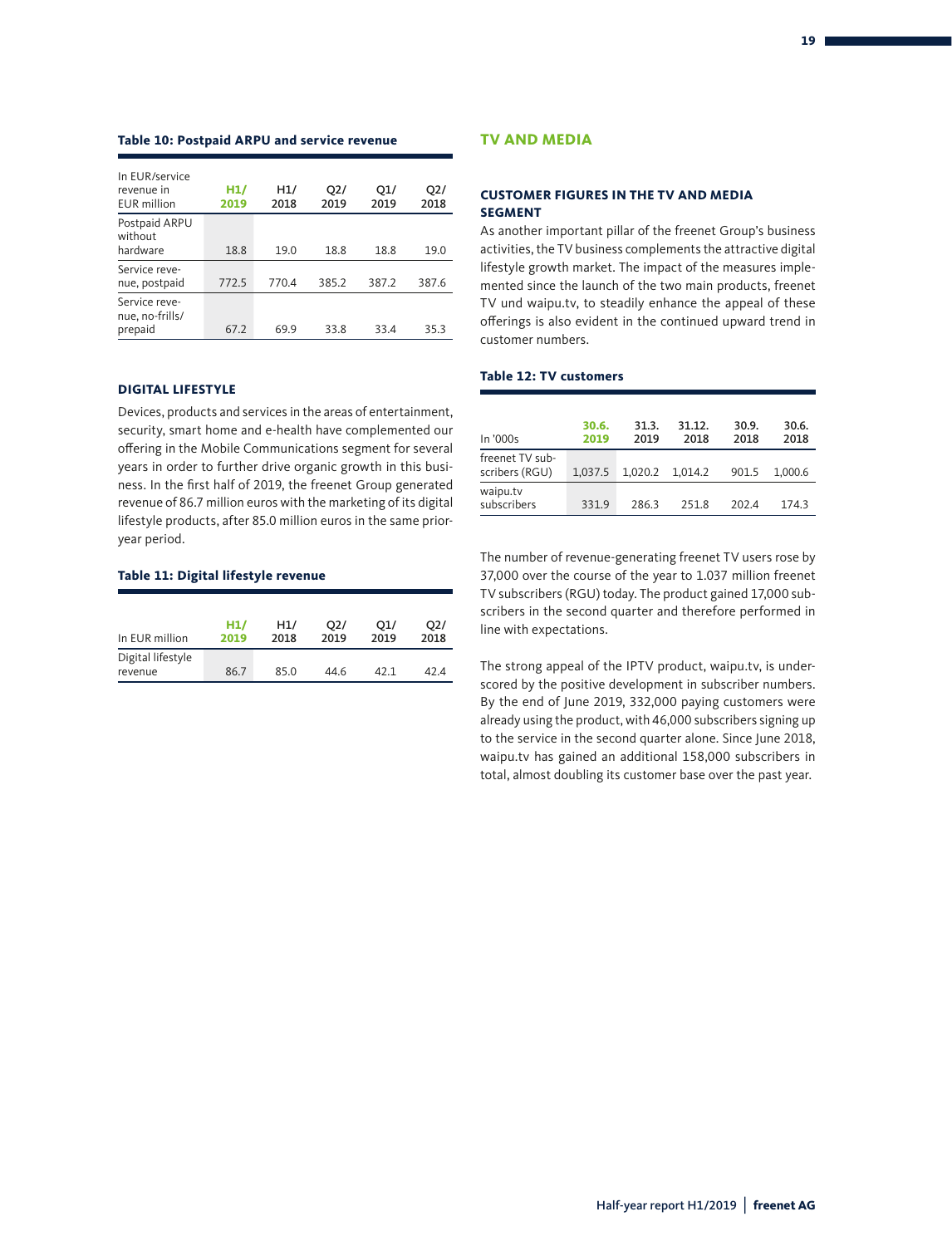## NET ASSETS, FINANCIAL POSITION AND RESULTS OF OPERATIONS

#### **REVENUE AND RESULTS OF OPERATIONS**

#### **Table 13: Key performance indicators for the Group**

| In EUR '000s               | <b>Q2/2019</b> | Q2/2018 <sup>1</sup> | Change   |
|----------------------------|----------------|----------------------|----------|
| Revenue                    | 699,112        | 696,629              | 2,483    |
| Gross profit               | 219,420        | 222,225              | $-2,805$ |
| Overhead                   | $-111,886$     | $-114,131$           | 2,245    |
| EBITDA                     | 107,534        | 108.094              | $-560$   |
| EBIT                       | 68,826         | 77,876               | $-9,050$ |
| Financial result           | $-6,788$       | $-7,068$             | 280      |
| EBT                        | 62,038         | 70,808               | $-8,770$ |
| <b>Consolidated profit</b> | 55,455         | 61,349               | $-5,894$ |

<sup>1</sup> Due to the change in the definition of EBITDA and financial result, the previous year's figures were restated.

At 699.1 million euros, **revenue** in the second quarter of 2019 was on a level with the prior-year period. In the Mobile Communications segment, the number of strategically important postpaid customers (30 June 2019: 6.834 million customers, 30 June 2018: 6.828 million customers) and postpaid ARPU without hardware (Q2/2019: 18.8 euros, Q2/2018: 19.0 euros) remained stable year-on-year. Mobile Communications revenue reported for the second quarter of 2019 increased by 14.1 million euros to 631.3 million euros, primarily as a result of higher low-margin hardware revenue. Revenue in the TV and Media segment was down 62.9 million euros on the prior-year quarter (77.3 million euros), mainly due to the sale of the analogue radio business in the previous year. Revenue in the first half of 2019 came to 1,389.0 million euros, which is on a par with the same period of the previous year.

**Gross profit** in the reporting quarter amounts to 219.4 million euros, which is slightly down on the prior-year quarter (222.2 million euros). The gross profit margin fell by 0.5 percentage points to 31.4 per cent, mainly due to the increase in the hardware business mentioned previously. In the first half of 2019, gross profit came to 446.7 million euros and the gross profit margin to 32.2 percent – both on a par with the previous year.

**Overhead costs** as the difference between gross profit and EBITDA decreased by 2.2 million euros compared with the second quarter of 2018 to 111.9 million euros. The reduction in overhead costs is mainly attributable to IFRS 16, which was applied for the first time from 1 January 2019 and according to which operating lease expenses are no longer a component of other operating expenses, but must now be disclosed under depreciation and interest expense. Higher personnel expenses and lower other operating income have an offsetting effect. Compared with the first half of 2018, overhead costs decreased by 9.6 million euros to 231.3 million euros, mainly due to the new method of accounting for leases described above.

**EBITDA** amounted to 107.5 million euros during the reporting quarter, which is on a par with the prior-year quarter (108.1 million euros). The Mobile Communications segment contributed 90.4 million euros to EBITDA (Q2/2018: 91.5 million euros), the TV&Media segment 18.9 million euros (Q2/2018: 20.3 million euros) and the Other/Holding segment –1.8 million euros (Q2/2018: –3.7 million euros). Compared to the first half of 2018, the Group's EBITDA increased by 10.5 million euros to 215.5 million euros, mainly as a result of the application of IFRS 16.

**Depreciation, amortisation and impairment losses** increased by 8.5 million euros year-on-year to 38.7 million euros, primarily due to the deprecation of lease assets triggered by the initial application of IFRS 16.

The **financial result** in the period under review amounted to –6.8 million euros (Q2/2018: –7.1 million euros). The changes in interest expense (Q2/2019: –14.8 million euros, Q2/2018: –12.2 million euros) and interest income (Q2/2019: 0.7 million euros, Q2/2018: 0.0 million euros) included in the financial result are largely attributable to the new method of accounting for leases as well as the interest expense arising from financing the CECONOMY shares. The profit of equityaccounted investments improved by 2.1 million euros to 7.1 million euros.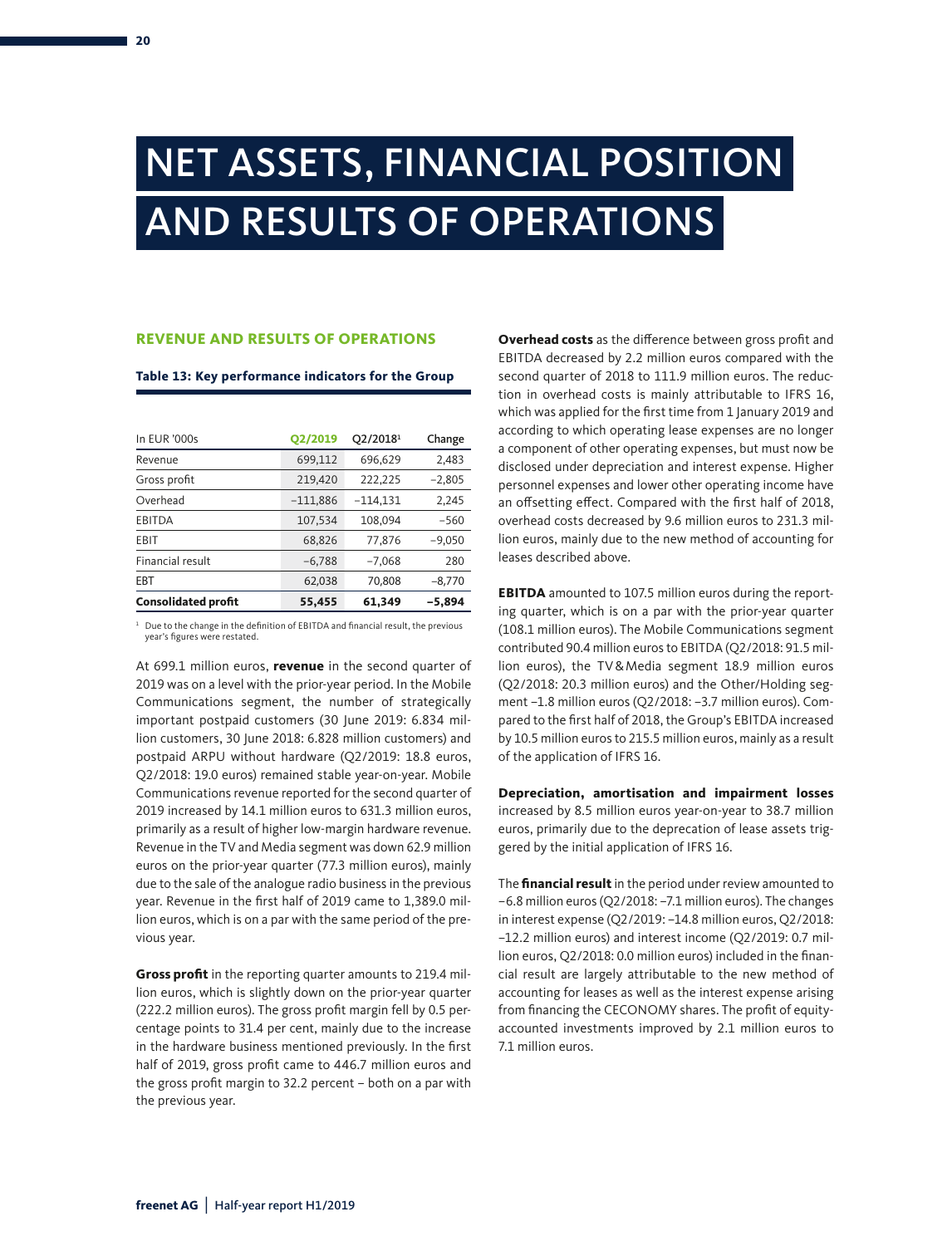Due to the effects explained above, **earnings before tax (EBT)** amounted to 62.0 million euros, a decrease of 8.8 million euros year-on-year. At 123.1 million euros, consolidated earnings before tax for the first half of 2019 was on a par with the same period of the previous year (first half of 2018: 125.1 million euros).

**Income tax expenses** of 6.6 million euros (Q2/2018: 9.5 million euros) were reported in the quarter under review. Current tax expenses of 9.6 million euros (Q2/2018: 9.9 million euros) and deferred tax income of 3.0 million euros (Q2/2018: 0.4 million euros) were recognised. Deferred tax income is mainly attributable to the write-up of deferred tax assets on tax loss carry forwards.

As in the prior-year period, **consolidated profit** is attributable exclusively to continuing operations and adds up to 55.5 million euros, down by 5.9 million euros compared with the same period of the previous year (Q2/2018: 61.3 million euros). Consolidated profit for the first half of 2019 was 111.6 million euros, after 108.0 million euros in the same period in 2018.

#### **NET ASSETS AND FINANCIAL POSITION**

#### **Table 14: Group balance sheet figures (condensed)**

#### **Assets**

| 4.911.6   |
|-----------|
| 707.2     |
| 4.204.4   |
| 30.6.2019 |
|           |

| 4,986.3   |
|-----------|
| 707.4     |
| 4.278.8   |
| 31.3.2019 |
|           |

#### **Equity and liabilities**

| <b>Total equity and liabilities</b> | 4,911.6   |
|-------------------------------------|-----------|
| Non-current and current liabilities | 3,669.6   |
| Equity                              | 1.242.0   |
| In EUR million                      | 30.6.2019 |

| 4,986.3   |
|-----------|
| 3.604.9   |
| 1.381.4   |
| 31.3.2019 |
|           |

**Total assets/total equity and liabilities** amounted to 4,911.6 million euros as of 30 June 2019, a decrease of 74.6 million euros, or 1.5 per cent, compared with the first quarter of 2019 (4,986.3 million euros).

On the **assets side**, non-current assets fell by 74.4 million euros to 4,204.4 million euros. This is primarily due to a 37.0 million euro decline in equity-accounted investments to 782.2 million euros resulting predominantly from the dividend of 41.5 million euros received from Sunrise. For further details on this point, please refer to note 4 of the selected explanatory notes. The slight drop in lease assets of 11.1 million euros to 481.5 million euros is primarily attributable to depreciation.

In current assets, the decrease in liquid assets of 36.1 million euros to 153.6 million euros is particularly noteworthy. The development of liquid assets primarily resulted from the dividend of 211.2 million euros paid out in the second quarter of 2019, the free cash flow of 81.5 million euros, and the utilisation of an additional 95.0 million euros of the revolving credit facility (30 June 2019: 125.0 million euros, 31 March 2019: 30.0 million euros). Trade accounts receivable rose by 36.9 million euros to 216.1 million euros at the balance sheet date.

The **liabilities side** was dominated by equity amounting to 1,242.0 million euros (31 March 2019: 1,381.4 million euros) and borrowings in the amount of 1,831.2 million euros (31 March 2019: 1,736.4 million euros).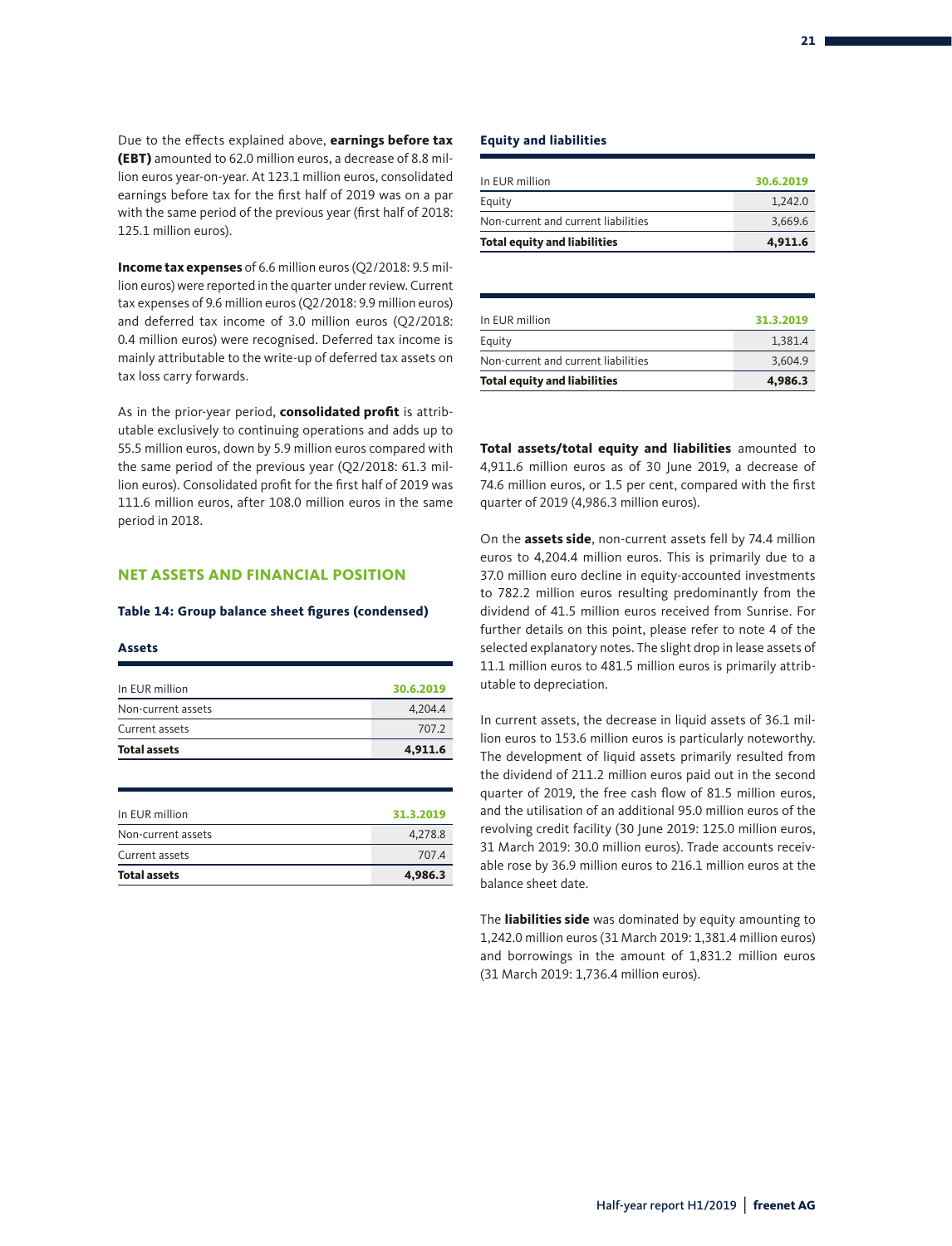The equity ratio fell from 27.7 per cent at the end of March 2019 to 25.3 per cent at the end of June 2019, primarily due to the dividend paid out in the second quarter of 2019. The 94.9 million euro increase in borrowings to 1,831.2 million euros is predominantly caused by the 125.0 million euros drawn down from the revolving credit facility (31 March 2019: 30.0 million euros). For more information please refer to the comments in the section entitled "Financial management".

The 28.1 million euro reduction in other liabilities and deferrals to 516.5 million euros primarily resulted from the decline in deferrals of bonuses and premium rights received from network operators. Other financial liabilities fell by 24.3 million euros to 93.7 million euros; the 14.9 million euro decrease in liabilities associated with the exclusive sales collaboration with Media-Saturn Deutschland GmbH made a significant contribution to this change. The rise in trade accounts payable of 20.6 million euros to 426.8 million euros is mainly attributable to balance sheet date-related developments in connection with liabilities to dealers and distributors.

#### **CASH FLOWS**

#### **Table 15: Key cash flow indicators of the Group**

| In EUR million                          | <b>Q2/2019</b> | Q2/2018  | Change  |
|-----------------------------------------|----------------|----------|---------|
| Cash flows from operating<br>activities | 109.5          | 114.8    | $-5.3$  |
| Cash flows from investing<br>activities | $-8.8$         | $-12.6$  | 3.8     |
| Cash flows from financing<br>activities | $-231.8$       | $-216.7$ | $-15.1$ |
| Net change in cash funds                | $-131.1$       | $-114.5$ | $-16.6$ |
|                                         |                |          |         |
| Free cash flow <sup>1</sup>             | 81.5           | 96.8     | $-15.4$ |

Due to a change in the definition of free cash flow, the previous year's figures were restated

The **cash flows from operating activities** decreased by 5.3 million euros to 109.5 million euros year-on-year (Q2/2018: 114.8 million euros). In addition to a 0.6 million euro reduction in EBITDA, the accelerated year-on-year increase in net working capital of 36.3 million euros also had a negative impact on cash flows from operating activities. Compared to the second quarter of 2018, this was primarily offset by the 10.5 million euro reduction in tax payments (income tax refunded in Q2/2019: 4.1 million euros, income tax paid in Q2/2018: 6.4 million euros), the decrease of 9.8 million euros in the capitalisation of contract acquisition costs (mainly sales commissions paid) due to the lower number of newly acquired customers, as well as the higher Sunrise dividend payment (Q2/2019: 41.5 million euros, Q2/2018: 36.9 million euros).

**Cash flows from investing activities** amounted to –8.8 million euros in the second quarter of 2019 compared to –12.6 million euros in the prior-year quarter. The cash outflows for investments in intangible fixed assets and in property, plant and equipment, netted out against the cash inflows from the disposal of such assets, decreased by 3.8 million euros year-on-year to 8.7 million euros in the second quarter of 2019 – primarily as a result of lower investments in the TV and Media segment. The cash investments were financed entirely out of the company's retained earnings.

**Cash flows from financing activities** changed from –216.7 million euros in the prior-year quarter to –231.8 million euros in the period under review. This change was primarily due to higher cash repayments of lease liabilities resulting from the initial application of IFRS 16 (Q2/2019: –19.3 million euros, Q2/2018: –5.4 million euros). In the previous year, this item only included the finance lease with DFMG but now also includes repayments from the operating leases. A dividend of 211.2 million euros was also distributed in the second quarter of 2019; this figure was unchanged from the previous year.

**Free cash flow** of 81.5 million euros was generated in the second quarter of 2019 as a result of the effects, representing a decrease of 15.4 million euros compared with the same quarter of the previous year (96.8 million euros). Free cash flow for the first half of 2019 was 126.7 million euros (first half of 2018: 135.1 million euros), exactly in line with our expectations.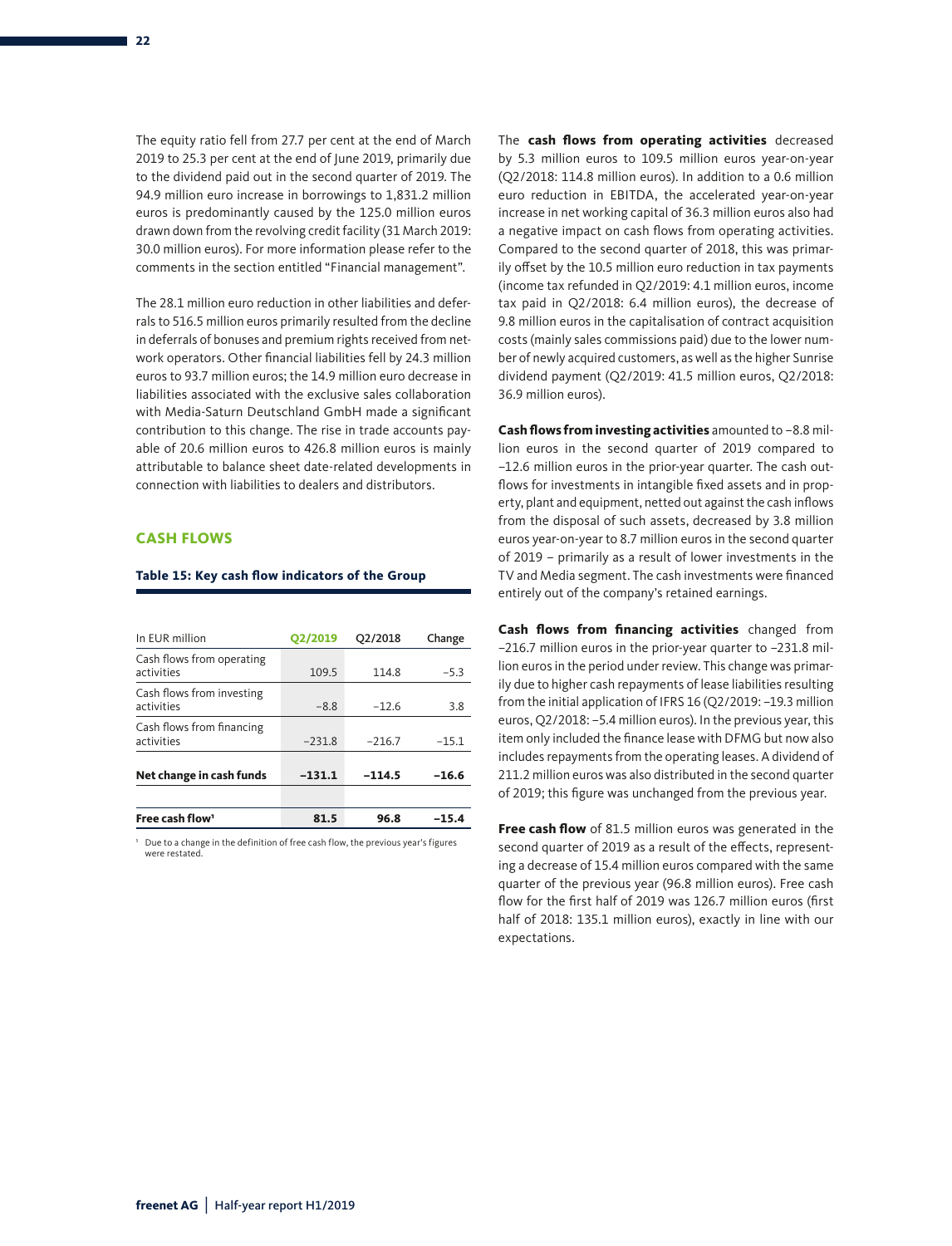# REPORT ON POST-BALANCE SHEET DATE EVENTS

No reportable events of material significance occurred after 30 June 2019.

# REPORT ON OPPORTUNITIES AND RISKS

The freenet Group's report on opportunities and risks as of 30 June 2019 should be read in conjunction with the comments in the 2018 group management report (see pages 60–71). In addition to setting out the opportunity and risk management arrangements, this report also outlined the identified opportunities and risks that could impact the net assets, financial position and results of operations as well as the reputation of the freenet Group.

There were no material changes to the identified opportunities as of 30 June 2019. The significance of these opportunities and their resulting effects on the forecast financial and non-financial performance indicators, and therefore on the future development of the freenet Group, continue to be collectively rated as low.

The risk position remains unchanged as of 30 June 2019. No new risks were categorised as "high" or "material" in the first half of 2019. The following risks in the "medium" category were recorded in the risk inventory for the first time:

Media Broadcast GmbH is exposed to a project risk that the agreed minimum customer figures for the "freenet TV via Satellite" product cannot be achieved within the contract period (high probability of occurrence/low level of damage).

Revenue could also be lost in the freenet Group in the context of additional regulation regarding the billing of thirdparty vendor services (medium probability of occurrence/ medium level of damage).

For more information on developments in the Mobile Communications and the TV/video market, please refer to the comments in the "Course of business" section.

All other statements on risks made in the 2018 group management report remain valid. No risks have been identified which, either individually or in combination with other risks, could endanger the continued existence of the freenet Group. The potential effects of the identified market, IT, tax, financial, strategic and operating risks on the forecast financial and non-financial performance indicators, and therefore on the future development of the freenet Group, continue to be classified as low overall.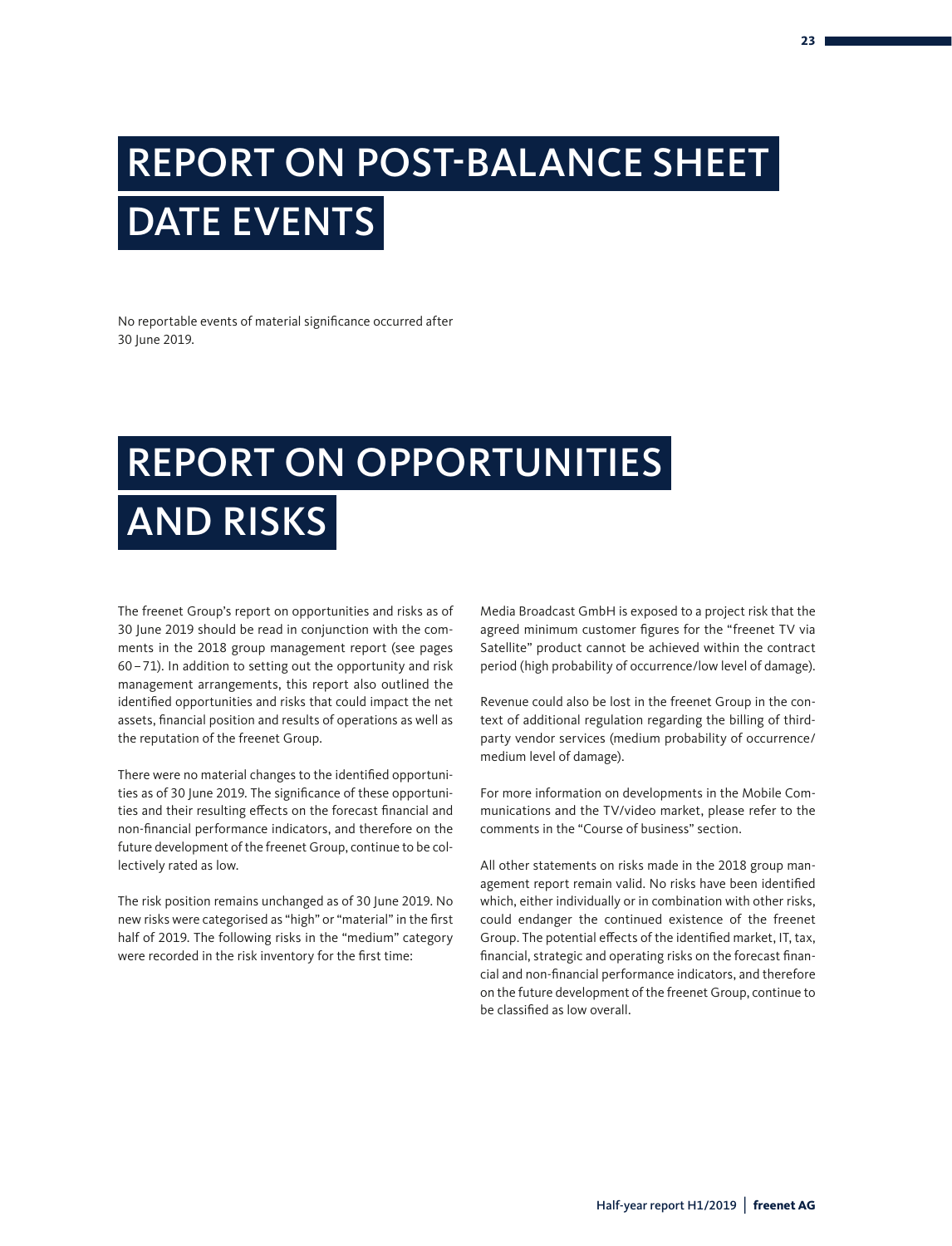# REPORT ON EXPECTED **DEVELOPMENTS**

Recent developments in the telecommunications and TV/ motion picture markets do not trigger any significant changes compared to the market outlook presented in the 2018 Annual Report. The assumptions made for the forecast of the financial and non-financial performance indicators of the freenet Group are therefore still considered accurate.

The guidance thus has not changed compared to estimates presented in the 2018 Annual Report and is confirmed by management based on developments in the first six months. For 2019, the freenet Group thus continues to assume:

- stable revenue:
- EBITDA of between 420 and 440 million euros: and
- free cash flow of between 240 and 260 million euros.

A detailed explanation of the outlook for the current year can be found in the 2018 Annual Report (p. 100 et seq.).

#### **Comparison of 2019 forecast and current development**

| In EUR millions/as indicated                          | Forecast<br>for finan-<br>cial year<br>2019 | <b>Actual</b><br>H1/2019 | Change<br>compared<br>to previous<br>forecast |
|-------------------------------------------------------|---------------------------------------------|--------------------------|-----------------------------------------------|
| <b>Financial performance</b><br><b>indicators</b>     |                                             |                          |                                               |
| Revenue                                               | stable                                      | 1,389.0                  |                                               |
| <b>EBITDA</b>                                         | $420 - 440$                                 | 215.5                    |                                               |
| Free cash flow                                        | $240 - 260$                                 | 126.7                    |                                               |
| Postpaid ARPU <sup>1</sup> (in EUR)                   | stabil                                      | 18.8                     |                                               |
| <b>Non-financial performance</b><br><b>indicators</b> |                                             |                          |                                               |
| Postpaid customers<br>(in millions)                   | moderate<br>increase                        | 6.834                    |                                               |
| freenet TV subscribers<br>(RGU) (in millions)         | >1.000                                      | 1.037                    |                                               |
| waipu.tv subscribers                                  |                                             |                          |                                               |

 $(in \text{ millions})$  > 0.350 0.332 ►

1 without hardware

▲ Arrow up: above previous guidance

∑ Horizontal arrow: unchanged from previous guidance

 $\blacktriangledown$  Arrow down: below previous guidance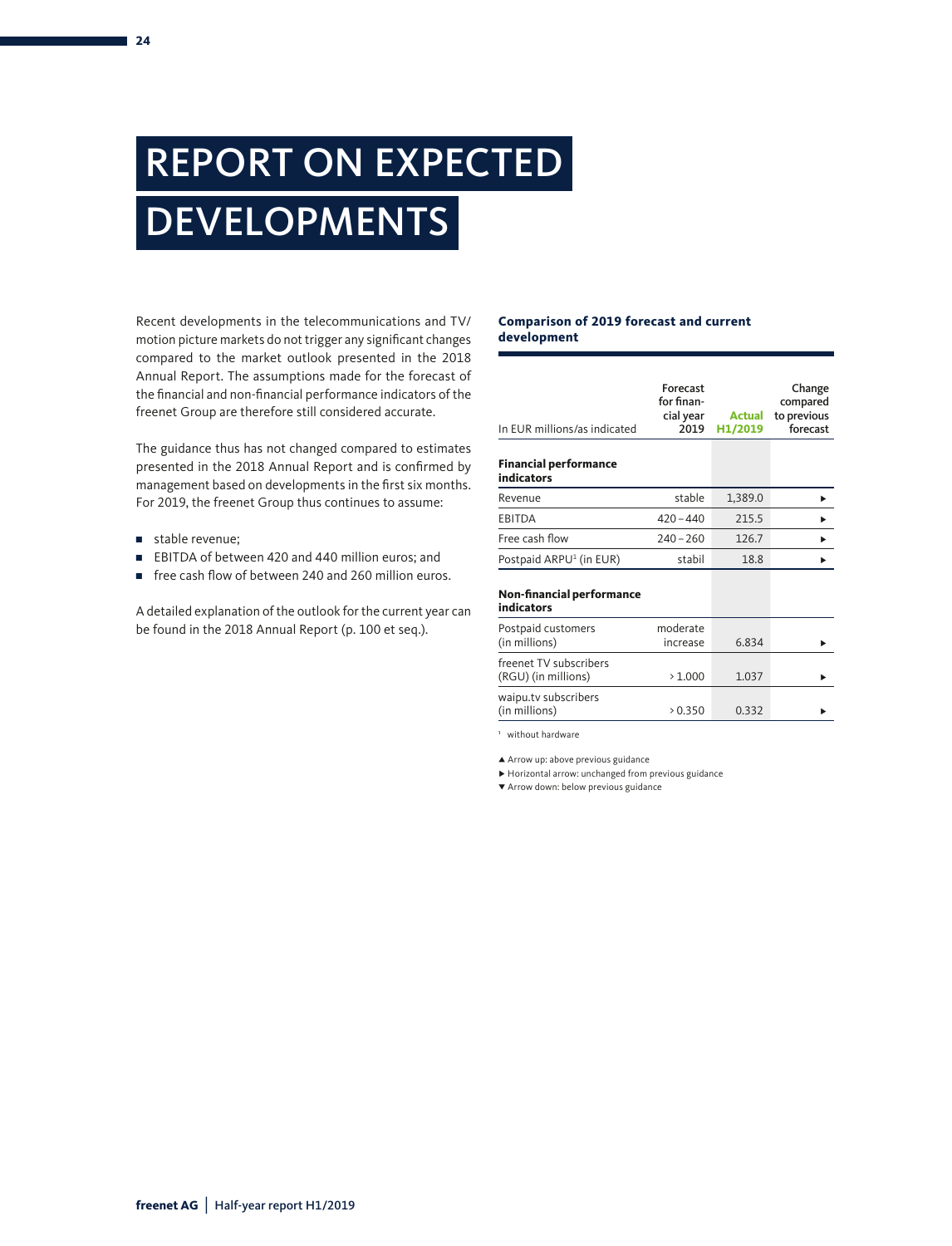### **H1/2019**

## CONDENSED INTERIM CONSOLIDATED FINANCIAL STATEMENTS **OF FREENET AG**

| Consolidated income statement                  | 26 |
|------------------------------------------------|----|
| Consolidated statement of comprehensive income | 27 |
| Consolidated balance sheet                     | 28 |
| Consolidated Statement of changes in equity    | 30 |
| Consolidated statement of cash flows           | 32 |
| Selected explanatory notes pursuant to IAS 34  | 33 |
| <b>Responsibility statement</b>                | 42 |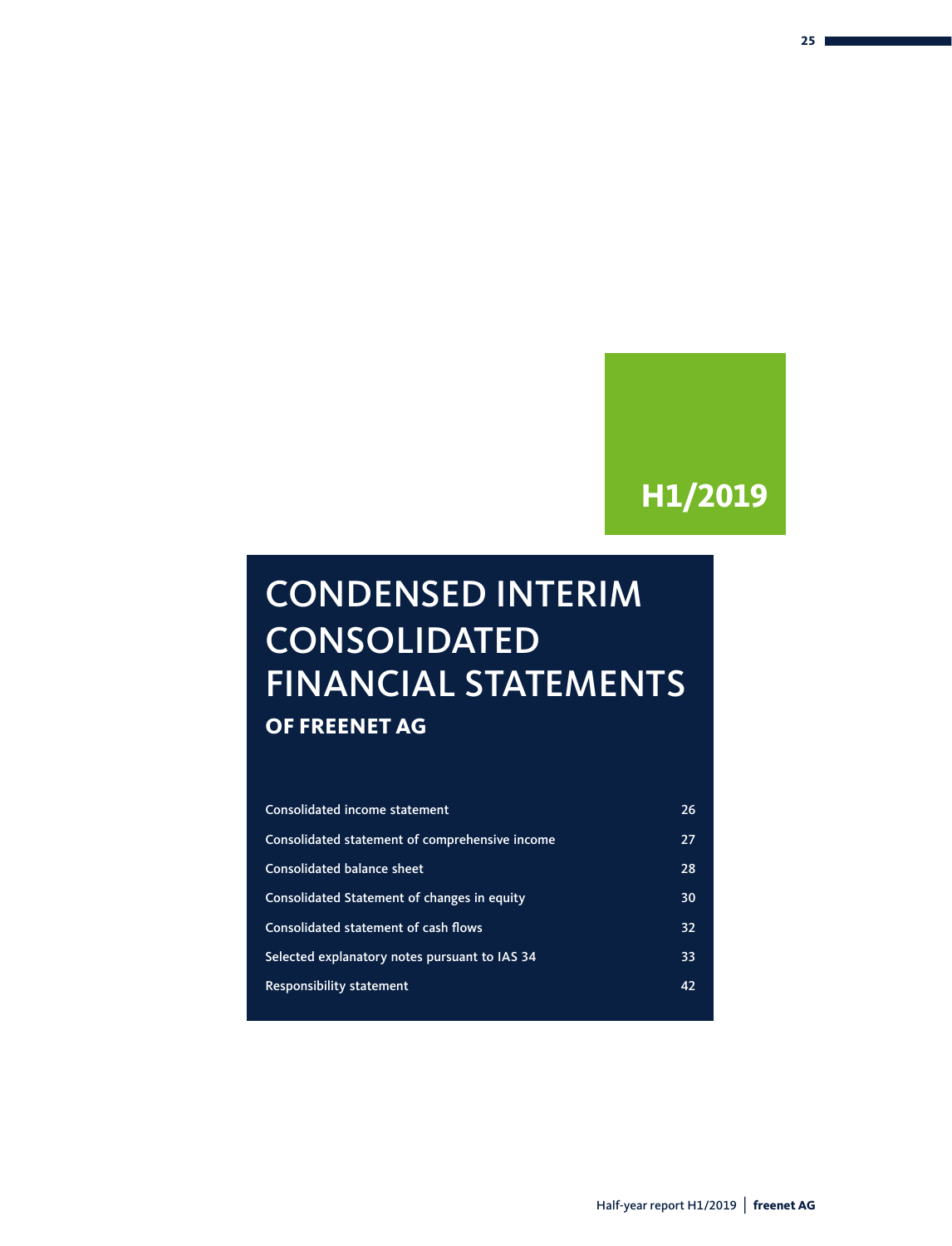# SELECTED FINANCIAL INFORMATION

### **CONSOLIDATED INCOME STATEMENT FOR THE PERIOD FROM 1 JANUARY TO 30 JUNE 2019**

|                                                                            | H1/2019                   | H1/2018                   | <b>Q2/2019</b>            | Q2/2018                   |
|----------------------------------------------------------------------------|---------------------------|---------------------------|---------------------------|---------------------------|
| In EUR '000s/as indicated                                                  | $1.1.2019 -$<br>30.6.2019 | $1.1.2018 -$<br>30.6.2018 | $1.4.2019 -$<br>30.6.2019 | $1.4.2018 -$<br>30.6.2018 |
| Revenue                                                                    | 1,389,045                 | 1,386,237                 | 699,122                   | 696,629                   |
| Other operating income                                                     | 32,586                    | 34,395                    | 18,816                    | 21,713                    |
| Other own work capitalised                                                 | 7,832                     | 7,726                     | 4,134                     | 4,067                     |
| Cost of materials                                                          | $-942,320$                | $-940,471$                | $-479,692$                | $-474,404$                |
| Personnel expenses                                                         | $-116,940$                | $-106,620$                | $-58,327$                 | $-51,753$                 |
| Other operating expenses                                                   | $-154,748$                | $-176,354$                | $-76,509$                 | $-88,158$                 |
| Thereof loss allowances on financial assets and contract assets            | $-22,971$                 | $-25,609$                 | $-10,987$                 | $-11,138$                 |
| Thereof without loss allowances on financial<br>assets and contract assets | $-131,777$                | $-150,745$                | $-65,522$                 | $-77,020$                 |
| <b>EBITDA</b>                                                              | 215,455                   | 204,913                   | 107,534                   | 108,094                   |
| Depreciation, amortisation and impairment                                  | $-77,295$                 | $-66,790$                 | $-38,708$                 | $-30,218$                 |
| <b>EBIT</b>                                                                | 138,160                   | 138,123                   | 68,826                    | 77,876                    |
| Profit or loss of equity-accounted investments                             | 13,409                    | 9,989                     | 7,144                     | 5,081                     |
| Thereof from share of profit or loss                                       | 23,231                    | 19,517                    | 12,055                    | 9,845                     |
| Thereof from subsequent accounting from purchase<br>price allocation       | $-9,822$                  | $-9,528$                  | $-4,911$                  | $-4,764$                  |
| Interest and similar income                                                | 1,575                     | 39                        | 737                       | 33                        |
| Interest and similar expenses                                              | $-30,450$                 | $-23,101$                 | $-14,844$                 | $-12,182$                 |
| Other financial result                                                     | 437                       | $\Omega$                  | 175                       | $\Omega$                  |
| <b>Financial result</b>                                                    | $-15,029$                 | $-13,073$                 | $-6,788$                  | $-7,068$                  |
| <b>Earnings before taxes</b>                                               | 123,131                   | 125,050                   | 62,038                    | 70,808                    |
| Income taxes                                                               | $-11,494$                 | $-17,006$                 | $-6,583$                  | $-9,459$                  |
| <b>Consolidated profit</b>                                                 | 111,637                   | 108,044                   | 55,455                    | 61,349                    |
| Consolidated profit attributable to shareholders of freenet AG             | 116,943                   | 114,165                   | 57,360                    | 64,206                    |
| Consolidated profit attributable to non-controlling interests              | $-5,306$                  | $-6,121$                  | $-1,905$                  | $-2,857$                  |
|                                                                            |                           |                           |                           |                           |
| Earnings per share in EUR (basic)                                          | 0.91                      | 0.89                      | 0.45                      | 0.50                      |
| Earnings per share in EUR (diluted)                                        | 0.91                      | 0.89                      | 0.45                      | 0.50                      |
| Weighted average number of shares outstanding in thousand (basic)          | 128,011                   | 128,011                   | 128,011                   | 128,011                   |
| Weighted average number of shares outstanding in thousand (diluted)        | 128,011                   | 128,011                   | 128,011                   | 128,011                   |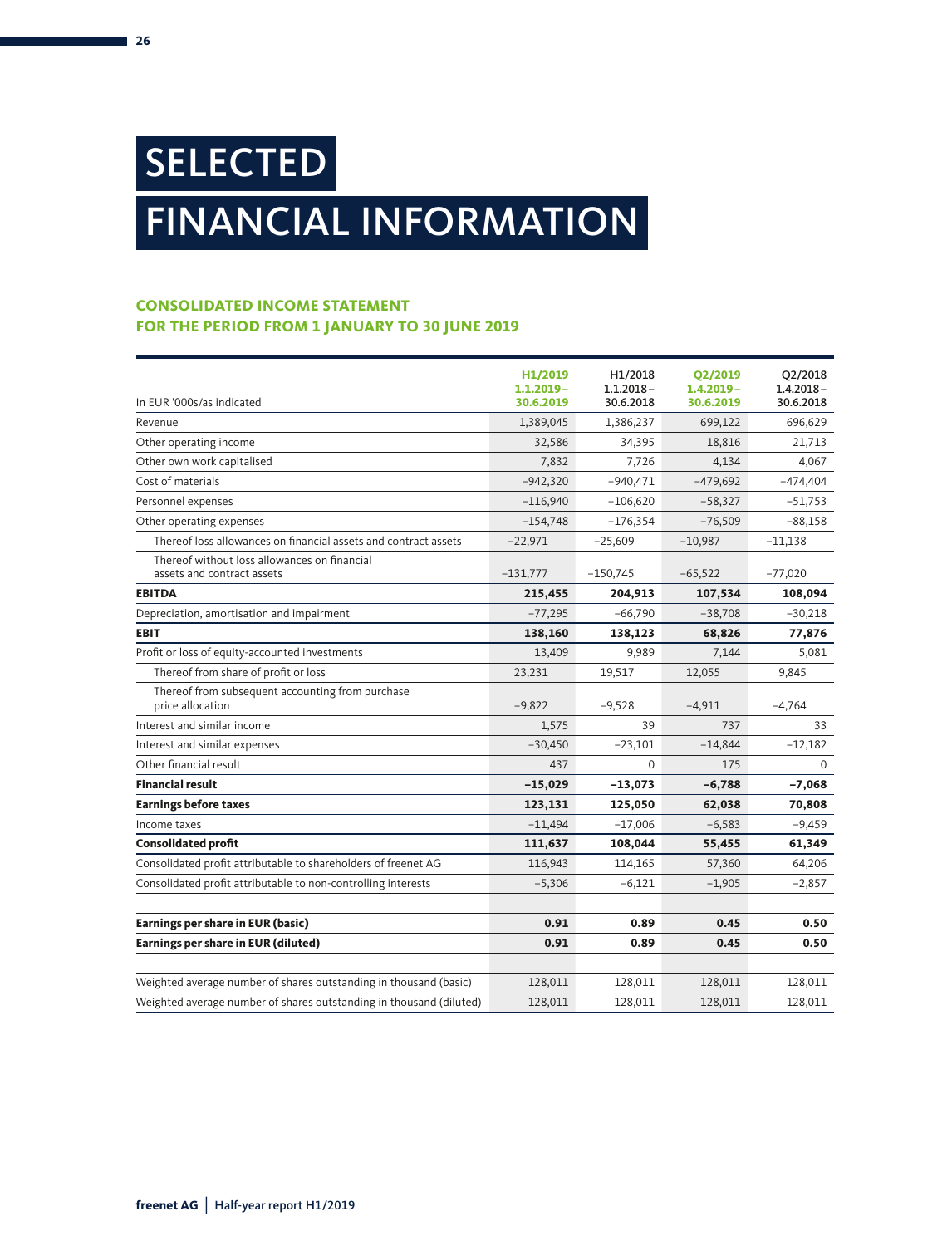### **CONSOLIDATED STATEMENT OF COMPREHENSIVE INCOME FOR THE PERIOD FROM 1 JANUARY TO 30 JUNE 2019**

|                                                                                                                       | H1/2019<br>$1.1.2019 -$ | H1/2018<br>$1.1.2018 -$ | O2/2019<br>$1.4.2019 -$ | O2/2018<br>$1.4.2018 -$ |
|-----------------------------------------------------------------------------------------------------------------------|-------------------------|-------------------------|-------------------------|-------------------------|
| In EUR '000s                                                                                                          | 30.6.2019               | 30.6.2018               | 30.6.2019               | 30.6.2018               |
| <b>Consolidated profit</b>                                                                                            | 111,637                 | 108,044                 | 55,455                  | 61,349                  |
|                                                                                                                       |                         |                         |                         |                         |
| Currency translation differences                                                                                      | $-14$                   | 607                     | $-29$                   | 197                     |
| Currency translation differences from subsequent accounting<br>for equity-accounted investments                       | $-946$                  | 624                     | $-2,055$                | 2,331                   |
| Income tax recognised in other comprehensive income                                                                   | 14                      | $-10$                   | 31                      | $-34$                   |
| Other comprehensive income/to be reclassified<br>to the income statement in future periods                            | $-946$                  | 1,221                   | $-2,053$                | 2,494                   |
| Change in fair value of investments in equity instruments                                                             | 73,035                  | $-5$                    | 22,715                  | $-1$                    |
| Recognition of actuarial gains and losses arising from the<br>accounting for pension plans according to IAS 19 (2011) | $-12.531$               | 1,195                   | $-4.694$                | $-621$                  |
| Other shares of the profit or loss of equity-accounted investments                                                    | $-631$                  | 1,179                   | $-631$                  | 1,179                   |
| Income tax recognised in other comprehensive income                                                                   | 2,709                   | $-379$                  | 1,091                   | 171                     |
| Other comprehensive income/not to be reclassified<br>to the income statement in future periods                        | 62.582                  | 1.990                   | 18,481                  | 728                     |
| Other comprehensive income                                                                                            | 61,636                  | 3,211                   | 16,428                  | 3,222                   |
| Consolidated total comprehensive income                                                                               | 173,273                 | 111,255                 | 71,883                  | 64,571                  |
|                                                                                                                       |                         |                         |                         |                         |
| Consolidated total comprehensive income attributable to<br>shareholders of freenet AG                                 | 178,579                 | 117,376                 | 73,788                  | 67,428                  |
| Consolidated total comprehensive income attributable to<br>non-controlling interests                                  | $-5,306$                | $-6,121$                | $-1,905$                | $-2,857$                |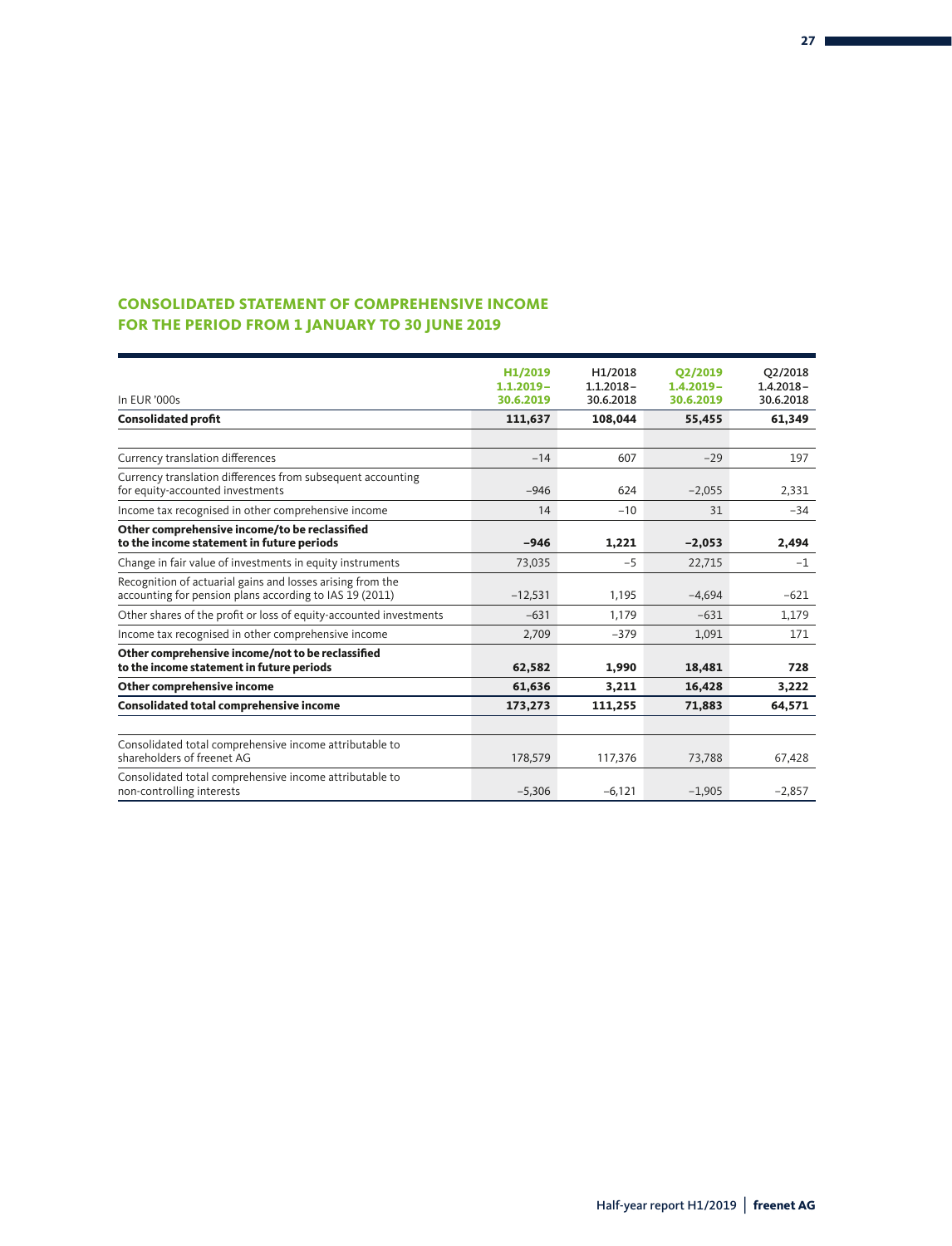### **CONSOLIDATED BALANCE SHEET AS OF 30 JUNE 2019**

| <b>ASSETS</b>                      |           |           |            |
|------------------------------------|-----------|-----------|------------|
| In EUR '000s                       | 30.6.2019 | 31.3.2019 | 31.12.2018 |
| <b>Non-current assets</b>          |           |           |            |
| Intangible assets                  | 516,783   | 523,985   | 525,355    |
| Lease assets                       | 481,534   | 492,646   | 0          |
| Goodwill                           | 1,385,621 | 1,386,389 | 1,380,056  |
| Fixed assets                       | 144,947   | 148,642   | 398,824    |
| Equity-accounted investments       | 782,178   | 819,182   | 811,808    |
| Deferred income tax assets         | 164,504   | 160,336   | 158,094    |
| Trade accounts receivable          | 60,990    | 57,872    | 52,480     |
| Other receivables and other assets | 121,093   | 132,380   | 128,023    |
| Other financial assets             | 266,866   | 265,957   | 126,218    |
| Contract acquisition costs         | 279,921   | 291,457   | 304,238    |
|                                    | 4,204,437 | 4,278,846 | 3,885,096  |
| <b>Current assets</b>              |           |           |            |
| Inventories                        | 89,082    | 104,083   | 105,965    |
| Current income tax assets          | 2,106     | 2,115     | 2,046      |
| Trade accounts receivable          | 216,097   | 179,154   | 253,914    |
| Other receivables and other assets | 194,102   | 194,718   | 226,394    |
| Other financial assets             | 52,212    | 37,680    | 34,905     |
| Liquid assets                      | 153,588   | 189,675   | 126,332    |
|                                    | 707,187   | 707,425   | 749,556    |
|                                    |           |           |            |
|                                    |           |           |            |
|                                    |           |           |            |

| 4,911,624 | 4,986,271<br>. | ,634,652 |
|-----------|----------------|----------|
|           |                |          |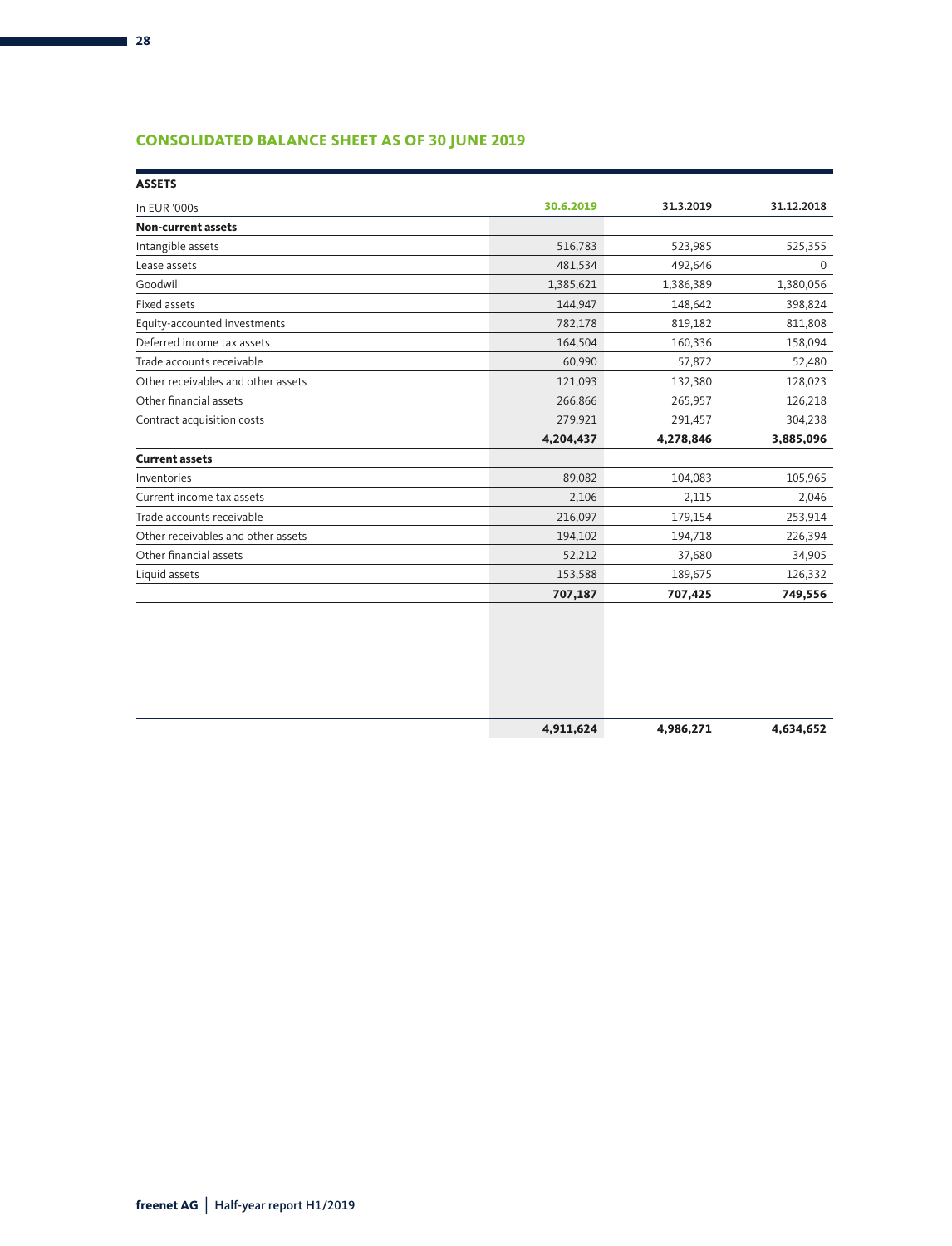| <b>EQUITY AND LIABILITIES</b>                     |           |           |             |
|---------------------------------------------------|-----------|-----------|-------------|
| In EUR '000s                                      | 30.6.2019 | 31.3.2019 | 31.12.2018  |
| <b>Equity</b>                                     |           |           |             |
| Share capital                                     | 128,061   | 128,061   | 128,061     |
| Capital reserves                                  | 737,536   | 737,536   | 737,536     |
| Cumulative other comprehensive income             | $-78,484$ | $-94,912$ | $-140,120$  |
| Consolidated net retained profits                 | 440,075   | 593,933   | 535,124     |
| Equity attributable to shareholders of freenet AG | 1,227,188 | 1,364,618 | 1,260,601   |
| Non-controlling interests in equity               | 14,846    | 16,751    | 20,152      |
|                                                   | 1,242,034 | 1,381,369 | 1,280,753   |
| <b>Non-current liabilities</b>                    |           |           |             |
| Lease liabilities                                 | 509,903   | 520,931   | $\mathbf 0$ |
| Other liabilities and deferrals                   | 96,720    | 106,223   | 115,922     |
| Other financial liabilities                       | 55,062    | 72,902    | 306,638     |
| Borrowings                                        | 1,650,943 | 1,701,265 | 1,699,424   |
| Deferred income tax liabilities                   | 691       | 692       | $\Omega$    |
| Pension provisions                                | 99,787    | 94,663    | 89,173      |
| Other provisions                                  | 43,248    | 44,600    | 47,042      |
|                                                   | 2,456,354 | 2,541,276 | 2,258,199   |
| <b>Current liabilities</b>                        |           |           |             |
| Lease liabilities                                 | 71,013    | 79,487    | $\mathbf 0$ |
| Trade accounts payable                            | 426,768   | 406,192   | 523,174     |
| Other liabilities and deferrals                   | 419,826   | 438,382   | 436,343     |
| Other financial liabilities                       | 38,596    | 45,039    | 51,167      |
| Current income tax liabilities                    | 49,791    | 35,030    | 34,722      |
| <b>Borrowings</b>                                 | 180,279   | 35,085    | 23,476      |
| Other provisions                                  | 26,963    | 24,411    | 26,818      |
|                                                   | 1,213,236 | 1,063,626 | 1,095,700   |
|                                                   | 4,911,624 | 4,986,271 | 4,634,652   |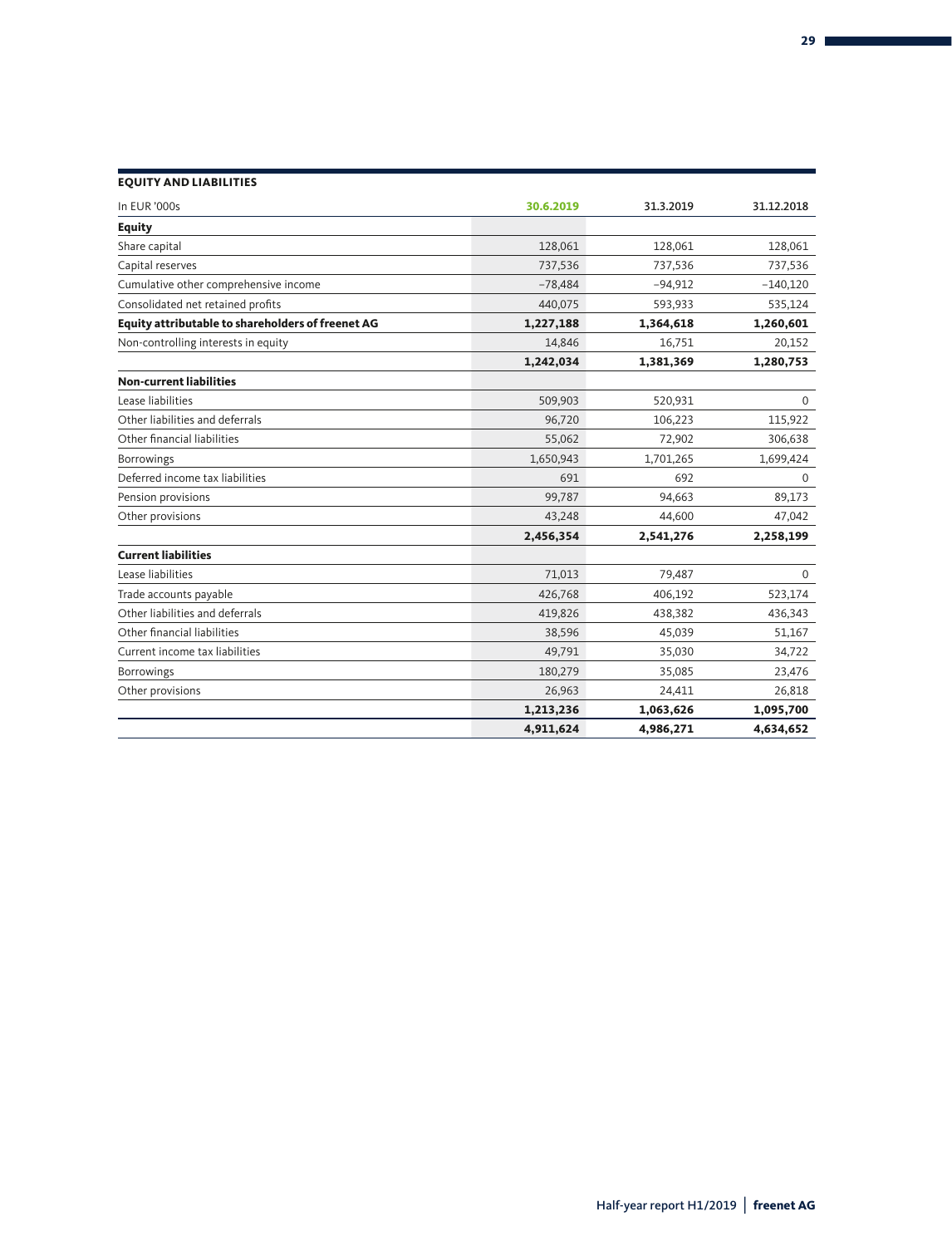### **CONSOLIDATED STATEMENT OF CHANGES IN EQUITY FOR THE PERIOD FROM 1 JANUARY TO 30 JUNE 2019**

| Share<br>In EUR '000s<br>capital<br>As of 1.1.2018<br>as reported<br>Effects of the transi-<br>tion to IFRS 15 and<br>IFRS 9 at freenet<br>Effects of the transi-<br>tion to IFRS 15 and<br><b>IFRS 9 at Sunrise</b> | Capital<br>reserves<br>128,061 737,536<br>$\boldsymbol{0}$<br>$\mathbf 0$<br>$\mathbf 0$ | Revaluation<br>reserve<br>$-164$<br>$\mathsf{O}\xspace$<br>$\boldsymbol{0}$ | Currency<br>translation<br>differences<br>255<br>$\mathbf 0$ | Currency<br>translation<br>differences<br>from sub-<br>accounting<br>for equity-<br>accounted<br>investments<br>$-11,956$ | sequent Change in fair<br>value of<br>investments<br>in equity<br>instruments<br>0 | Revaluation<br>reserve in<br>accordance<br>with IAS 19 | Other shares<br>of the<br>profit or loss<br>of equity-<br>accounted<br>investments | Consolidated<br>net retained<br>profits | Equity<br>attributable<br>to share-<br>holders of<br>freenet AG | Non-<br>controlling<br>interests in<br>equity |                  |
|----------------------------------------------------------------------------------------------------------------------------------------------------------------------------------------------------------------------|------------------------------------------------------------------------------------------|-----------------------------------------------------------------------------|--------------------------------------------------------------|---------------------------------------------------------------------------------------------------------------------------|------------------------------------------------------------------------------------|--------------------------------------------------------|------------------------------------------------------------------------------------|-----------------------------------------|-----------------------------------------------------------------|-----------------------------------------------|------------------|
|                                                                                                                                                                                                                      |                                                                                          |                                                                             |                                                              |                                                                                                                           |                                                                                    |                                                        |                                                                                    |                                         |                                                                 |                                               | Equity           |
|                                                                                                                                                                                                                      |                                                                                          |                                                                             |                                                              |                                                                                                                           |                                                                                    |                                                        |                                                                                    |                                         |                                                                 |                                               |                  |
|                                                                                                                                                                                                                      |                                                                                          |                                                                             |                                                              |                                                                                                                           |                                                                                    | $-20,548$                                              | 12,157                                                                             |                                         | 586,433 1,431,774                                               |                                               | 31,127 1,462,901 |
|                                                                                                                                                                                                                      |                                                                                          |                                                                             |                                                              | $\mathbf 0$                                                                                                               | $\boldsymbol{0}$                                                                   | $\mathbf 0$                                            | $\mathbf 0$                                                                        | $-43,048$                               | $-43,048$                                                       | $\mathsf{O}\xspace$                           | $-43,048$        |
|                                                                                                                                                                                                                      |                                                                                          | $\mathbf 0$<br>$\mathbf 0$                                                  | $\mathbf 0$                                                  | $\mathbf 0$                                                                                                               | $\mathbf 0$                                                                        | $\mathbf 0$                                            | 7,139                                                                              | $\mathbf 0$                             | 7,139                                                           | 0                                             | 7,139            |
| Reclassification                                                                                                                                                                                                     |                                                                                          | $\Omega$<br>$-164$                                                          | $\Omega$                                                     | $\Omega$                                                                                                                  | $-164$                                                                             | $\Omega$                                               | $\mathbf 0$                                                                        | $\Omega$                                | $\Omega$                                                        | $\mathbf 0$                                   | $\mathbf{0}$     |
| As of 1.1.2018<br>restated                                                                                                                                                                                           | 128,061 737,536                                                                          | $\pmb{0}$                                                                   | 255                                                          | $-11,956$                                                                                                                 | $-164$                                                                             | $-20,548$                                              | 19,296                                                                             |                                         | 543,385 1,395,865                                               |                                               | 31,127 1,426,992 |
| Dividend payment                                                                                                                                                                                                     | $\mathsf{O}\xspace$                                                                      | $\mathbf 0$<br>$\mathbf 0$                                                  | $\mathsf{O}\xspace$                                          | $\mathbf 0$                                                                                                               | $\mathbf 0$                                                                        | $\mathsf{O}\xspace$                                    | $\mathbf 0$                                                                        | $-211,218$                              | $-211,218$                                                      | 0                                             | $-211,218$       |
| Consolidated profit                                                                                                                                                                                                  | $\mathbf 0$                                                                              | $\mathbf 0$<br>$\mathbf 0$                                                  | $\mathbf{0}$                                                 | $\Omega$                                                                                                                  | $\mathbf 0$                                                                        | $\mathbf 0$                                            | $\mathbf 0$                                                                        | 111,165                                 | 114,165                                                         | $-6,121$                                      | 108,044          |
| Other shares of the<br>profit or loss of<br>equity-accounted<br>investments <sup>1</sup>                                                                                                                             | $\boldsymbol{0}$                                                                         | $\mathbf 0$<br>$\mathbf{0}$                                                 | $\mathbf 0$                                                  | $\mathbf{0}$                                                                                                              | $\mathbf{0}$                                                                       | $\mathbf 0$                                            | $\mathbf 0$                                                                        | $\mathbf 0$                             | $\mathbf{0}$                                                    | $\mathbf 0$                                   | $\mathbf{0}$     |
| Recognition of<br>actuarial gains and<br>losses according to<br>IAS 19 (2011) <sup>1</sup>                                                                                                                           | $\boldsymbol{0}$                                                                         | $\boldsymbol{0}$<br>0                                                       | $\mathbf 0$                                                  | $\mathbf 0$                                                                                                               | $-3$                                                                               | 0                                                      | 1,161                                                                              | $\mathbf 0$                             | 1,158                                                           | 0                                             | 1,158            |
| Change in fair value<br>of financial instru-<br>ments measured at<br>fair value through<br>other comprehensive<br>income <sup>1</sup>                                                                                | $\mathbf 0$                                                                              | $\mathbf 0$<br>$\mathbf 0$                                                  | $\mathbf 0$                                                  | $\Omega$                                                                                                                  | $\mathbf 0$                                                                        | 832                                                    | 0                                                                                  | $\mathbf{0}$                            | 832                                                             | $\mathbf 0$                                   | 832              |
| Foreign currency<br>translation <sup>1</sup>                                                                                                                                                                         | $\boldsymbol{0}$                                                                         | $\mathbf 0$<br>$\mathsf{O}\xspace$                                          | 607                                                          | $\mathbf 0$                                                                                                               | $\boldsymbol{0}$                                                                   | 0                                                      | 0                                                                                  | $\mathbf 0$                             | 607                                                             | 0                                             | 607              |
| Foreign currency<br>translation from sub-<br>sequent accounting<br>for equity-accounted<br>investments <sup>1</sup>                                                                                                  | $\mathbf 0$                                                                              | $\mathbf 0$<br>$\boldsymbol{0}$                                             | $\mathbf 0$                                                  | 614                                                                                                                       | $\boldsymbol{0}$                                                                   | $\mathbf 0$                                            | $\mathbf 0$                                                                        | $\mathbf 0$                             | 614                                                             | $\mathsf 0$                                   | 614              |
| Subtotal:<br>Consolidated total<br>comprehensive<br>$\mathbf 0$<br>income<br>As of 30.6.2018<br>128,061 737,536                                                                                                      |                                                                                          | $\mathbf 0$<br>0                                                            | 607                                                          | 614                                                                                                                       | $-3$                                                                               |                                                        |                                                                                    |                                         |                                                                 |                                               |                  |

1 Figures are shown offset against income tax recognised in other comprehensive income.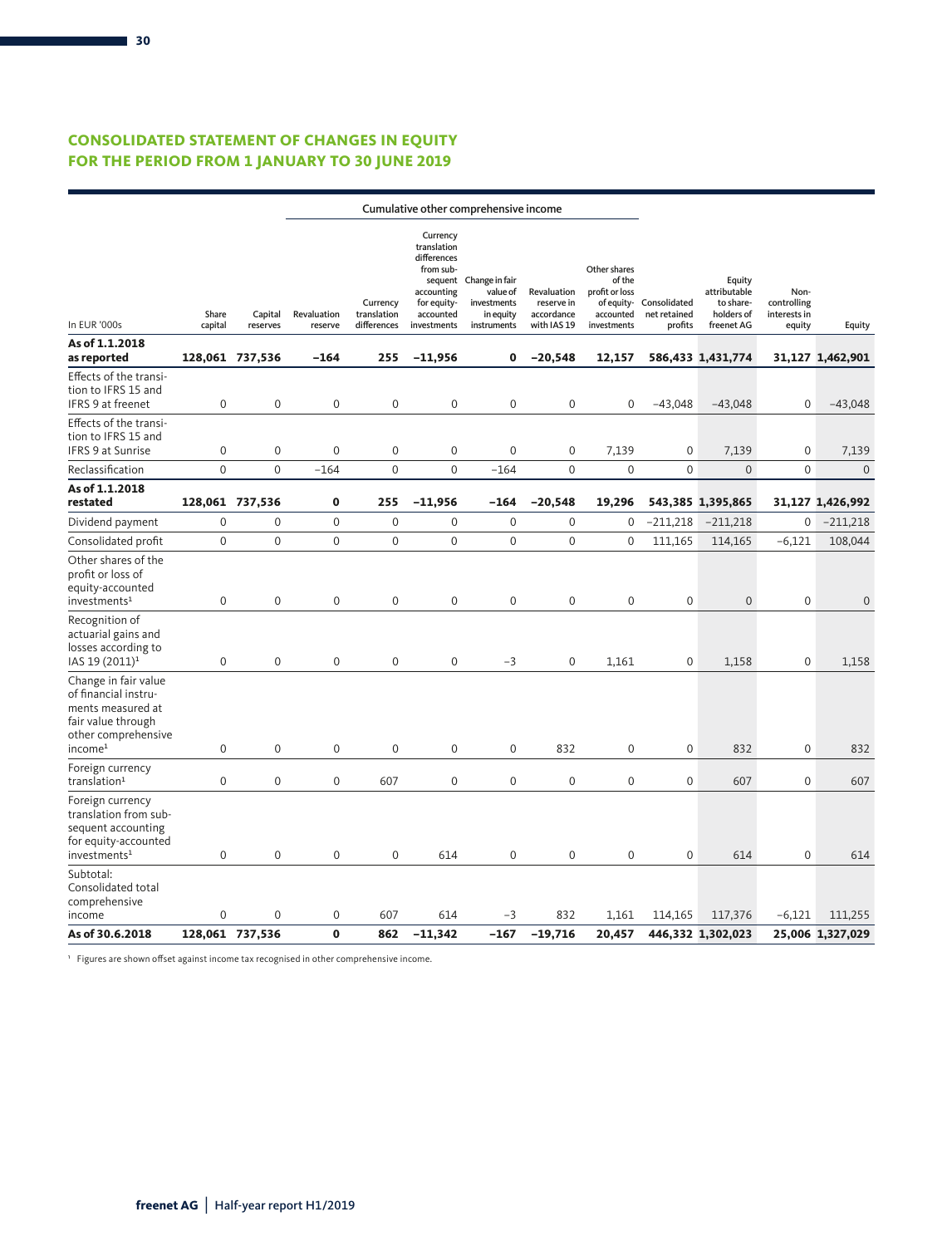|                                                                                                                                       |                  |                     |                                        |                                                                                                              | Cumulative other comprehensive income                                         |                                                        |                                                                                    |                                         |                                                                 |                                               |                  |
|---------------------------------------------------------------------------------------------------------------------------------------|------------------|---------------------|----------------------------------------|--------------------------------------------------------------------------------------------------------------|-------------------------------------------------------------------------------|--------------------------------------------------------|------------------------------------------------------------------------------------|-----------------------------------------|-----------------------------------------------------------------|-----------------------------------------------|------------------|
| In EUR '000s                                                                                                                          | Share<br>capital | Capital<br>reserves | Currency<br>translation<br>differences | Currency<br>translation<br>differences<br>from sub-<br>accounting<br>for equity-<br>accounted<br>investments | sequent Change in fair<br>value of<br>investments<br>in equity<br>instruments | Revaluation<br>reserve in<br>accordance<br>with IAS 19 | Other shares<br>of the<br>profit or loss<br>of equity-<br>accounted<br>investments | Consolidated<br>net retained<br>profits | Equity<br>attributable<br>to share-<br>holders of<br>freenet AG | Non-<br>controlling<br>interests in<br>equity | Equity           |
| As of 1.1.2019<br>as reported                                                                                                         |                  | 128,061 737,536     | 943                                    |                                                                                                              | $-7,422 -125,512$                                                             | $-21,083$                                              | 12,954                                                                             |                                         | 535,124 1,260,601                                               |                                               | 20,152 1,280,753 |
| Effects of the<br>transition to IFRS 16<br>at freenet                                                                                 | $\mathbf{0}$     | 0                   | $\mathbf 0$                            | $\mathbf 0$                                                                                                  | 0                                                                             | $\mathbf 0$                                            | 0                                                                                  | $-774$                                  | $-774$                                                          | $\mathbf 0$                                   | $-774$           |
| As of 1.1.2019<br>restated                                                                                                            |                  | 128,061 737,536     | 943                                    |                                                                                                              | $-7,422$ $-125,512$                                                           | $-21,083$                                              | 12,954                                                                             |                                         | 534,350 1,259,827                                               |                                               | 20,152 1,279,979 |
| Dividend payment                                                                                                                      | $\mathbf{0}$     | $\mathbf 0$         | $\mathbf 0$                            | $\mathbf 0$                                                                                                  | $\mathbf 0$                                                                   | $\mathbf{0}$                                           | $\mathbf 0$                                                                        | $-211,218$                              | $-211,218$                                                      | $\mathbf{0}$                                  | $-211,218$       |
| Consolidated profit                                                                                                                   | $\mathbf{0}$     | 0                   | 0                                      | $\mathbf 0$                                                                                                  | 0                                                                             | $\mathbf 0$                                            | 0                                                                                  | 116,943                                 | 116,943                                                         | $-5,306$                                      | 111,637          |
| Other shares of the<br>profit or loss of<br>equity-accounted<br>investments <sup>1</sup>                                              | $\mathbf 0$      | 0                   | $\mathbf 0$                            | 0                                                                                                            | 71,924                                                                        | $\mathbf 0$                                            | $\mathbf 0$                                                                        | $\mathbf 0$                             | 71,924                                                          | $\mathbf 0$                                   | 71,924           |
| Recognition of<br>actuarial gains and<br>losses according to<br>IAS 19 (2011) <sup>1</sup>                                            | $\mathbf 0$      | 0                   | $\mathbf 0$                            | $\mathbf 0$                                                                                                  | $\mathbf 0$                                                                   | $\mathbf{0}$                                           | $-621$                                                                             | $\mathbf 0$                             | $-621$                                                          | $\mathbf 0$                                   | $-621$           |
| Change in fair value<br>of financial instru-<br>ments measured at<br>fair value through<br>other comprehensive<br>income <sup>1</sup> | $\mathbf 0$      | 0                   | $\mathbf 0$                            | $\mathbf 0$                                                                                                  | $\mathbf 0$                                                                   | $-8,721$                                               | $\mathbf 0$                                                                        | $\mathbf 0$                             | $-8,721$                                                        | $\mathbf 0$                                   | $-8,721$         |
| Foreign currency<br>translation <sup>1</sup>                                                                                          | $\mathbf 0$      | 0                   | $-14$                                  | 0                                                                                                            | $\mathbf 0$                                                                   | $\mathbf 0$                                            | $\mathbf 0$                                                                        | $\mathbf 0$                             | $-14$                                                           | $\mathbf 0$                                   | $-14$            |
| Foreign currency<br>translation from sub-<br>sequent accounting<br>for equity-accounted<br>investments <sup>1</sup>                   | $\mathbf 0$      | 0                   | $\mathbf 0$                            | $-932$                                                                                                       | $\mathbf{0}$                                                                  | $\mathbf{0}$                                           | $\mathbf 0$                                                                        | $\mathbf 0$                             | $-932$                                                          | $\mathbf{0}$                                  | $-932$           |
| Subtotal:<br>Consolidated total<br>comprehensive<br>income                                                                            | $\mathbf 0$      | 0                   | $-14$                                  | $-932$                                                                                                       | 71,924                                                                        | $-8,721$                                               | $-621$                                                                             | 116,943                                 | 178,579                                                         | $-5,306$                                      | 173,273          |
| As of 30.6.2019                                                                                                                       |                  | 128,061 737,536     | 929                                    | $-8,354$                                                                                                     | $-53,588$                                                                     | $-29,804$                                              | 12,333                                                                             |                                         | 440,075 1,227,188                                               |                                               | 14,846 1,242,034 |

1 Figures are shown offset against income tax recognised in other comprehensive income.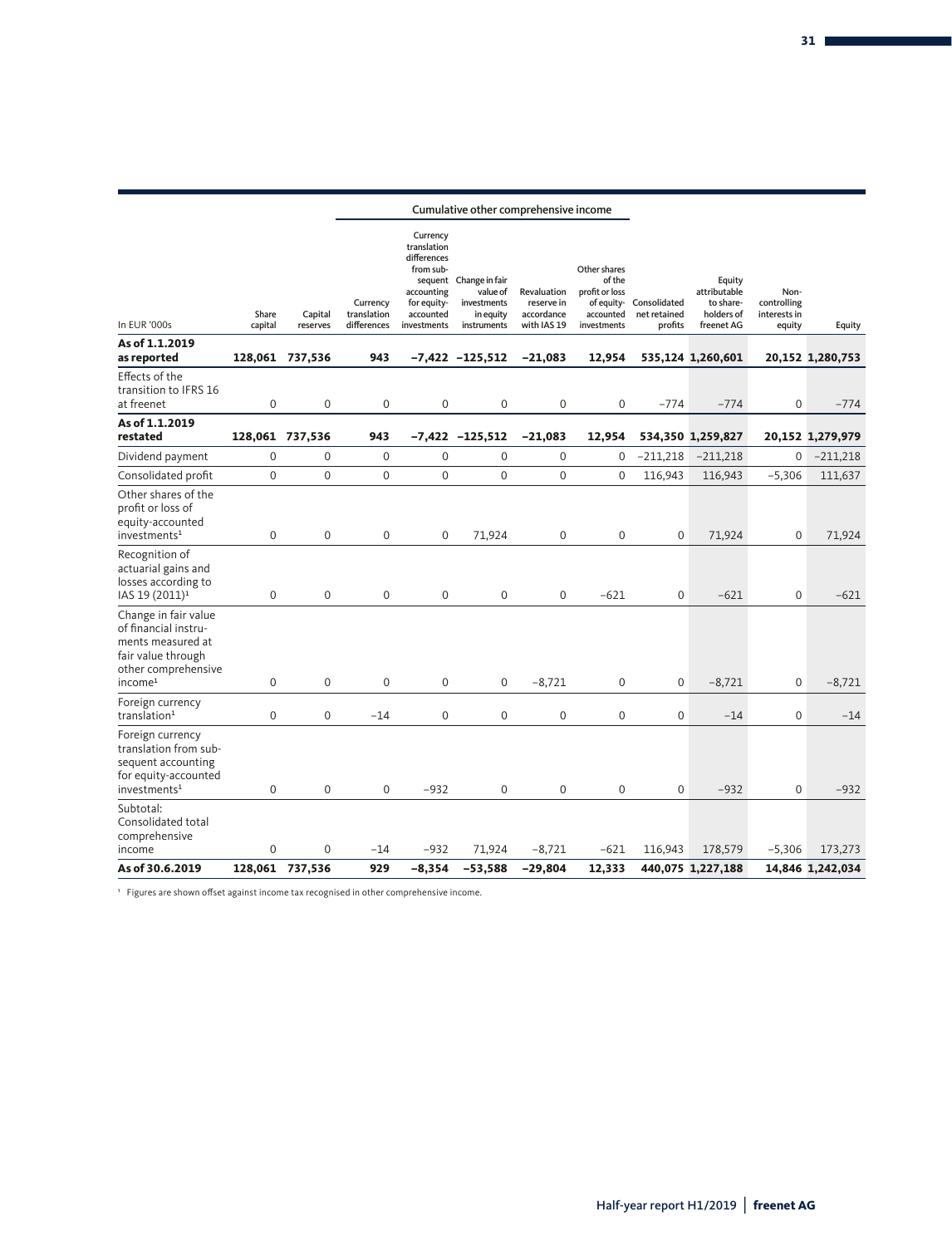### **CONSOLIDATED STATEMENT OF CASH FLOWS FOR THE PERIOD FROM 1 JANUARY TO 30 JUNE 2019**

| In EUR '000s                                                                          | H1/2019<br>$1.1.2019 -$<br>30.6.2019 | H1/2018<br>$1.1.2018 -$<br>30.6.20181 |
|---------------------------------------------------------------------------------------|--------------------------------------|---------------------------------------|
| Earnings before financial result and taxes (EBIT)                                     | 138,160                              | 138,123                               |
| <b>Restatements</b>                                                                   |                                      |                                       |
| Depreciation, amortisation and impairment of non-current assets                       | 77,295                               | 66,790                                |
| Dividends received from equity-accounted investments                                  | 41,462                               | 36,912                                |
| Gain on disposal of non-current assets                                                | $-328$                               | $-7,248$                              |
| Increase in net working capital not attributable to investing or financing activities | $-75,159$                            | $-38,127$                             |
| Proceeds from the cash repayment of financial assets under leases                     | 6,374                                | $\Omega$                              |
| Capitalisation of contract acquisition costs                                          | $-132,743$                           | $-148,069$                            |
| Amortisation of contract acquisition costs                                            | 157,060                              | 155,406                               |
| Tax payments                                                                          | $-3,522$                             | $-14,422$                             |
| Income from interest and other financial result                                       | 1,165                                | 20                                    |
| Interest paid                                                                         | $-27,542$                            | $-19,865$                             |
| <b>Cash flows from operating activities</b>                                           | 182,222                              | 169,520                               |
| Payments to acquire property, plant and equipment and intangible assets               | $-18,231$                            | $-26,494$                             |
| Proceeds from disposal of intangible assets and property, plant and equipment         | 2,679                                | 2,976                                 |
| Proceeds from the acquisition of subsidiaries                                         | 3,052                                | $\Omega$                              |
| Payments into equity of equity-accounted investments                                  | $\Omega$                             | $-75$                                 |
| Payments to acquire other equity investments                                          | $-100$                               | -200                                  |
| Cash flows from investing activities                                                  | $-12,600$                            | -23,793                               |
| Payments to company owners and minority shareholders                                  | $-211,218$                           | $-211,218$                            |
| Cash repayments of borrowings                                                         | $-15,000$                            | $\Omega$                              |
| Cash repayments of liabilities from finance lease                                     | $-39,928$                            | $-10,877$                             |
| Payments of other financing costs                                                     | 1,220                                | $\Omega$                              |
| <b>Cash flows from financing activities</b>                                           | $-267,366$                           | $-222,095$                            |
| Net change in cash funds                                                              | $-97,744$                            | -76,368                               |
| Cash funds at beginning of period                                                     | 126,332                              | 322,816                               |
| Cash funds at end of period                                                           | 28,588                               | 246,448                               |
| <b>Composition of cash funds</b>                                                      |                                      |                                       |
| In EUR '000s                                                                          | 30.6.2019                            | 30.6.2018                             |
| Liquid assets of continuing operations                                                | 153,588                              | 246,448                               |
| Liquid assets of discontinued operations                                              | 0                                    | 0                                     |
| Liabilities to banks for short-term cash management                                   | $-125,000$                           | $\mathbf 0$                           |
|                                                                                       | 28,588                               | 246,448                               |
| <b>Composition of free cash flow</b><br>In EUR '000s                                  | 30.6.2019                            | 30.6.2018                             |
| Cash flows from operating activities                                                  | 182,222                              | 169,520                               |
| Payments to acquire property, plant and equipment and intangible assets               | $-18,231$                            | $-26,494$                             |
| Proceeds from disposal of intangible assets and property, plant and equipment         | 2,679                                | 2,976                                 |

1 Due to the change in the definition of free cash flow, the previous year's figures were restated.<br>ª Free cash flow is a non-GAAP parameter. In this context please refer to the section "Calculation of alternative performa

Cash repayments of lease liabilities –39,928 –10,877 **Free cash flow2 126,742 135,125**

in the Group interim management report.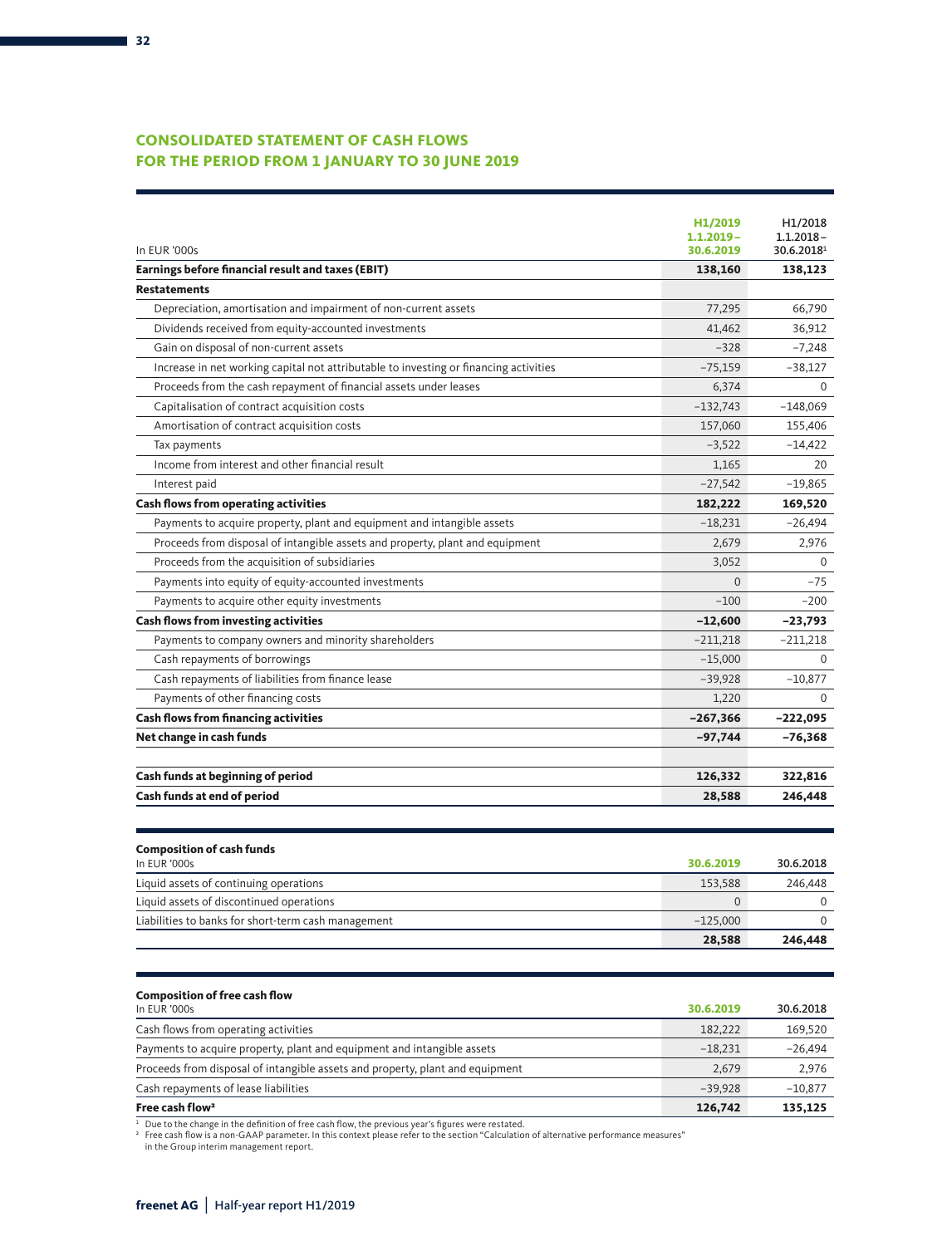# SELECTED EXPLANATORY NOTES PURSUANT TO IAS 34

#### **MATERIAL ACCOUNTING POLICIES AND CONSOLIDATION PRINCIPLES**

1. These condensed consolidated interim financial statements have been prepared in accordance with Regulation 1606/2002 of the European Parliament and of the Council, International Financial Reporting Standards (IFRSs) adopted by the European Union and IAS 34. The Group has considered all IFRS that have been adopted by the EU and are mandatory. These interim consolidated financial statements have not been reviewed by an auditor.

2. The Group has adopted all accounting pronouncements required to be applied as of the reporting date. The following information is provided on the new financial reporting standard IFRS 16 (Leases):

In January 2016, the IASB issued the standard IFRS 16 (Leases). IFRS 16 replaces the previous standard regarding the recognition of leases IAS 17 as well as the interpretations IFRIC 4 (Determining whether an Arrangement Contains a Lease), SIC-15 (Operating Leases – Incentives) and SIC-27 (Evaluating the Substance of Transactions Involving the Legal Form of a Lease). This standard is effective for periods starting on or after 1 January 2019.

The material innovations introduced by IFRS 16 relate to recognition at the lessee. For all leases, the lessee must recognise assets for the acquired right-of-use assets and liabilities for the assumed payment obligations. No distinction is made between operating leases and finance leases. Practical expedients are permitted for low-value leased assets and for short-term leases. The regulations regarding the recognition of assets at the lessor remain virtually unchanged. The overriding objective is to enable the reader to assess the impact of existing leases on the company.

In the freenet Group, the new requirements impact on the recognition and measurement of lessee arrangements that were classified as operating and finance leases in the previous years. The following categories of lease were identified: site leases, co-location leases, shop/store leases, TV and Media upfront expenditure, motor vehicles and other leased assets.

On initial application, the freenet Group elected to apply the modified retrospective approach in accordance with IFRS 16.C5(b), i. e. the right-of-use assets and lease liabilities as of 31 December 2018 were measured using the leases in effect as of 31 December 2018. As permitted by IFRS 16.C10(d), initial direct costs were excluded from the measurement of the right-of-use asset at the date of initial application. The discounting of the lease liability was generally determined by applying maturity-specific incremental borrowing rates of interest, as we cannot determine the interest rates on which the leases are based. As at 1 January 2019, the incremental borrowing rates used varied between 0.7 per cent and 2.5 per cent. In accordance with IFRS 16.C7, comparative information for financial year 2018 will not be restated in the 2019 consolidated financial statements. Under the option in IFRS 16.5, short-term leases with a term of no more than twelve months and leases for which the underlying asset is of low value were not recognised.

As at 31 December 2018, a master lease agreement was classified as a finance lease under IAS 17 in the amount of the minimum lease obligation. In accordance with IFRS 16.C11, the freenet Group elected to also apply the modified retrospective approach described in IFRS 16.C5(b) to this lease. The carrying amount of the right-of-use asset and the lease liability at the date of initial application was therefore the carrying amount calculated when measuring the leased asset and the lease liability in accordance with IAS 17 immediately before that date. Consequently, the leased assets presented as property, plant and equipment in the amount of 248.1 million euros as of 31 December 2018 were be reclassified to the new balance sheet item Lease assets at the date of initial application. At the same time, the liabilities presented under other financial liabilities (237.2 million euros) and trade accounts payable (23.0 million euros) as of 31 December 2018 were reclassified to the new balance sheet item Lease liabilities as of 1 January 2019.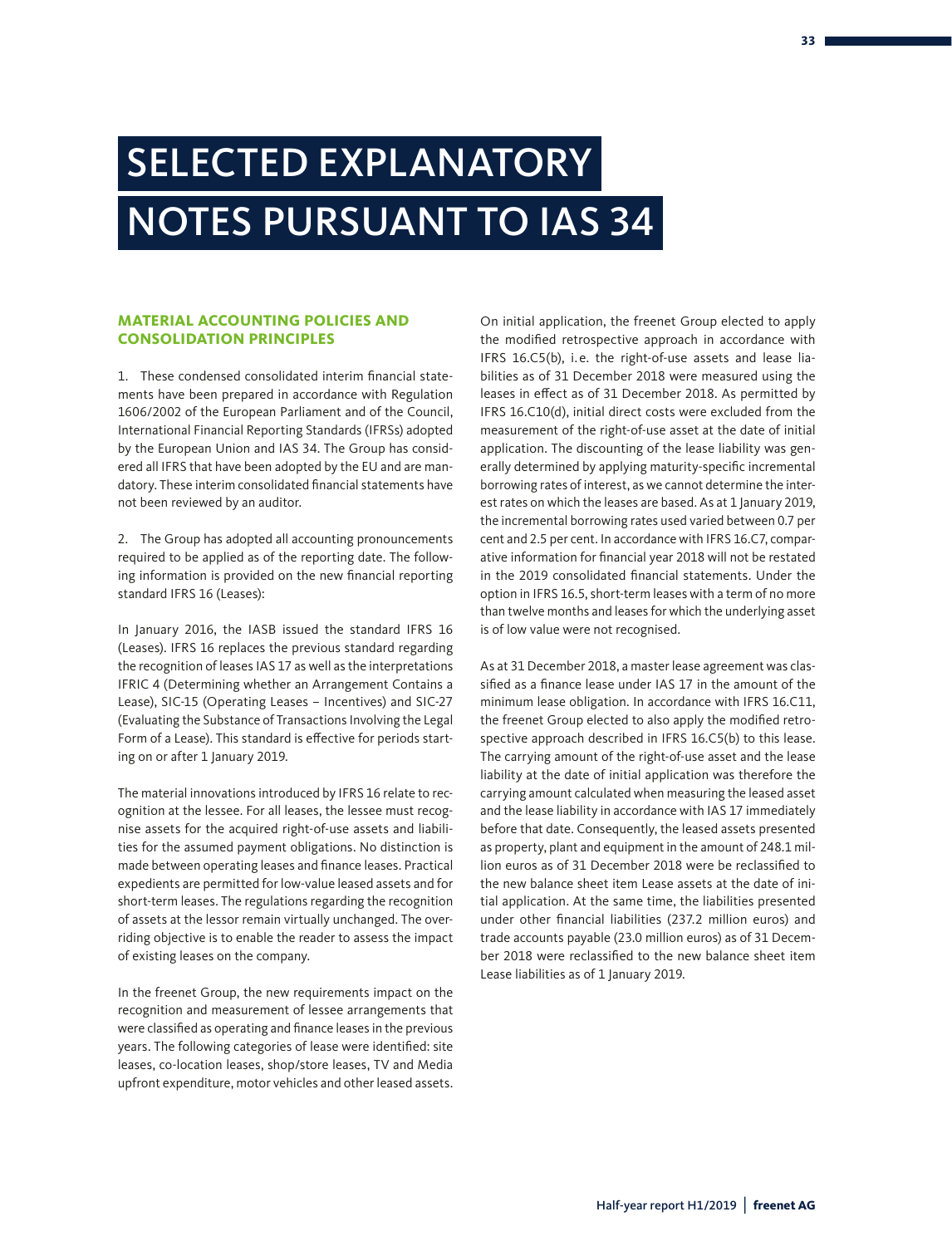In addition, IFRS 16 had the following material effects on the consolidated balance sheet as of 1 January 2019:

- Leases previously recognised as operating leases will for the first time be recognised in a separate line item, Lease assets, in the amount of 258.3 million euros.
- Other financial assets will increase by 95.4 million euros due to the recognition of receivables from subleases classified as finance leases.
- Deferred tax assets will rise by 0.3 million euros (deferred taxes for temporary differences relating to the effect of transitioning to IFRS 16 recognised in equity).
- Equity (consolidated net retained profits) will decline by 0.8 million euros.
- Lease liabilities will for the first time be presented in a separate line item in the amount of 356.4 million euros.
- Other provisions will decrease by 1.6 million euros due to lower provisions for contingent losses.

Overall, the transition to IFRS 16 as of 1 January 2019 resulted in an increase in total assets/total equity and liabilities of 354.0 million euros.

IFRS 16 therefore increased EBITDA reported for the first half of 2019 by 22.3 million euros. Regarding the statement of cash flows, IFRS 16 did not have any effect on the amount of free cash flow.

All other financial reporting standards to be applied as of 1 January 2019 (Amendments to IAS 28 – Long-term Interests in Associates and Joint Ventures; Amendments to IAS 19 – Plan Amendment, Curtailment or Settlement; Annual Improvements to IFRSs [2015–2017 cycle]) have no significant impact on the condensed interim consolidated financial statements of freenet AG.

#### **SIGNIFICANT EVENTS AND TRANSACTIONS**

3. As at 30 June 2019, receivables originating from the existing factoring agreement regarding receivables from the mobile phone upgrade option amounting to 80.9 million euros (30 June 2018: 93.7 million euros) were sold and derecognised but not yet paid.

4. On 18 April 2019, freenet AG received a dividend payment of 41.5 million euros as a result of the dividend payment of 4.20 CHF per share adopted by the Annual General Meeting of Sunrise Communications Group AG ("Sunrise") on 10 April 2019.

5. The following significant transactions took place between the Group and related parties:

| $1.1.2019 -$<br>30.6.2019 | $1.1.2018 -$<br>30.6.2018 |
|---------------------------|---------------------------|
|                           |                           |
|                           |                           |
| 213                       | 215                       |
| 213                       | 215                       |
|                           |                           |

| In EUR '000s                                               | $1.1.2019 -$<br>30.6.2019 | $1.1.2018 -$<br>30.6.2018 |
|------------------------------------------------------------|---------------------------|---------------------------|
| <b>Expenses from the purchase</b><br>of services           |                           |                           |
| Joint ventures                                             |                           |                           |
| Jestoro GmbH, Hamburg                                      | $\overline{2}$            | 20                        |
| Funview GmbH, Hamburg<br>(subsidiary of Jestoro GmbH)      | $\Omega$                  | 113                       |
| Check Tech Service GmbH,<br>Hamburg (subsidiary of Jestoro |                           |                           |
| GmbH)                                                      | 25                        | 44                        |
| Total                                                      | 27                        |                           |

The following significant receivables from and liabilities to related parties existed as of 30 June 2019:

| In EUR '000s                                       | 30.6.2019 | 30.6.2018 |
|----------------------------------------------------|-----------|-----------|
| Receivables from current ser-<br>vice transactions |           |           |
| Joint ventures                                     |           |           |
| Jestoro GmbH, Hamburg                              | 43        | 59        |
| Total                                              | 43        | 59        |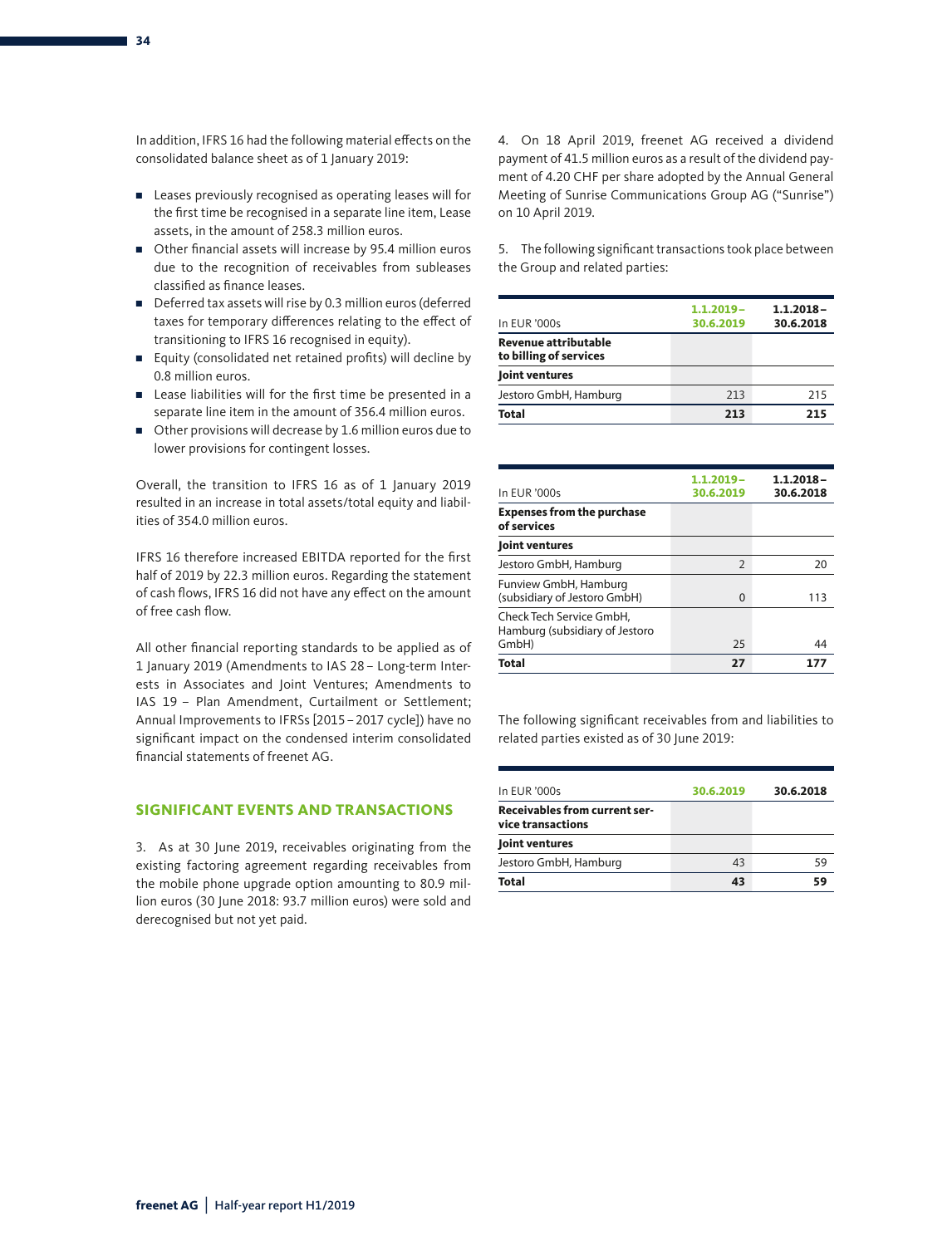| In EUR '000s                                                 | 30.6.2019                | 30.6.2018 |
|--------------------------------------------------------------|--------------------------|-----------|
| Liabilities from current service<br>transactions             |                          |           |
| Joint ventures                                               |                          |           |
| Check Tech Service GmbH, Ham-<br>burg (subsidiary of Jestoro |                          |           |
| GmbH)                                                        | $\overline{\mathcal{A}}$ | 12        |
| Total                                                        | Δ                        |           |

All transactions were based on market prices. No collateral has been provided.

#### **OTHER DISCLOSURES**

6. The following section presents material financial information on the last interim report published by Sunrise as of 31 March 2019 and a reconciliation to the carrying amount of the Sunrise equity investment reported in freenet's consolidated financial statements.

| <b>Balance sheet'</b>                                   |           |            |
|---------------------------------------------------------|-----------|------------|
| In EUR '000s                                            | 31.3.2019 | 31.12.2018 |
| Non-current assets                                      | 2,991,128 | 2,682,475  |
| Thereof intangible assets                               | 1,914,261 | 1,855,191  |
| Current assets                                          | 795,595   | 801,138    |
| Thereof cash                                            | 410,864   | 373,944    |
| <b>Total assets</b>                                     | 3,786,723 | 3,483,613  |
| Non-current liabilities                                 | 1,921,744 | 1,663,404  |
| Thereof long-term borrowings                            | 1,406,994 | 1,393,244  |
| <b>Current liabilities</b>                              | 508,702   | 504,331    |
| Thereof trade accounts<br>payable and other liabilities | 454,300   | 445,103    |
| <b>Total liabilities</b>                                | 3,786,723 | 2,167,735  |

1 The closing rate as of 31.3.2019 was 0.8958 CHF/EUR.

| <b>Income statement</b>              |              |              |
|--------------------------------------|--------------|--------------|
|                                      | $1.1.2019 -$ | $1.1.2018 -$ |
| In EUR '000s                         | 31.3.2019    | 31.12.2018   |
| Revenue                              | 394,725      | 1,625,956    |
| Gross profit                         | 269,914      | 1,056,367    |
| <b>EBITDA</b>                        | 154,281      | 521,896      |
| Depreciation, amortisation and       |              |              |
| impairment                           | $-102,430$   | $-368,862$   |
| Interest and similar expenses        | $-11,559$    | $-43,981$    |
| Income taxes                         | $-9,169$     | $-31,431$    |
| <b>Consolidated profit after tax</b> | 31,150       | 92.644       |

### **Other comprehensive**

| income <sup>2</sup>                                                                                                    |              |              |
|------------------------------------------------------------------------------------------------------------------------|--------------|--------------|
|                                                                                                                        | $1.1.2019 -$ | $1.1.2018 -$ |
| In EUR '000s                                                                                                           | 31.3.2019    | 31.12.2018   |
| <b>Consolidated profit after tax</b>                                                                                   | 31,150       | 92.644       |
| Recognition of actuarial gains<br>and losses arising from the<br>accounting for pension plans<br>acc. to IAS 19 (2011) | $-3,224$     | 4,135        |
|                                                                                                                        |              |              |
| Income taxes                                                                                                           | $-655$       | $-840$       |
| Other comprehensive income/<br>not to be reclassified to the<br>income statement in future<br>periods                  | 2,569        | 3,295        |
| Other comprehensive income                                                                                             | 28,581       | 451,708      |

2 The average exchange rate for the first quarter of 2019 was 0.8838 EUR/CHF.

The reconciliation to the carrying amount is as follows:

| <b>Reconciliation to the</b><br>carrying amount         |              |                            |
|---------------------------------------------------------|--------------|----------------------------|
| In EUR million                                          | $1.1.2019 -$ | $1.1.2018 -$<br>31.12.2018 |
|                                                         | 30.6.2019    |                            |
| Carrying amount as of<br>1 January, as reported         | 810.4        | 809.7                      |
| Current profit share                                    | 23.0         | 44.3                       |
| Subsequent accounting from<br>purchase price allocation | $-9.8$       | $-19.2$                    |
| Other comprehensive income                              | $-1.6$       | 5.4                        |
| Dividend paid to freenet                                | $-41.5$      | $-36.9$                    |
| <b>Carrying amount</b><br>as of 30 June                 | 780.5        | 810.4                      |

7. We provide the following information regarding fair values:

The following overview entitled "Fair value hierarchy as of 30 June 2019" shows the major parameters on which the measurement of financial instruments measured at fair value, and of the financial instruments measured at amortised cost whose fair value could be determined, is based. For the definition of the individual levels in accordance with IFRS 13, please refer to the notes to the consolidated financial statements of freenet AG as of 31 December 2018.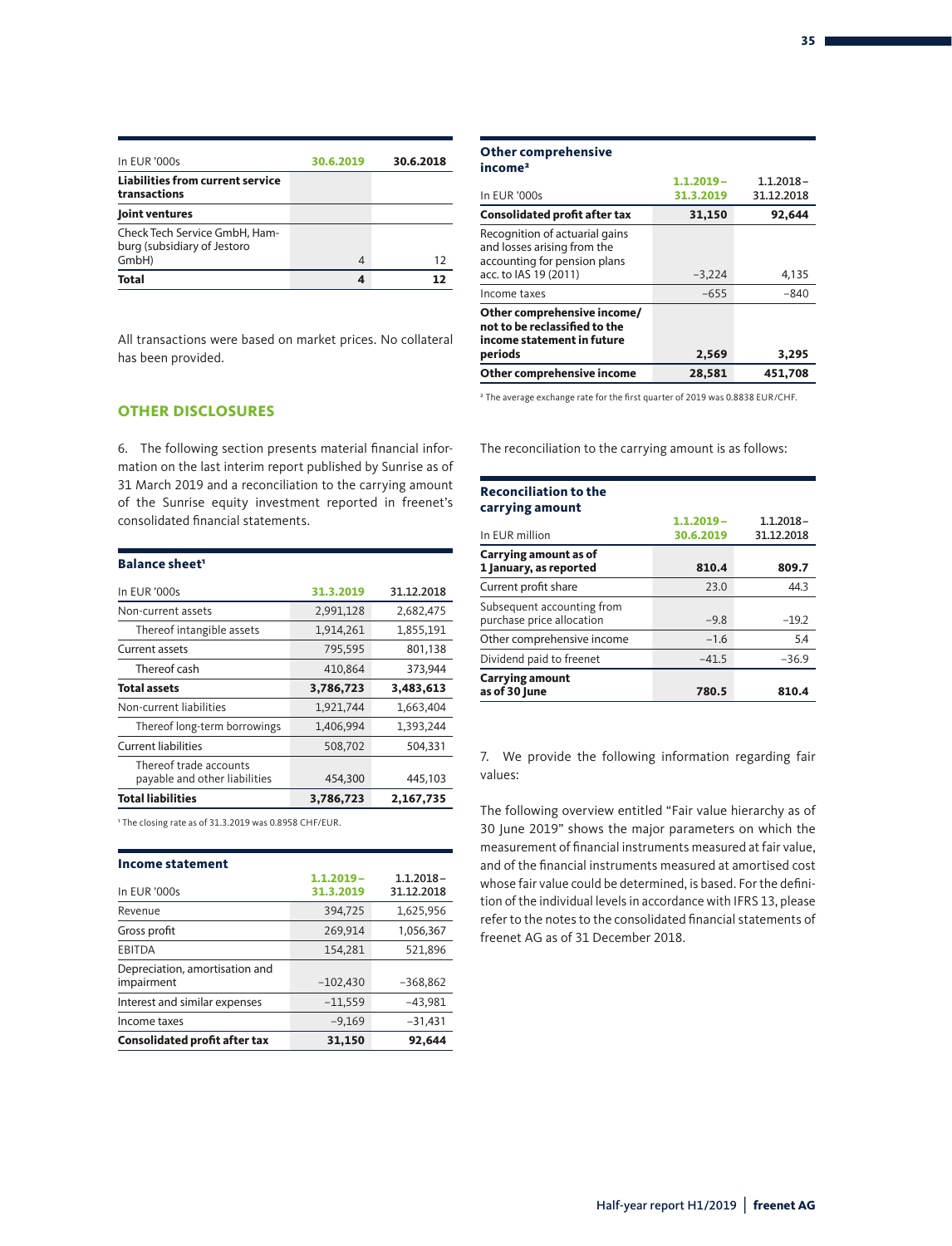### **Financial instruments by category as of 30 June 2019**

|                                                                | IFRS <sub>9</sub><br>measurement | Carrying  |                   |             |                                         |                                                             | Fair value of<br>financial |
|----------------------------------------------------------------|----------------------------------|-----------|-------------------|-------------|-----------------------------------------|-------------------------------------------------------------|----------------------------|
| in EUR '000s                                                   | category                         | amount    |                   | Measurement |                                         |                                                             | instruments                |
|                                                                |                                  | 30.6.2019 | Amortised<br>cost | Cost        | Fair value<br>through<br>profit or loss | Fair value<br>through<br>other com-<br>prehensive<br>income | 30.6.2019                  |
| <b>Assets</b>                                                  |                                  |           |                   |             |                                         |                                                             |                            |
| Cash/liquid assets                                             | AC                               | 153,588   | 153,588           |             |                                         |                                                             | $-1$                       |
| Trade accounts receivable                                      |                                  | 277,087   |                   |             |                                         |                                                             | $-1$                       |
| At amortised cost                                              | AC                               | 188,259   | 188,259           |             |                                         |                                                             |                            |
| Fair value through<br>profit or loss                           | <b>FVTPL</b>                     | 88,828    |                   |             | 88,828                                  |                                                             | $-1$                       |
| Other financial assets                                         |                                  | 319,078   |                   |             |                                         |                                                             |                            |
| Non-derivative financial<br>assets                             |                                  |           |                   |             |                                         |                                                             |                            |
| At amortised cost                                              | AC                               | 112,497   | 112,497           |             |                                         |                                                             | $-1$                       |
| Other financial assets                                         |                                  |           |                   |             |                                         |                                                             |                            |
| At amortised cost                                              | AC                               | 6,171     | 6,171             |             |                                         |                                                             | $-1$                       |
| Fair value through<br>profit or loss                           | <b>FVTPL</b>                     | 21,668    |                   |             | 21,668                                  |                                                             |                            |
| Other equity instruments                                       |                                  |           |                   |             |                                         |                                                             |                            |
| Fair value through<br>profit or loss                           | <b>FVTPL</b>                     | 754       |                   |             | 754                                     |                                                             | $_{-1}$                    |
| Fair value through<br>other comprehensive<br>income            | <b>FVOCI</b>                     | 177,988   |                   |             |                                         | 177,988                                                     | 177,988                    |
| <b>Equity and liabilities</b>                                  |                                  |           |                   |             |                                         |                                                             |                            |
| Lease liabilities                                              | AC                               | 580,916   | 580,916           |             |                                         |                                                             |                            |
| Trade accounts payable                                         | AC                               | 426,768   | 426,768           |             |                                         |                                                             |                            |
| Borrowings                                                     |                                  | 1,831,222 | 1,831,222         |             |                                         |                                                             |                            |
| Borrowings from<br>promissory notes                            | AC                               | 1,092,788 | 1,092,788         |             |                                         |                                                             | 1,104,712                  |
| Other borrowings                                               | AC                               | 738,434   | 738,434           |             |                                         |                                                             |                            |
| Other financial liabilities                                    | AC                               | 93,658    | 93,658            |             |                                         |                                                             |                            |
| Thereof aggregated by<br><b>IFRS 9 measurement</b><br>category |                                  |           |                   |             |                                         |                                                             |                            |
| <b>Assets</b>                                                  |                                  |           |                   |             |                                         |                                                             |                            |
| At amortised cost                                              | AC                               | 460,515   | 460,515           |             |                                         |                                                             | $-1$                       |
| Fair value through<br>profit or loss                           | <b>FVTPL</b>                     | 111,250   |                   |             | 111,250                                 |                                                             | $\overline{\phantom{0}}^1$ |
| Fair value through other<br>comprehensive income               | <b>FVOCI</b>                     | 177,988   |                   |             |                                         | 177,988                                                     | 177,988                    |
| <b>Equity and liabilities</b>                                  |                                  |           |                   |             |                                         |                                                             |                            |
| At amortised cost                                              | AC                               | 2,932,564 | 2,932,564         |             |                                         |                                                             | $1,104,712^1$              |

' No fair value has been determined for the items; however, the carrying amount is a reasonable approximation of the fair value. This means that the aggregate fair value<br>for the measurement categories LR and FLAC are cons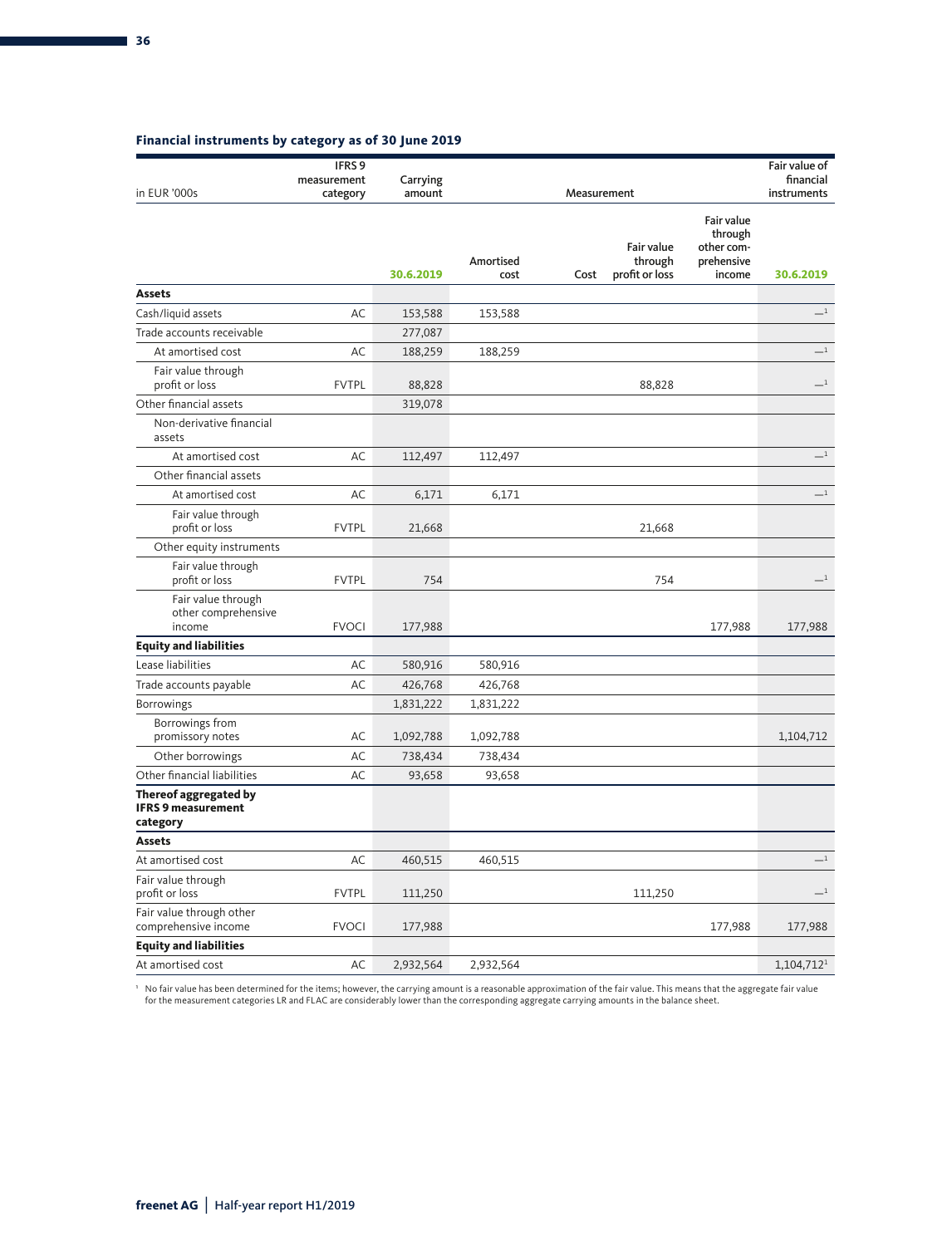#### **Fair value hierarchy as of 30 June 2019**

| in EUR '000s                                                                  | Total     | Level 1 | Level 2  | Level 3   |
|-------------------------------------------------------------------------------|-----------|---------|----------|-----------|
| <b>Assets</b>                                                                 |           |         |          |           |
| Trade accounts receivable, at fair value through profit or loss               | 88,828    | 0       |          | 88,828    |
| Other financial assets, at fair value through profit or loss                  | 21,668    | 0       |          | 21,668    |
| Other equity instruments, at fair value through profit or loss                | 754       | 0       | $\Omega$ | 754       |
| Other equity instruments, at fair value through other<br>comprehensive income | 177,988   | 177,988 |          |           |
| <b>Equity and liabilities</b>                                                 |           |         |          |           |
| Borrowings from promissory notes                                              | 1,104,712 |         |          | 1.104.712 |

There have been no changes regarding levels.

As a rule, "other financial assets" are measured at fair value. If their fair value cannot be reliably determined, they are measured at cost. The equity interests measured at cost are not listed on the stock exchange and there is no active market for them.

8. On 19 December 2018, the Group entered into a purchase agreement to acquire all shares and voting rights in The Cloud Networks Germany GmbH, Munich, and The Cloud Networks Nordics AB, Stockholm, Sweden (these companies are hereinafter referred to together as "The Cloud Group"). Once approved by the antitrust authorities, the takeover was completed on 1 January 2019 and the Group thus obtained control of this subsidiary. The date of its initial consolidation in the freenet Group was therefore 1 January 2019.

The Cloud Group's business activities consist mainly of setting up and operating a network of WiFi hotspots. The hotspots put into operation so far are primarily Internet access points in hotels, petrol stations, airports, catering outlets and other public buildings and spaces.

A fixed cash purchase price of 12,439 thousand euros was agreed. The Group may also pay an earn-out of between 0 and 10,000 thousand euros, the exact amount of which will be measured by reference to the attainment of defined targets for financial performance indicators in The Cloud Group for financial years 2019 to 2021.

The purchase price allocation carried out in accordance with IFRS 3 for the acquisition of The Cloud Group is preliminary, as the fair values of the identifiable assets and liabilities could only be determined provisionally. The following overview provides information on the assets and liabilities of The Cloud Group acquired at fair value at the time of initial consolidation: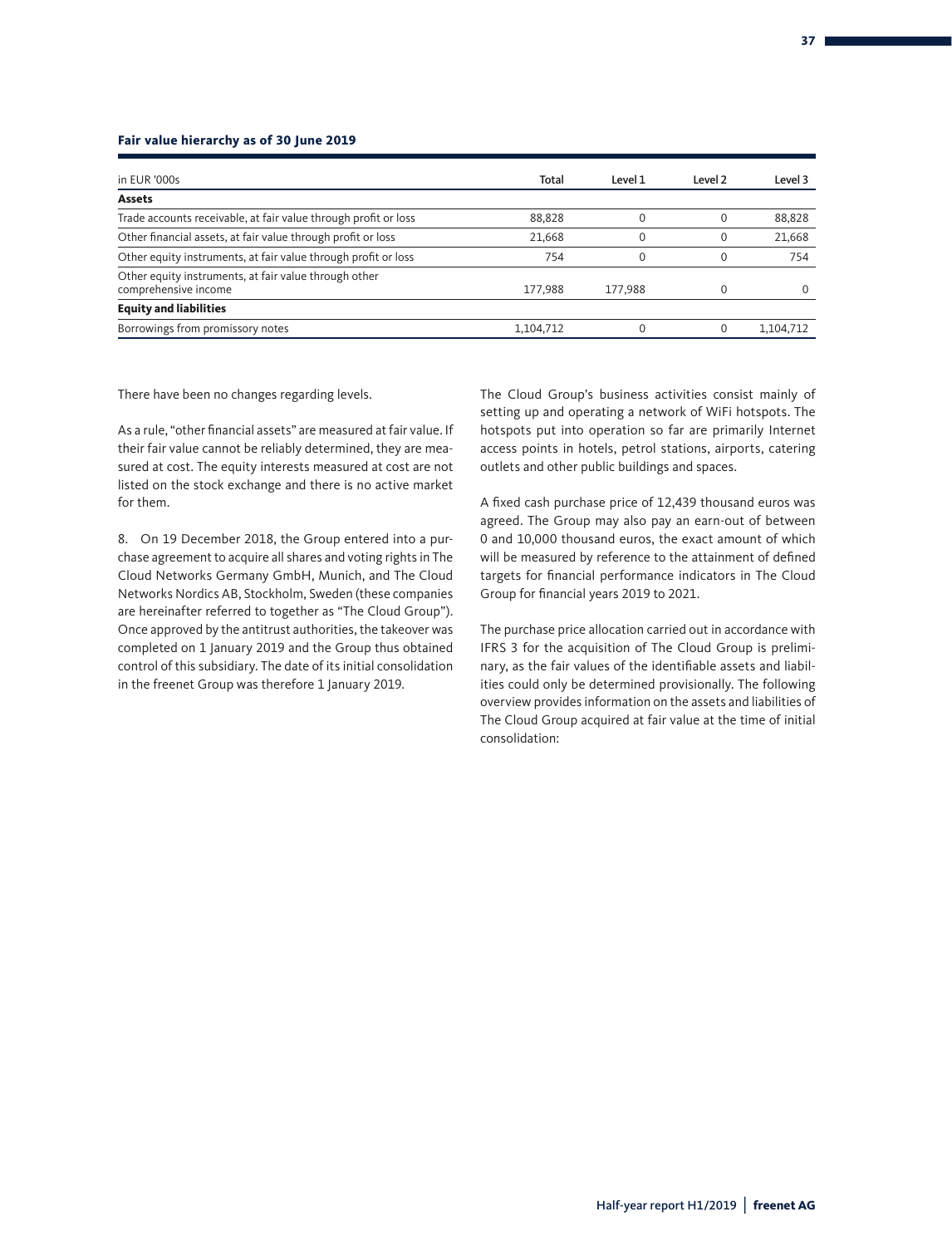| ٠<br>۰.<br>۰.<br>. .<br>۰.<br>- |  |
|---------------------------------|--|
|                                 |  |

| in EUR '000                        | 1.1.2019 | in EUR '000                     | 1.1.2019   |
|------------------------------------|----------|---------------------------------|------------|
| <b>Assets</b>                      |          | <b>Equity and liabilities</b>   |            |
| Non-current assets                 |          | Non-current liabilities         |            |
| Intangible assets                  | 8,817    | Lease liabilities               | 399        |
| Lease assets                       | 579      | Deferred income tax liabilities | 2,658      |
| Goodwill                           | 5,564    |                                 | 3,057      |
| Fixed assets                       | 580      |                                 |            |
|                                    | 15,540   |                                 |            |
| Current assets                     |          | Current liabilities             |            |
| Inventories                        | 532      | Lease liabilities               | <b>180</b> |
| Current income tax assets          | 99       | Trade accounts payable          | 706        |
| Trade accounts receivable          | 1,621    | Other liabilities and deferrals | 197        |
| Other receivables and other assets | 741      | Other financial liabilities     | 71         |
| Other financial assets             | 2,467    | Other provisions                | 832        |
| Liquid assets                      | 3,052    |                                 |            |
|                                    | 8,512    |                                 | 1,986      |
|                                    | 24,052   |                                 | 5,043      |

| <b>UR '000</b>                     | 1.1.2019 | in EUR '000                     | 1.1.2019 |
|------------------------------------|----------|---------------------------------|----------|
| ets                                |          | <b>Equity and liabilities</b>   |          |
| i-current assets                   |          | Non-current liabilities         |          |
| Intangible assets                  | 8,817    | Lease liabilities               | 399      |
| Lease assets                       | 579      | Deferred income tax liabilities | 2,658    |
| Goodwill                           | 5,564    |                                 | 3,057    |
| Fixed assets                       | 580      |                                 |          |
|                                    | 15,540   |                                 |          |
| rent assets                        |          | <b>Current liabilities</b>      |          |
| Inventories                        | 532      | Lease liabilities               | 180      |
| Current income tax assets          | 99       | Trade accounts payable          | 706      |
| Trade accounts receivable          | 1,621    | Other liabilities and deferrals | 197      |
| Other receivables and other assets | 741      | Other financial liabilities     | 71       |
| Other financial assets             | 2,467    | Other provisions                | 832      |
| Liquid assets                      | 3,052    |                                 |          |
|                                    | 8,512    |                                 | 1,986    |
|                                    | 24,052   |                                 | 5,043    |

#### **Assets and liabilities of The Cloud Group at fair value as of 1 January 2019**

The difference between assets and liabilities in the amount of 19,009 thousand euros represents the expected total purchase price at the time of initial consolidation (cash purchase price of 12,439 thousand euros plus the earn-out of 6,570 thousand euros expected at the time of acquisition). The preliminary purchase price allocation results in goodwill of 5,564 thousand euros that is attributable mainly to future earnings opportunities in connection with the expansion of the freenet Group's offering. This goodwill has been allocated to the "Mobile Communications" cash-generating unit. In our segment reporting, The Cloud Group was allocated to the Mobile Communications segment.

The preliminary purchase price allocation was based on a forecast relevant for valuation purposed using the DCF method which covered a detailed period of five years. The fair value of the intangible assets recognised as part of the preliminary purchase price allocation was determined using methods based on present value (income approach), specifically the multi-period excess earnings method for customer relationships and the relief-from-royalty method for software.

The Cloud Group's contribution to the Group's revenue, EBITDA and profit after tax was insignificant.

9. Pension provisions were remeasured based on updated interest rates (freenet, debitel programme: 1.51 percent, Media Broadcast Group programme: 1.02 percent), with premises remaining unchanged otherwise. The resulting actuarial loss of 12.5 million euros and the offsetting increase in deferred tax assets by 3.8 million euros were recognised in the statement of comprehensive income. There was a net negative result of 8.7 million euros from items not to be reclassified to the income statement.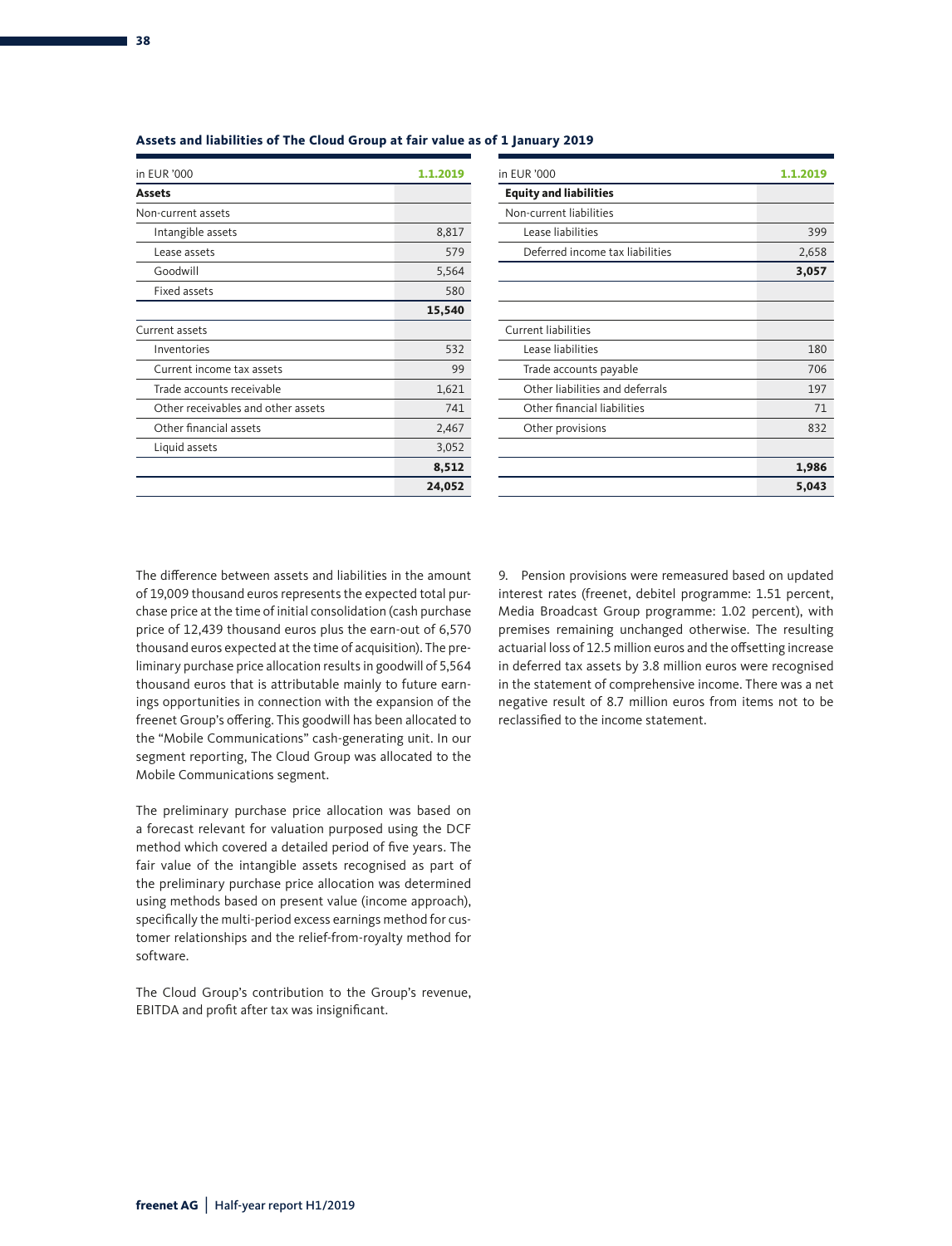10. As in the 2018 consolidated financial statements, the calculation of current and deferred income taxes was based on an average tax rate of 30.40 percent (previous year: 30.40 percent).

11. There were no reportable events of material importance for the freenet Group after 30 June 2019.

12. As its main decision-making body, the Executive Board organises and manages the company based on the differences between the individual products and services offered by the company. As the Group performs its business operations almost entirely in Germany, its business is not organised or managed based on geographical regions. The Group was active in the following operating segments in the first six months of 2019:

- Mobile Communications
	- Activities as a Mobile Communications service provider – marketing of Mobile Communications services (voice and data services) from the Mobile Communications network operators Deutsche Telekom, Vodafone and Telefónica Deutschland in Germany
	- Based on the network operator agreements entered with these network operators, a range of the company's own network-independent services and tariffs as well as a range of network operator tariffs
	- Sale/distribution of Mobile Communications devices as well as additional services for mobile data communications and digital lifestyle
	- Rendering of sales services
- TV and Media:
	- Rendering of services, mainly to end users, in the field of IPTV
	- Planning, project management, installation, operation, service and marketing of broadcast-related solutions for business clients in the radio and media sectors
	- Rendering of services to end users in the field of DVB-T2
- Other/Holding:
	- Rendering of portal services such as e-commerce/ advertising services (these essentially comprise the offer of online shopping and the marketing of advertising space on websites), of payment services for end customers as well as various digital products and entertainment formats for downloading and displaying and use on mobile devices
	- Development of communication solutions, IT solutions and other services for corporate customers
	- Range of narrowband voice services (call-by-call, preselection) and data services
	- Rendering of sales services

The "Other/Holding" segment includes other business activities in addition to operating activities. This mainly comprises the holding activities of freenet AG (with the rendering of services within the Group in central areas, such as legal, human resources and finance) as well as areas which cannot be clearly allocated to operating segments. The segment revenue of 30.2 million euros (previous year: 32.9 million euros) reported for the "Other/Holding" segment in the first six months of 2019 is attributable to operating activities (30.7 million euros; previous year: 33.4 million euros) and other business activities (–0.5 million euros; previous year: –0.5 million euros). Of the figure of 22.5 million euros (previous year: 22.3 million euros) reported as gross profit for the first six months of 2019 for the "Other/Holding" segment, 23.1 million euros (previous year: 23.0 million euros) is attributable to the operating activities and –0.6 million euros (previous year: –0.7 million euros) is attributable to the other business activities. The EBITDA of –4.7 million euros (previous year: –4.9 million euros) reported for the "Other/Holding" segment for the first six months of 2019 was accounted for by operating activities to the extent of 6.3 million euros (previous year: 6.9 million euros) and by other business activities in the amount of –11.0 million euros (previous year: –11.8 million euros).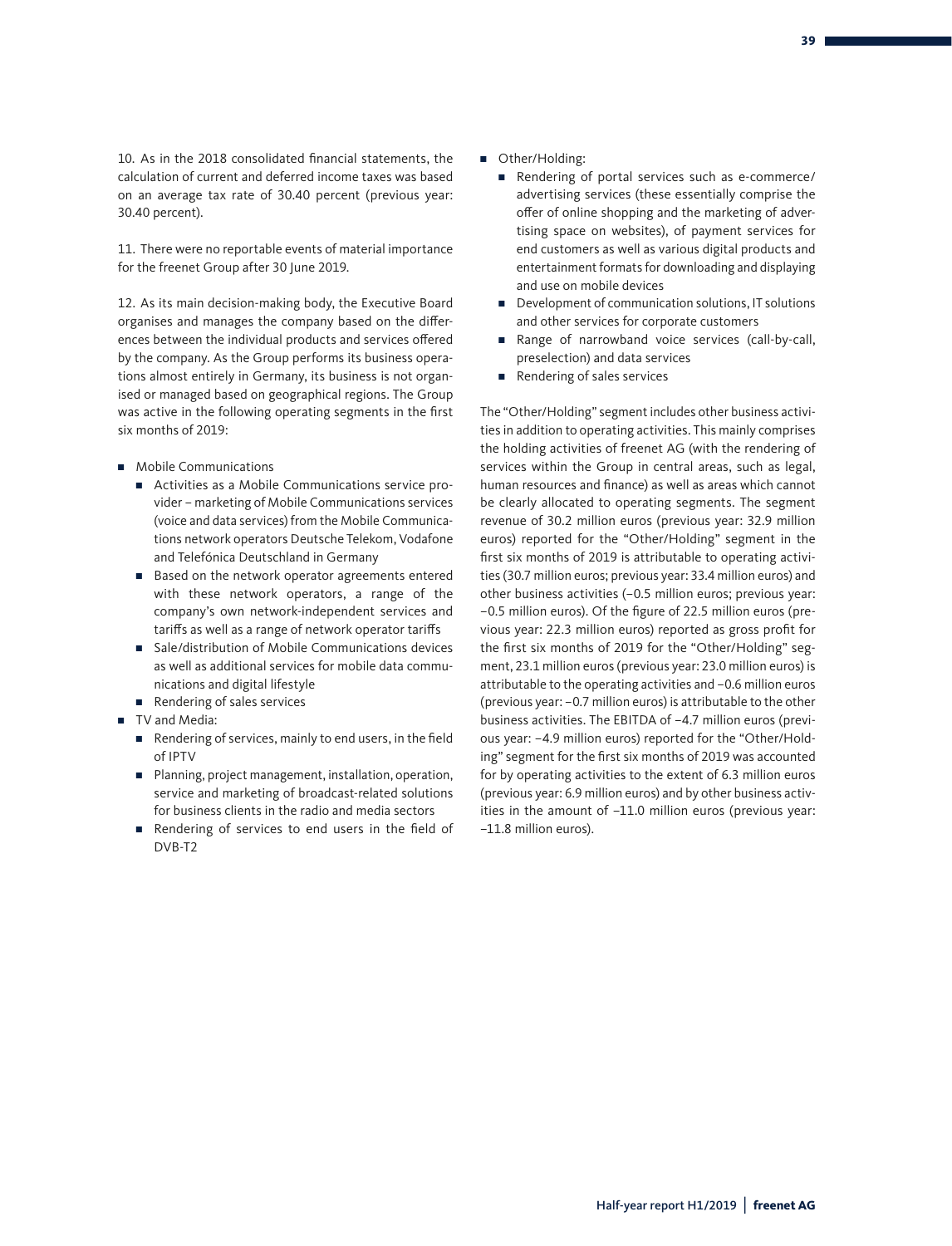### **SEGMENT REPORT FOR THE PERIOD FROM 1 JANUARY TO 30 JUNE 2019**

|                                                                    |                                   |                 |                   | Elimination of       |              |
|--------------------------------------------------------------------|-----------------------------------|-----------------|-------------------|----------------------|--------------|
|                                                                    |                                   |                 |                   | intersegment         |              |
| in EUR '000s                                                       | <b>Mobile Com-</b><br>munications | TV and<br>Media | Other/<br>Holding | revenue<br>and costs | <b>Total</b> |
| Third-party revenue                                                | 1,246,939                         | 119,276         | 22,830            | $\mathbf{0}$         | 1,389,045    |
| Inter-segment revenue                                              | 9,030                             | 4,641           | 7,362             | $-21,033$            | $\Omega$     |
| <b>Total revenue</b>                                               | 1,255,969                         | 123,917         | 30,192            | $-21,033$            | 1,389,045    |
|                                                                    |                                   |                 |                   |                      |              |
| Cost of materials, third party                                     | $-898,480$                        | $-36,575$       | $-7,265$          | $\mathbf{0}$         | $-942,320$   |
| Inter-segment cost of materials                                    | $-9,020$                          | $-7,500$        | $-425$            | 16,945               | $\Omega$     |
| Total cost of materials                                            | $-907,500$                        | $-44,075$       | $-7,690$          | 16,945               | $-942,320$   |
|                                                                    | 348,469                           | 79,842          | 22,502            |                      | 446,725      |
| Segment gross profit                                               |                                   |                 |                   | $-4,088$             |              |
| Other operating income                                             | 22,908                            | 7.656           | 3.715             | $-1,693$             | 32,586       |
| Other own work capitalised                                         | 4,561                             | 2,536           | 735               | $\mathbf{0}$         | 7,832        |
| Personnel expenses                                                 | $-66,274$                         | $-32,220$       | $-18,446$         | $\mathbf 0$          | $-116,940$   |
| Other operating expenses                                           | $-122,770$                        | $-24,598$       | $-13,161$         | 5,781                | $-154,748$   |
| thereof loss allowances on financial<br>assets and contract assets | $-22,541$                         | $-346$          | $-84$             | $\mathbf 0$          | $-22,971$    |
| thereof without loss allowances on financial                       |                                   |                 |                   |                      |              |
| assets and contract assets                                         | $-100,229$                        | $-24,252$       | $-13,077$         | 5,781                | $-131,777$   |
| Total overhead <sup>1</sup>                                        | $-161,575$                        | $-46,626$       | $-27,157$         | 4,088                | $-231,270$   |
| thereof inter-segment allocation                                   | $-3,771$                          | $-646$          | 329               | 4,088                |              |
| <b>Segment EBITDA</b>                                              | 186,894                           | 33,216          | $-4,655$          | $\mathbf{0}$         | 215,455      |
| Depreciation, amortisation and impairment                          |                                   |                 |                   |                      | $-77,295$    |
| <b>EBIT</b>                                                        |                                   |                 |                   |                      | 138,160      |
| Financial result                                                   |                                   |                 |                   |                      | $-15,029$    |
| Income taxes                                                       |                                   |                 |                   |                      | $-11,494$    |
| <b>Consolidated profit</b>                                         |                                   |                 |                   |                      | 111,637      |
| Consolidated profit attributable to shareholders of freenet AG     |                                   |                 |                   |                      | 116,943      |
| Consolidated profit attributable to non-controlling interests      |                                   |                 |                   |                      | $-5,306$     |
| <b>Net cash investments</b>                                        | 9,431                             | 4,916           | 1,205             |                      | 15.552       |

' The overhead costs as the difference between gross profit and EBITDA include the items other operating income, other own work capitalised,<br>personnel expenses and other operating expenses.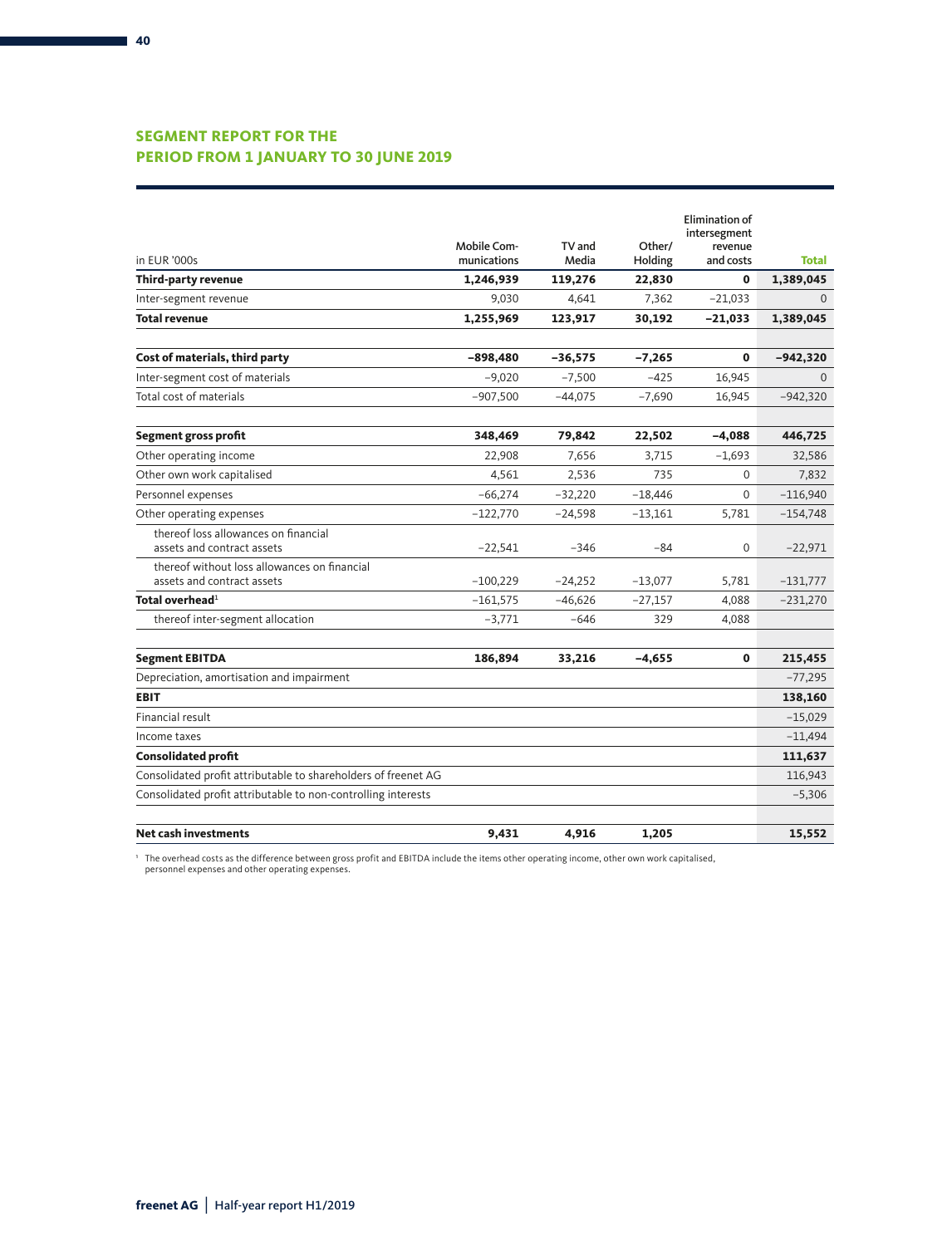#### **SEGMENT REPORT FOR THE PERIOD FROM 1 JANUARY TO 30 JUNE 2018 (ADJUSTED)**

| in EUR '000s                                                               | Mobile Com-<br>munications | TV and<br>Media | Other/<br>Holding | <b>Elimination of</b><br>intersegment<br>revenue<br>and costs | <b>Total</b> |
|----------------------------------------------------------------------------|----------------------------|-----------------|-------------------|---------------------------------------------------------------|--------------|
| Third-party revenue                                                        | 1,215,412                  | 145,171         | 25,654            | 0                                                             | 1,386,237    |
| Inter-segment revenue                                                      | 22,784                     | 3,576           | 7,268             | $-33,628$                                                     | $\mathbf{0}$ |
| <b>Total revenue</b>                                                       | 1,238,196                  | 148,747         | 32,922            | $-33,628$                                                     | 1,386,237    |
| Cost of materials, third party                                             | $-873,193$                 | $-59,304$       | $-7,974$          | $\mathbf{0}$                                                  | $-940,471$   |
| Inter-segment cost of materials                                            | $-10,233$                  | $-17,292$       | $-2,664$          | 30,189                                                        | $\Omega$     |
| Total cost of materials                                                    | $-883,426$                 | $-76,596$       | $-10,638$         | 30,189                                                        | $-940,471$   |
| Segment gross profit                                                       | 354,770                    | 72,151          | 22,284            | $-3,439$                                                      | 445,766      |
| Other operating income                                                     | 23,786                     | 9,934           | 2,089             | $-1,414$                                                      | 34,395       |
| Other own work capitalised                                                 | 4,367                      | 2,292           | 1,067             | $\mathbf{0}$                                                  | 7,726        |
| Personnel expenses                                                         | $-60,584$                  | $-29,276$       | $-16,760$         | $\Omega$                                                      | $-106,620$   |
| Other operating expenses                                                   | $-140,538$                 | $-27,073$       | $-13,596$         | 4,853                                                         | $-176,354$   |
| thereof loss allowances on financial<br>assets and contract assets         | $-25,420$                  | $-61$           | $-128$            | $\Omega$                                                      | $-25,609$    |
| thereof without loss allowances on financial<br>assets and contract assets | $-115,118$                 | $-27,012$       | $-13,468$         | 4,853                                                         | $-150,745$   |
| Total overhead <sup>1</sup>                                                | $-172,969$                 | $-44,123$       | $-27,200$         | 3,439                                                         | $-240,853$   |
| thereof inter-segment allocation                                           | $-3,210$                   | $-437$          | 208               | 3,439                                                         |              |
| <b>Segment EBITDA</b>                                                      | 181,801                    | 28,028          | $-4,916$          | $\mathbf{0}$                                                  | 204,913      |
| Depreciation, amortisation and impairment                                  |                            |                 |                   |                                                               | $-66,790$    |
| <b>EBIT</b>                                                                |                            |                 |                   |                                                               | 138,123      |
| Financial result                                                           |                            |                 |                   |                                                               | $-13,073$    |
| Income taxes                                                               |                            |                 |                   |                                                               | $-17,006$    |
| <b>Consolidated profit</b>                                                 |                            |                 |                   |                                                               | 108,044      |
| Consolidated profit attributable to shareholders of freenet AG             |                            |                 |                   |                                                               | 114,165      |
| Consolidated profit attributable to non-controlling interests              |                            |                 |                   |                                                               | $-6,121$     |
| <b>Net cash investments</b>                                                | 8,201                      | 12,407          | 2,910             |                                                               | 23,518       |

1 The overhead costs as the difference between gross profit and EBITDA include the items other operating income, other own work capitalised, personnel expenses and other operating expenses.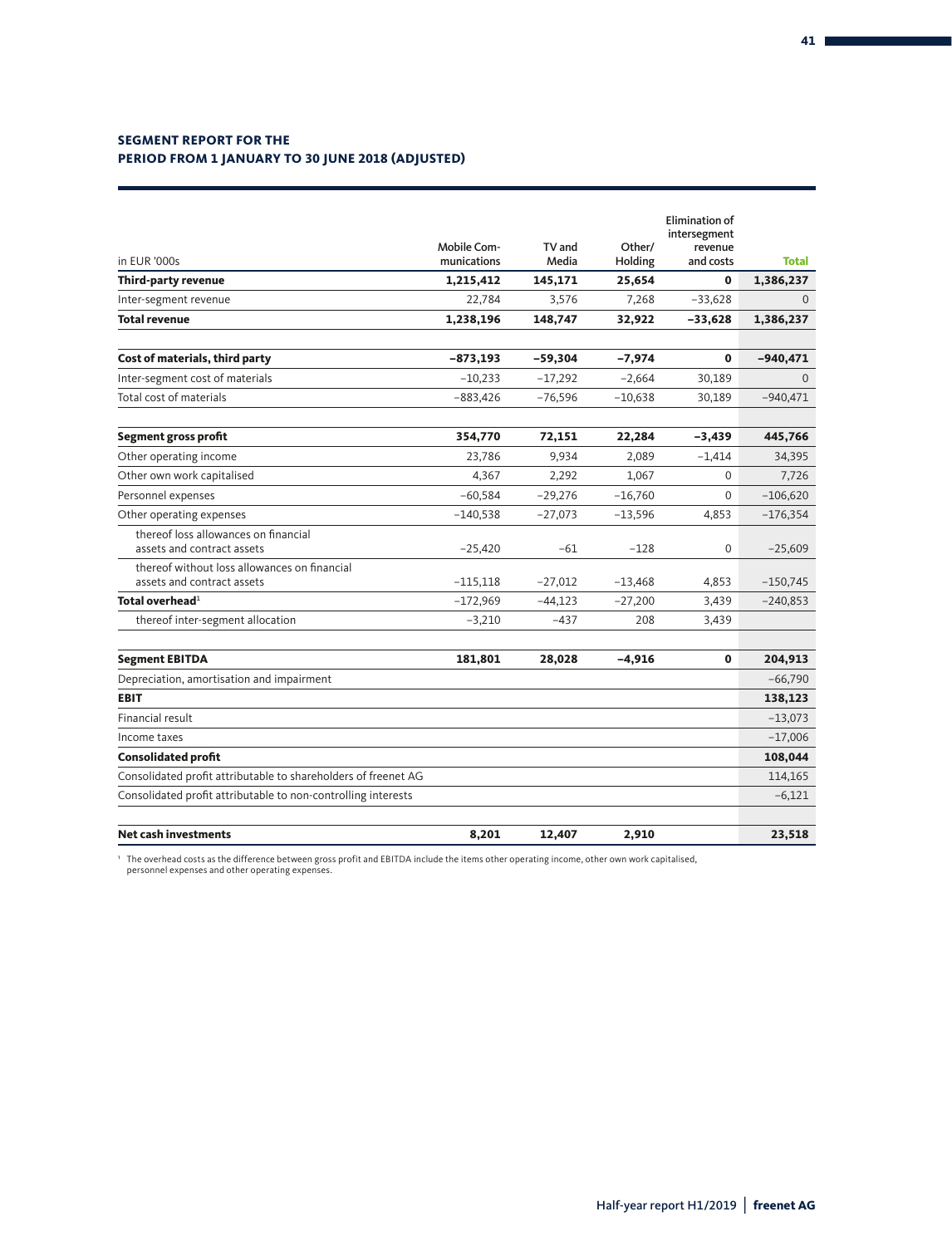#### **RESPONSIBILITY STATEMENT**

To the best of our knowledge, and in accordance with the applicable reporting principles for interim reporting, the condensed interim consolidated financial statements give a true and fair view of the assets, liabilities, financial position and profit or loss of the Group, and the Group interim management report includes a fair review of the development and performance of the business and the position of the Group, together with a description of the material opportunities and risks associated with the expected development of the Group for the remaining months of the financial year.

Büdelsdorf, 9 August 2019

freenet AG

The Executive Board

 $g($  $H3$ Rielph Vilant Dys Sauled

Christoph Vilanek Ingo Arnold Stephan Esch

- Zickian p 産業ーン

Antonius Fromme Rickmann v. Platen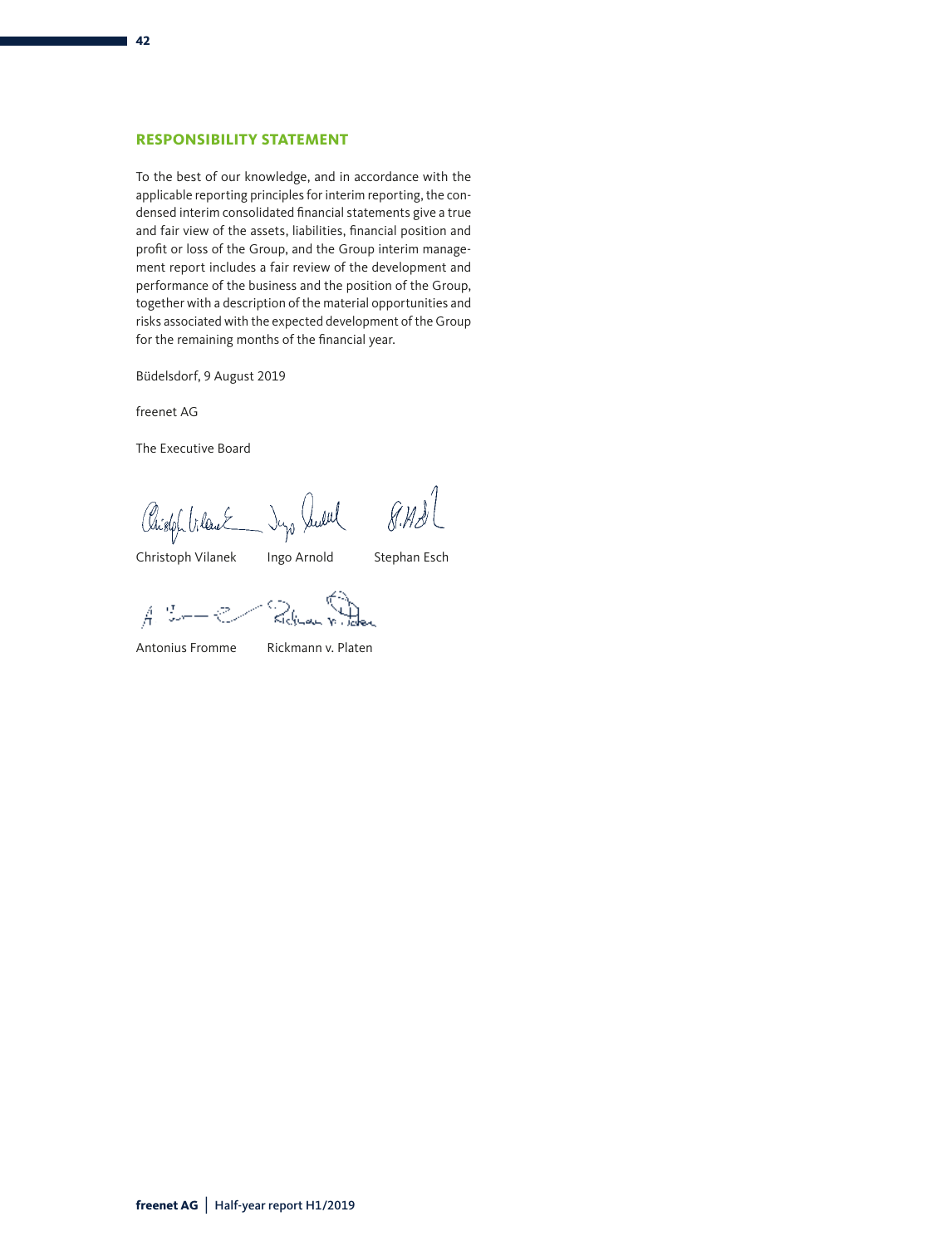## **H1/2019**

### FURTHER INFORMATION **OF FREENET AG**

| Glossary                   | 44 |
|----------------------------|----|
| <b>Financial calendar</b>  | 46 |
| <b>Imprint and Contact</b> | 47 |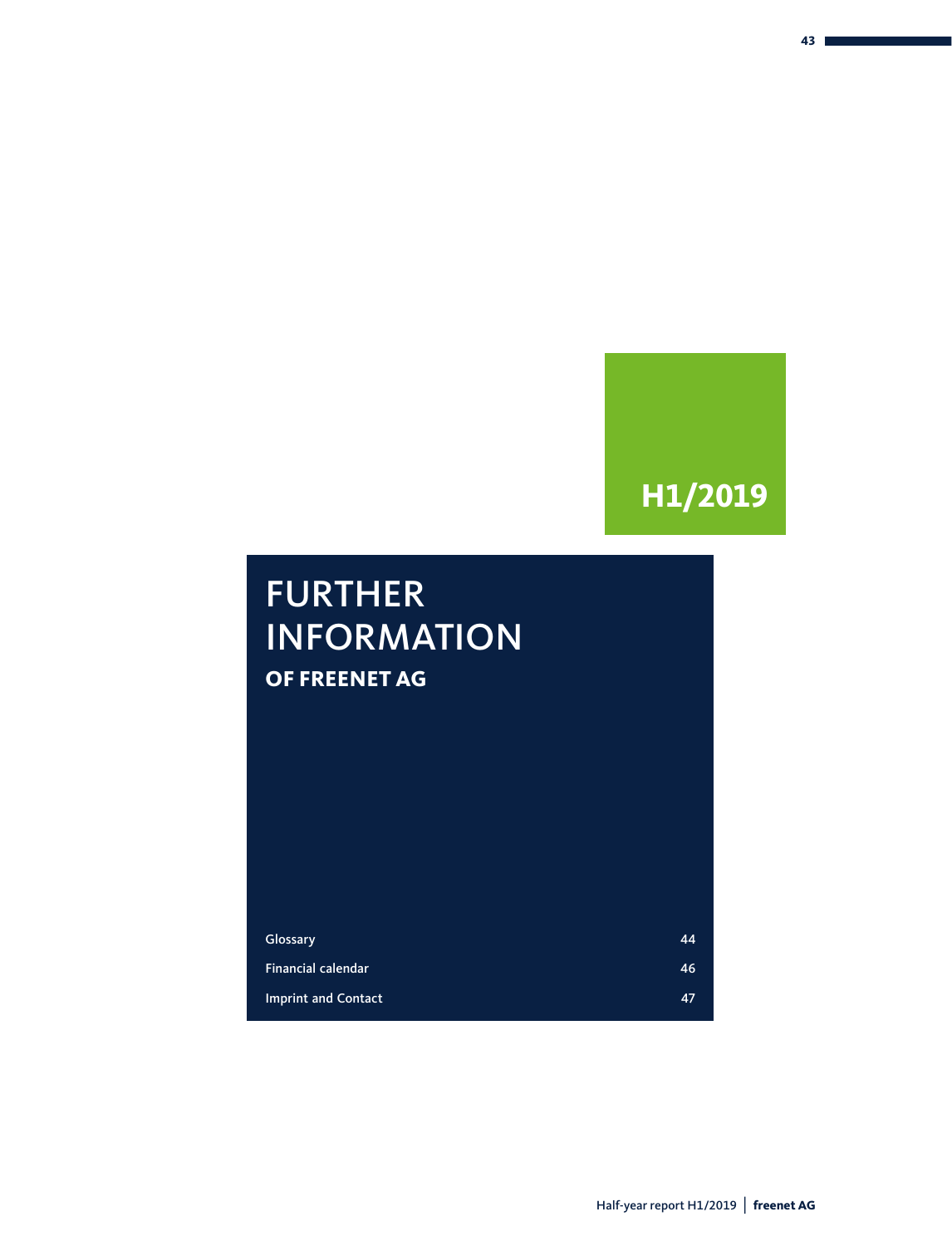

**Adjusted EBITDA**  EBITDA (see "EBITDA") adjusted for one-time effects.

**Adjusted net debt** Net debt (see "Net debt") less equity investments (see "Equity investments").

**Adjusted debt ratio** Ratio between adjusted net debt (see "Adjusted net debt") and EBITDA (see "EBITDA") generated in the last twelve months.

**Equity investments** Market value of Sunrise Communications Group AG and CECONOMY AG on the reporting date. The market value of Sunrise Communications Group AG is calculated by multiplying the closing price of the Sunrise share on the Swiss stock exchange by the number of shares held by the freenet Group (11,051,578) as of the relevant reference date. Swiss francs are translated into euros using an officially defined reference date rate based on data of Bloomberg. The market value of CECONOMY AG is calculated by multiplying the closing price of the CECONOMY share on the Frankfurt stock exchange by the number of CECONOMY AG shares held by the freenet Group (32,633,555 no-par-value shares) as of the relevant reference date.

**ARPU (Mobile Communications)** abbr., Average Revenue Per User. The customer group-specific usage fee divided by the average number of customers on the relevant reference date.

**Debt ratio** Ratio between net debt (see "Net debt") and EBITDA (see "EBITDA") generated in the last twelve months.

**EBIT** Earnings before interest and taxes.

**EBITDA** EBIT (see "EBIT") plus depreciation, amortisation and impairment

**Equity ratio** Ratio between equity to total equity and liabilities.

**Free cash flow** Cash flows from operating activities less CAPEX (see "Net investments") and cash repayments of lease liabilities.

**freenet TV subscribers (RGU)** RGU means "revenue generating unit"; it refers to active freenet TV subscribers.

**Gross profit** Revenue less cost of materials.

**Gross profit margin** Ratio between gross profit and revenue.

**IPTV** abbr., Internet protocol television; refers to the transmission of television programmes and films using the Internet Protocol as opposed to other broadcasting channels such as cable television, DVB-T2 or satellite.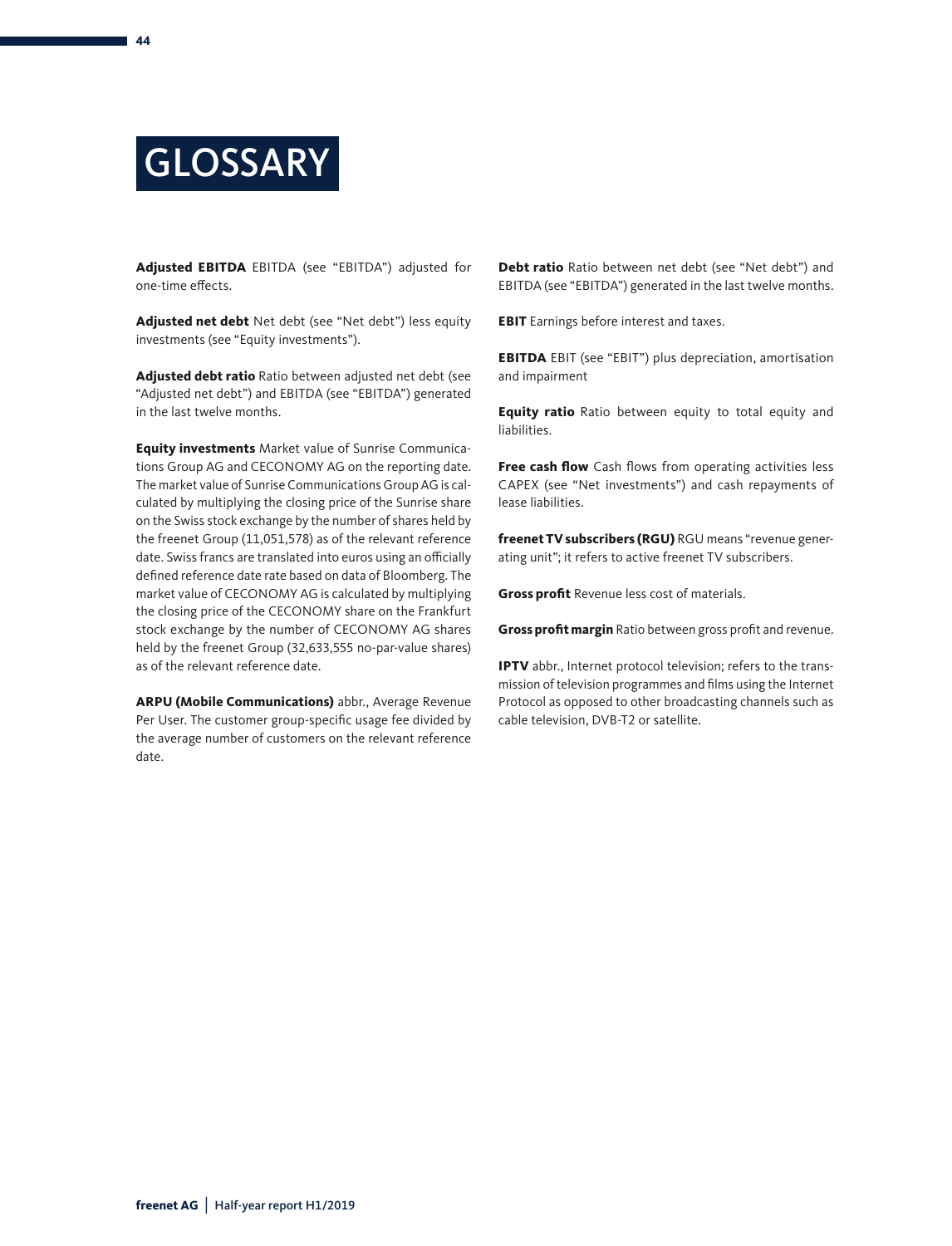**Net debt** Long-term and short-term borrowings shown in the balance sheet, less liquid assets, less equity investments (see "Equity investments").

**Net investments (CAPEX)** Investments in property, plant and equipment and intangible assets, less proceeds from the disposal of intangible assets and property, plant and equipment.

**Net lease liabilities** Non-current and current lease liabilities shown in the balance sheet, less non-current and current lease assets.

**No-frills** No-frills tariffs deliberately have a simple structure, and in general do not include a subsidised device. Traditionally, they are marketed by way of direct distribution (e. g. online) and not via specialist outlets.

**Overhead** Overhead includes the items other operating income, other own work capitalised, personnel expenses and other operating expenses.

**Postpaid** Mobile services billed subsequently (usually 24-month contracts).

**Prepaid** Mobile services billed in advance.

**TV customers** Customers of the freenet Group in the TV and Media segment who are freenet TV subscribers (RGU) (see "freenet TV subscribers (RGU)") or waipu.tv subscribers (see "waipu.tv subscribers").

**waipu.tv registered customers** Customers who have registered free of charge and/or subscribed to one of the fee-based tariffs (see "waipu.tv subscribers").

**waipu.tv subscribers** Customers who use subscribed to one of the fee-based tariffs (e. g. Comfort or Perfect).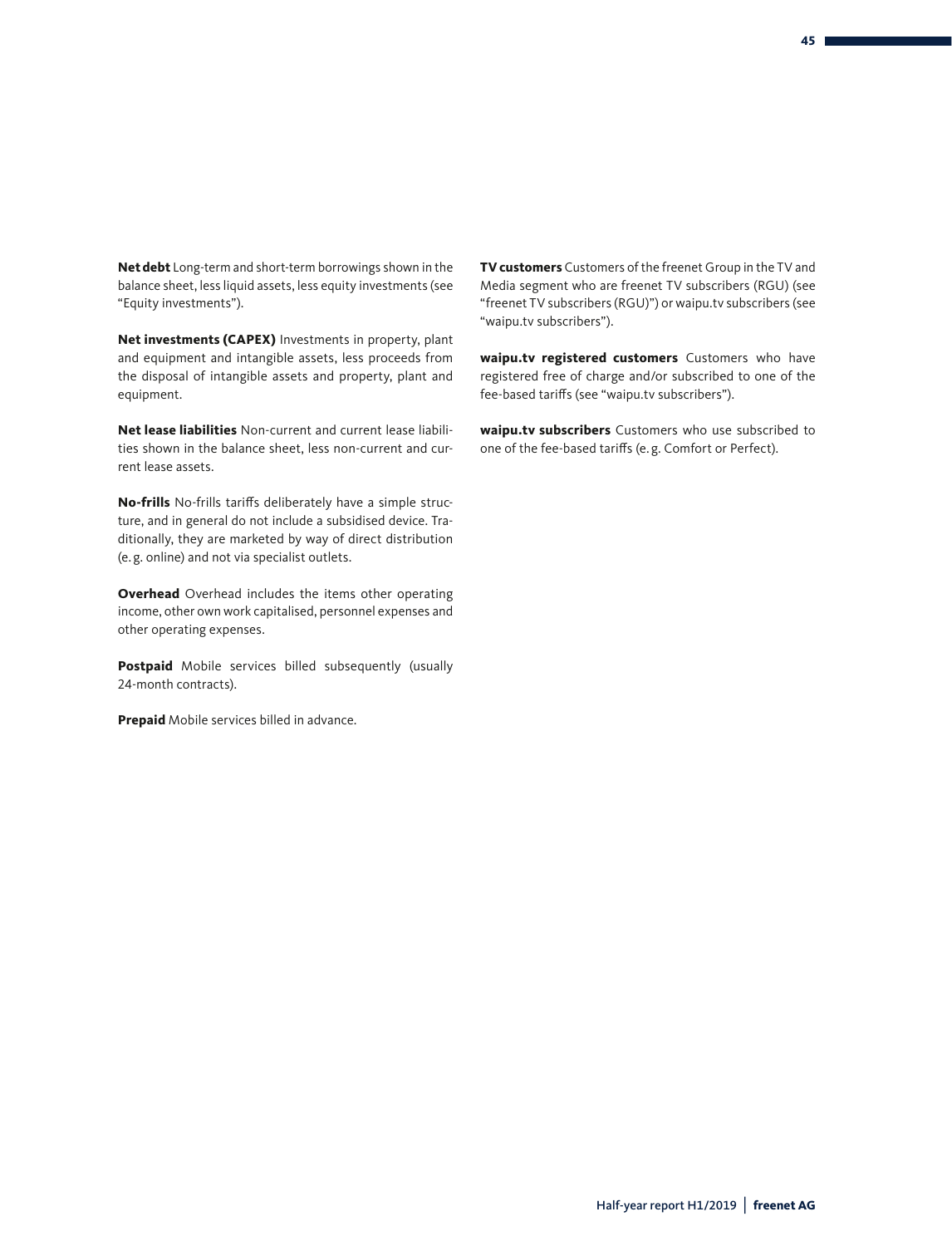## FINANCIAL CALENDAR

| Date                       | Event                                                                      |
|----------------------------|----------------------------------------------------------------------------|
| <b>9 August 2019</b>       | Half-year report as of 30 June 2019 - Second quarter 2019                  |
| 29 August 2019             | TMT Sector Conference (Commerzbank) Frankfurt   Germany                    |
| 4 September 2019           | Media & Telecom Forum (Barclays) London   Great Britain                    |
| 5 September 2019           | dbAccess TMT Conference (Deutsche Bank) London   Great Britain             |
| 23 September 2019          | 8th German Corporate Conference (Berenberg/Goldman Sachs) Munich   Germany |
| 25 September 2019          | Baader Investment Conference 2019 (Baader Bank) Munich   Germany           |
| 7 November 2019 (expected) | Quarterly Statement as of 30 September 2019 - Third quarter 2019           |
| 13/14 November 2019        | TMT Conference 2019 (Morgan Stanley) Barcelona   Spain                     |
| 18 November 2019           | Equity Conference (DZ Bank) Frankfurt   Germany                            |
| 5 December 2019            | 17th Annual European Conference (Berenberg) Surrey   Great Britain         |

Further dates, schedule updates and information on roadshows is available at https://www.freenet-group.de/ investor/financial-calendar/index.html

All dates are subject to change.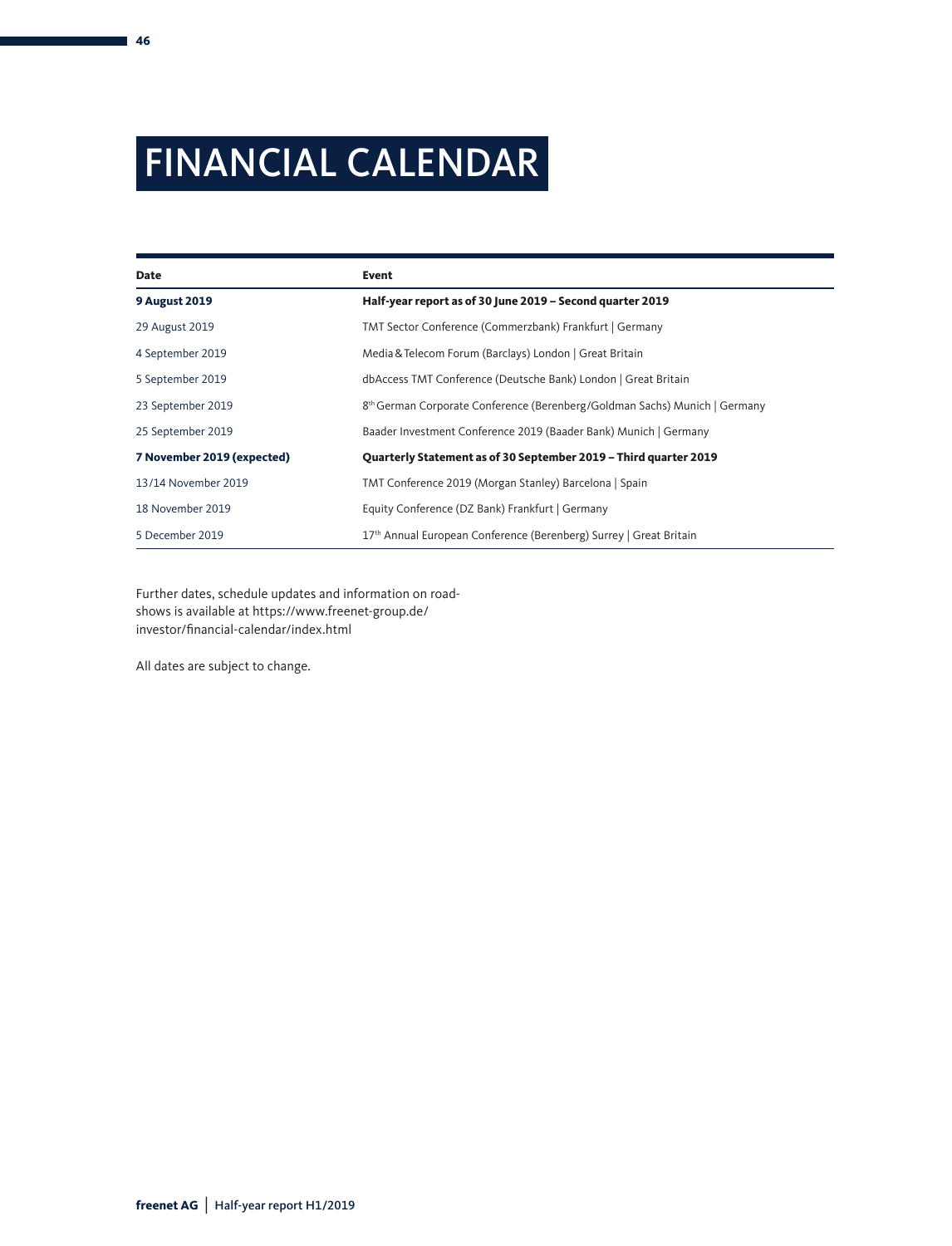## IMPRINT AND CONTACT

#### **CONTACT**

**freenet AG Investor relations** Deelbögenkamp 4c 22297 Hamburg, Germany

Phone: +49 (0) 40/5 13 06-7 78 Fax: +49 (0) 40/5 13 06-9 70 Email: investor.relations@freenet.ag

#### **freenet AG**

Hollerstraße 126 24782 Büdelsdorf

Phone: +49 (0) 4331/69-10 00 Internet: www.freenet-group.de

#### **CONSULTING, CONCEPT&DESIGN**

Silvester Group, Hamburg www.silvestergroup.com

The annual report and our interim reports are also available for download on the Internet at: http://www.freenet-group.de/investor-relations/publikationen

The English version of the interim report is a convenience translation of the German version. The German version is legally binding.

Current information regarding freenet AG and the freenet shares is available on our website at: www.freenet-group.de/en.